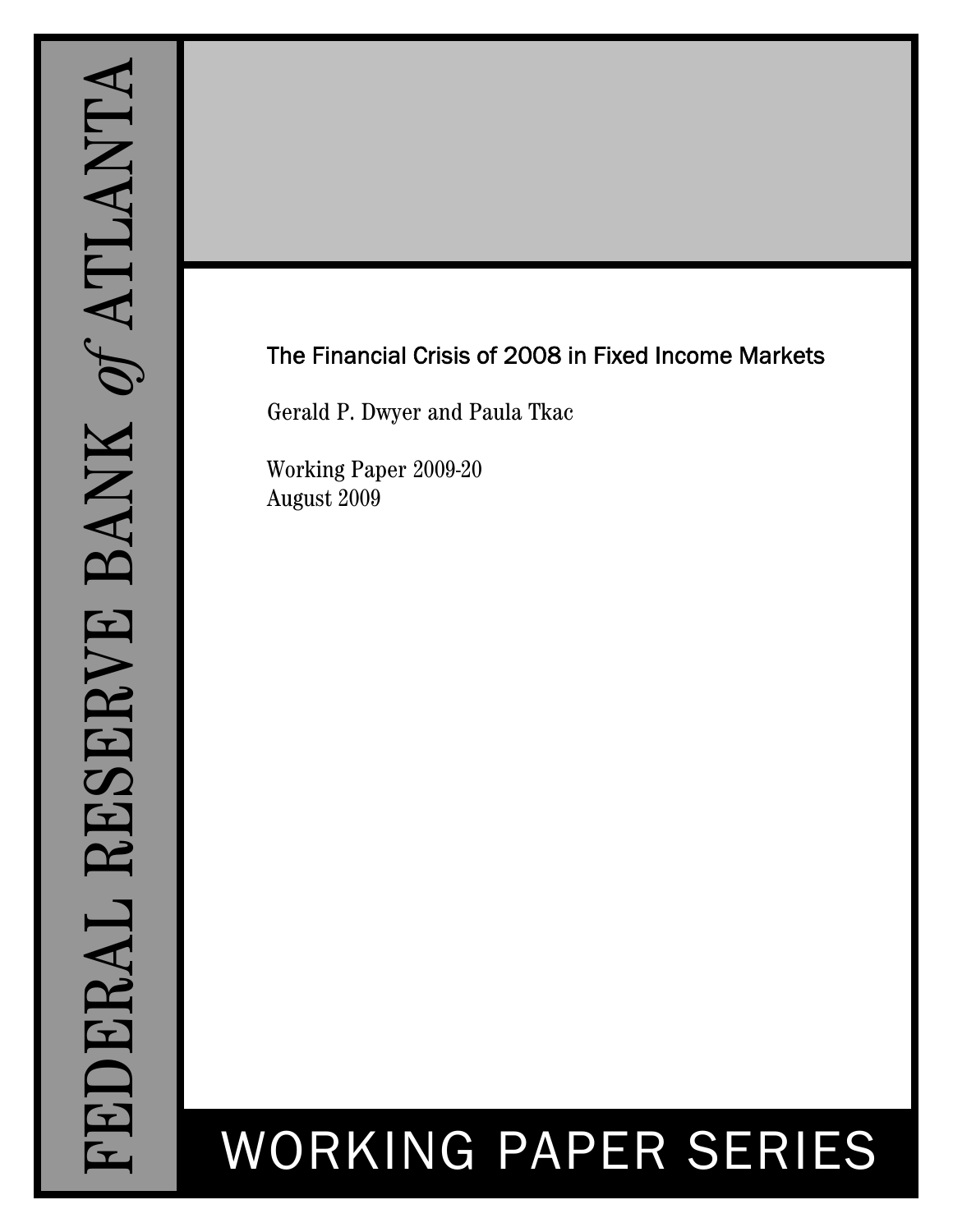## The Financial Crisis of 2008 in Fixed Income Markets

Gerald P. Dwyer and Paula Tkac

Working Paper 2009-20 August 2009

Abstract: We explore how a relatively small amount of heterogeneous securities created turmoil in financial markets in much of the world in 2007 and 2008. The drivers of the financial turmoil and the financial crisis of 2008 were heterogeneous securities that were hard to value. These securities created concerns about counterparty risk and ultimately created substantial uncertainty. The problems spread in ways that were hard to see in advance. The run on prime money market funds in September 2008 and the effects on commercial paper were an important aspect of the crisis itself and are discussed in some detail.

JEL classification: G01, G21, G23, G28

Key words: financial crisis, contagion, collateralized debt obligations, ABX, money market funds

The authors thank participants at the *Journal of International Money and Finance* global finance conference for helpful comments. They also thank the referee Richard Meese as well as Christian Gilles and Charles Smithson for comments on an earlier draft. Gilles and Smithson, as well as Paul Kupiec earlier, provided important assistance in helping them understand the ABX index of collateralized debt obligation prices. They have benefited from continued discussion of these issues over the last two years with colleagues in the Atlanta Fed's research department, especially Mark Fisher, Scott Frame, Mark Jensen, Cesare Robotti, and Larry Wall. They also have benefited from research assistance by Budina Naydenova and Ellyn Terry and general assistance by Linda Mundy. An earlier version of this paper also was presented at Rensselaer Polytechnic Institute and at the Western Economic Association meeting; the authors thank the participants for helpful comments. The views expressed here are the authors' and not necessarily those of the Federal Reserve Bank of Atlanta or the Federal Reserve System. Any remaining errors are the authors' responsibility.

Please address questions regarding content to Gerald P. Dwyer, Center for Financial Innovation and Stability, Federal Reserve Bank of Atlanta, 1000 Peachtree Street, N.E., Atlanta, GA 404-498-7095, 404-498-8810 (fax), and University of Carlos III, Madrid, Departamento de Economía de la Empresa, Calle Madrid, 126, 28903 Getafe, Madrid, Spain, jerry@jerrydwyer.com, or Paula Tkac, Research Department, Federal Reserve Bank of Atlanta, 1000 Peachtree Street, N.E., Atlanta, GA 404-498-8813, 404-498-8810 (fax), paula.tkac@atl.frb.org.

Federal Reserve Bank of Atlanta working papers, including revised versions, are available on the Atlanta Fed's Web site at www.frbatlanta.org. Click "Publications" and then "Working Papers." Use the WebScriber Service (at www.frbatlanta.org) to receive e-mail notifications about new papers.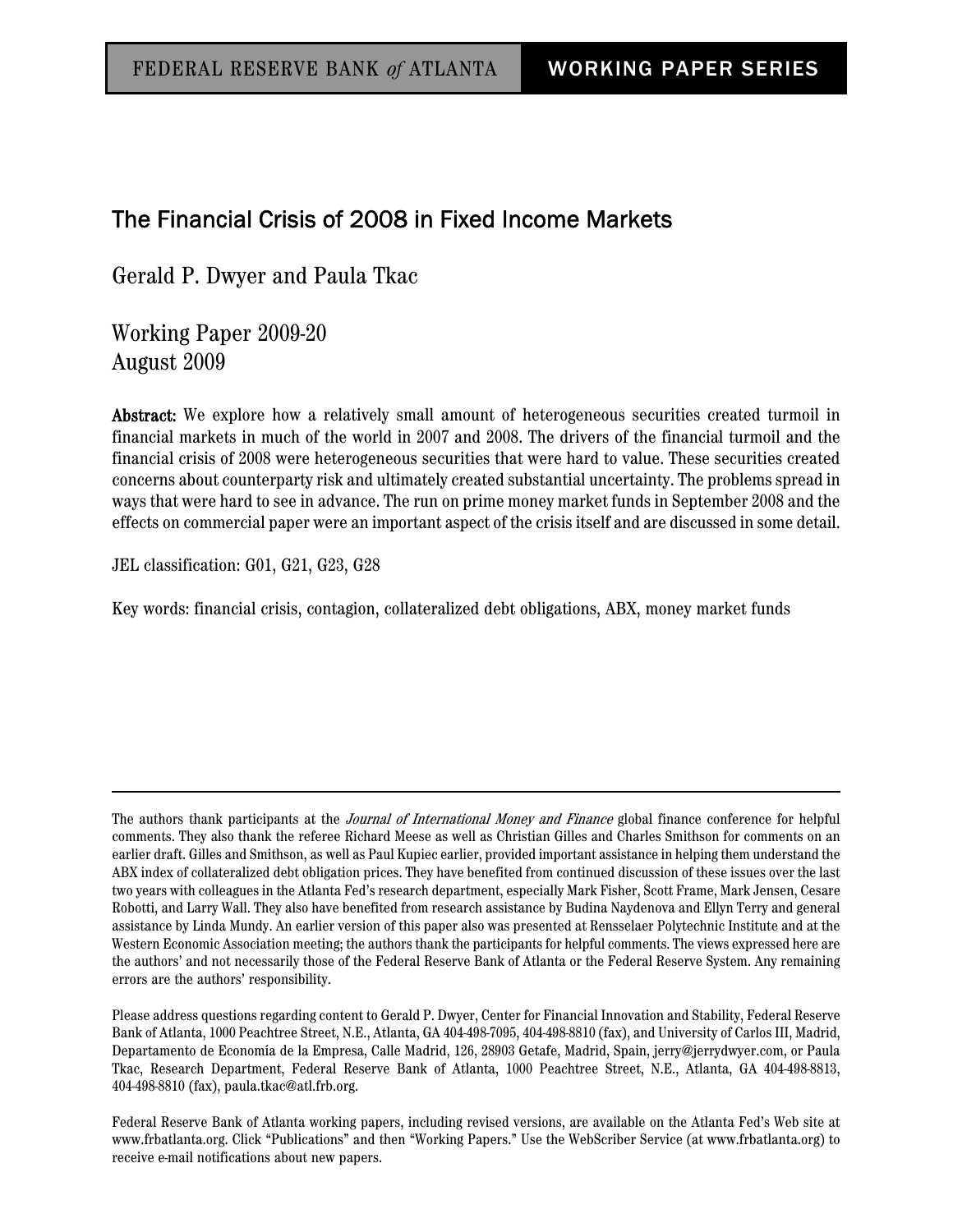#### The Financial Crisis of 2008 in Fixed Income Markets

#### **Introduction**

 $\overline{a}$ 

Financial turmoil began in the summer of 2007 and has continued for some time. It was no more than a conjecture at the time of the JIMF Global Finance conference in March 2009 that it was over, in the sense that developments merely will be reasonably predictable consequences of prior events. As of this writing in July 2009, it still is a conjecture, even if a more plausible one. The turmoil progressed through several phases and affected nearly every global asset market. In this paper we present an overview of fixed-income markets during the turmoil and the crisis in September and October 2008. We are not attempting a final summary. Most particularly, we do not examine the relative importance of illiquidity and credit losses for the declines in securities prices.

In this paper, we summarize the development of the turmoil and provide some institutional detail on important events.<sup>[1](#page-2-0)</sup> The paper includes:

1) a conceptual analysis of the drivers of the financial contagion including heterogeneity in subprime collateralized debt obligations (CDOs) plus a lack of transparency resulting in counterparty risk in these securities;

2) a look at the structure of CDOs and the ABX index including the role of falling house prices in the run up to the turmoil;

3) a summary of events and markets affected between August 9, 2007 and the middle of 2009;

<span id="page-2-0"></span> $1$  Our analysis has more in common with Gorton (2008) than Gorton (2009). For reasons evident in the paper, we think the events are better characterized as financial turmoil in 2007 and 2008 followed by a financial crisis in September and October 2008 rather than "the panic of 2007". Developments in 2007 were a prelude to the main event in 2008. The events in 2008 are a financial crisis even in the relatively restrictive terminology favored by Anna Schwartz (1986).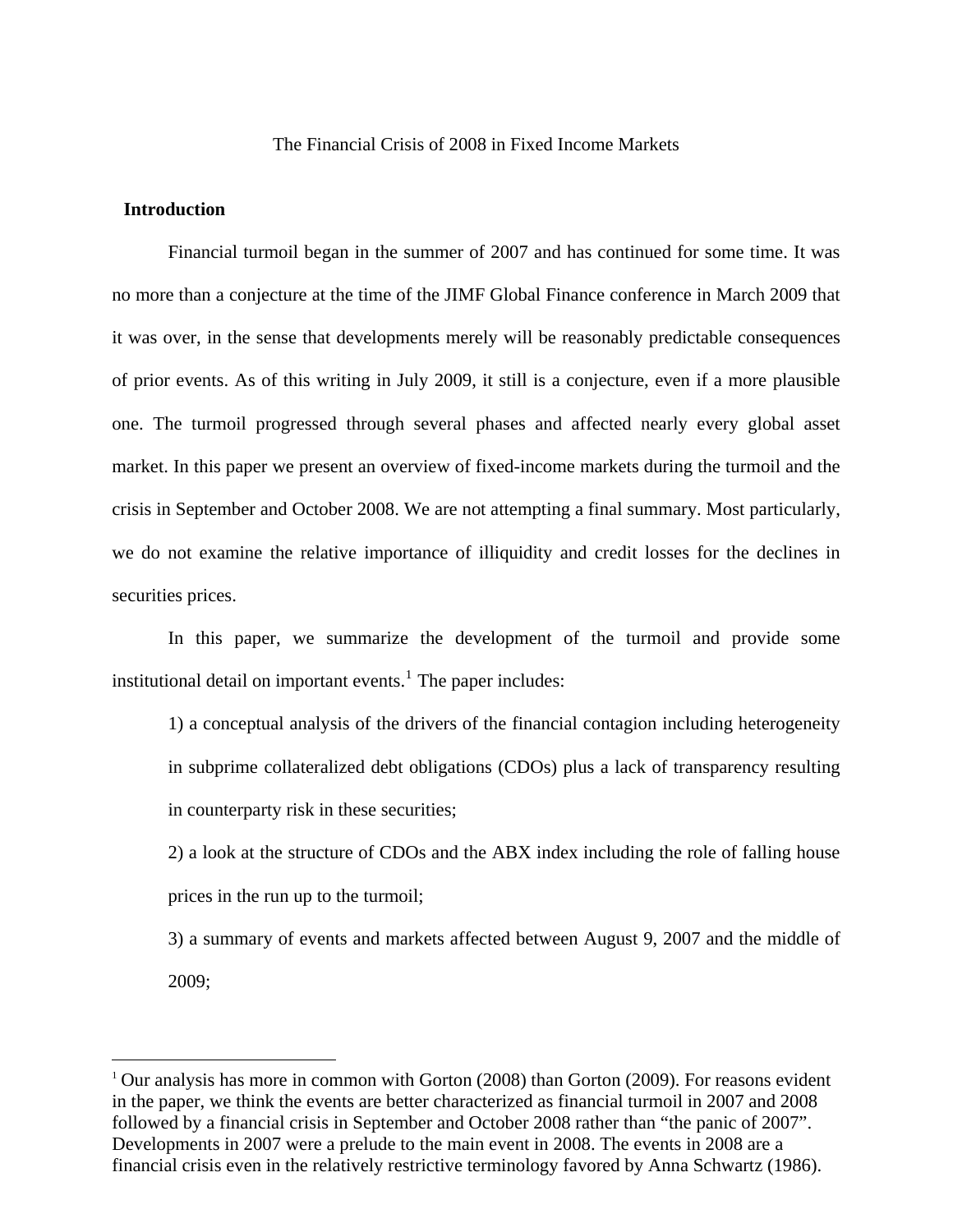4) an analysis of the funding crisis in the fall of 2008 and the roles of the Lehman Brothers bankruptcy, the AIG resolution and money market mutual funds;

5) a discussion of the evolution of government policy throughout the crisis.

#### **Contagion: It's a Small World After All**

 $\overline{a}$ 

Figure 1 shows the behavior of housing prices in the United States from January 2000 through March 2009. While these two indexes of housing prices show different increases and decreases due to differences in coverage and methodology, the overall picture is the same: increases in housing prices until Summer [2](#page-3-0)006 or Spring 2007 followed by decreases.<sup>2</sup> This fall in housing prices occurred in the context of rising and then falling housing prices in many other parts of the world.

The fall in housing prices in the U.S. had widespread effects on assets markets through a particular class of mortgage, subprime residential mortgages.<sup>[3](#page-3-1)</sup> Subprime mortgages are mortgages made to borrowers who are less creditworthy than prime borrowers.

While small relative to worldwide markets, this part of the mortgage market had widespread effects on financial institutions in the U.S. and around the world. Figure 2 shows that securitized U.S. subprime mortgages are small relative to financial markets around the world. Only about \$1 billion in late 2006, securities based on subprime mortgages are less than one percent of our rough and probably incomplete estimate of \$138 trillion in assets traded in securities markets around the world.

<span id="page-3-0"></span><sup>&</sup>lt;sup>2</sup> The Case-Shiller index is an index of housing prices in 20 metropolitan regions. The OFHEO index is an index of housing prices in the U.S. using mortgages purchased or securitized by Fannie Mae or Freddie Mac.

<span id="page-3-1"></span> $3$  There is no precise agreed-upon definition of these mortgages. The general definition of a subprime mortgage is a mortgage to an owner-occupier of a house with more credit risk than a prime mortgage. This definition obviously is circular.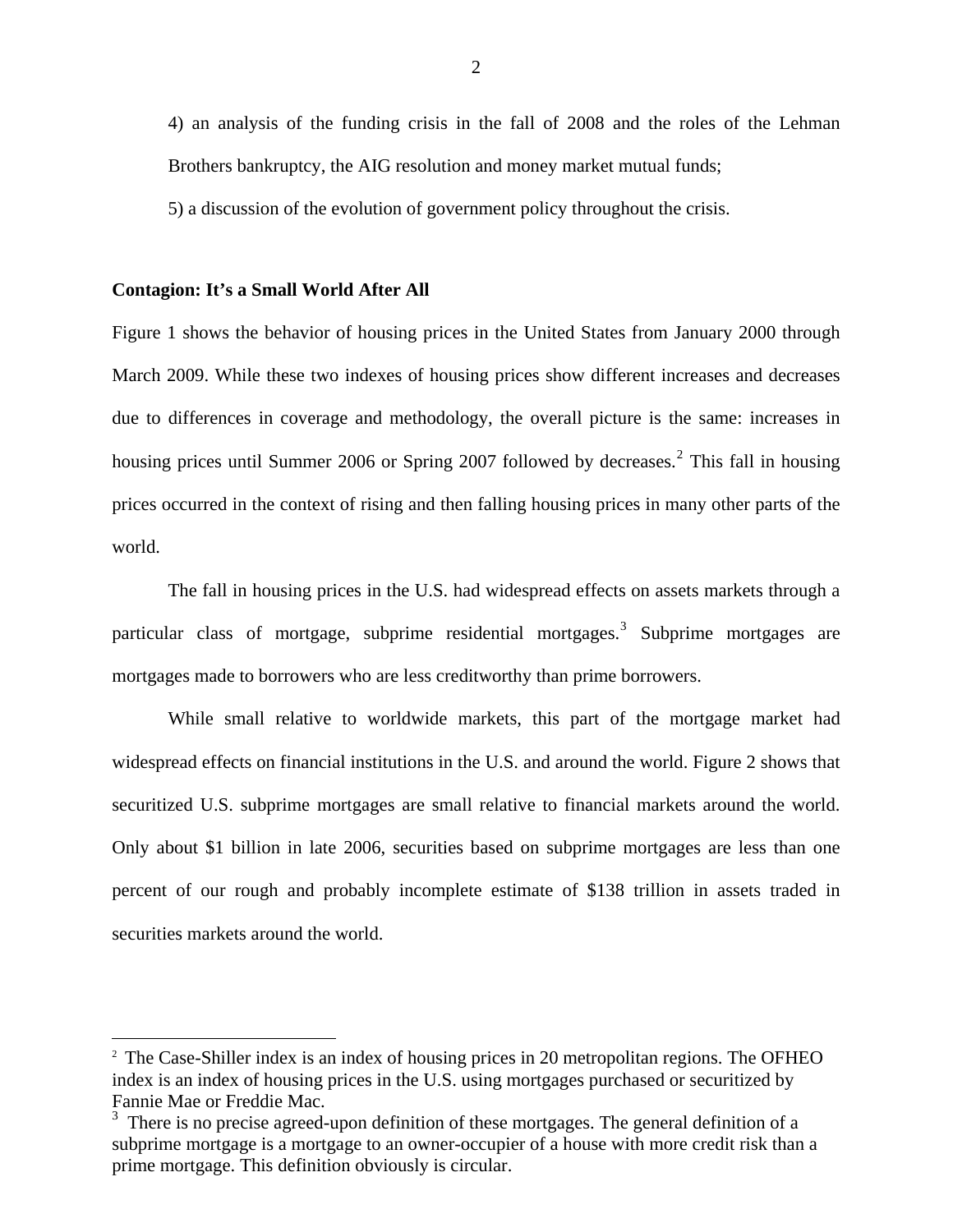How did problems in this tiny market spread to all other asset categories represented, from corporate bonds and government debt to global equities and bank deposits? In this section, we present a summary analysis of the contagion, drawing a conceptual path of the important dynamics.

 Perhaps the first feature to note is that U.S. subprime mortgage assets were overwhelmingly securitized, especially during the rapid expansion after 2003. Originating mortgages to distribute them spread the risk of default among market participants. When originators of mortgages held mortgages until their payoff, the risk of default was concentrated in the originator. With securitization of the mortgages, any losses in value due to rising delinquency and foreclosure rates would be borne across investor groups around the world including hedge funds, insurance companies, pension funds and individual investors. In and of itself, this diversification of risk is a positive development because risk is diversified and not concentrated. It also can reduce systemic risk. Systemic risk often implicitly focuses on a concentration of risks within one large, interconnected institution, an entity that cannot be quickly and easily resolved should it fail. The spreading of risk might have been thought to reduce the systemic risk posed by losses on subprime loans, because no one institution would sustain much loss on this relatively small class of assets. The events of the last two years indicate that this is an overly simplistic and ultimately misleading way to think about systemic risk. But why didn't the diversification of risk help mitigate systemic risk, and could it have actually enhanced it?

 The securitization of mortgages was only the first step in the financial engineering of residential mortgage-backed securities (RMBS). RMBS then were packaged into collateralized

3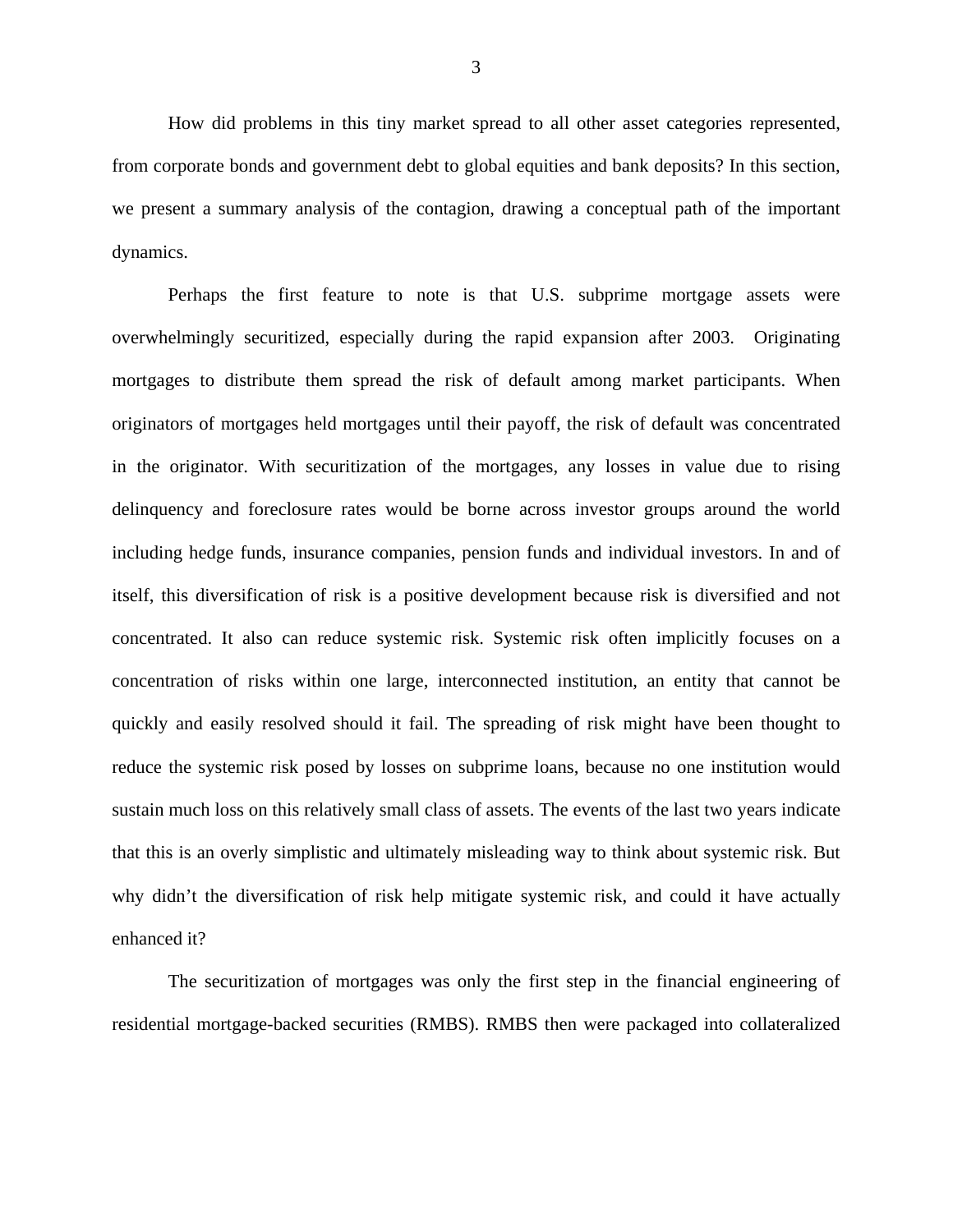debt obligations (CDOs).<sup>[4](#page-5-0)</sup> The slicing and dicing of risk achieved via a CDO spread risk even further. The first payment tranche of a CDO was engineered to earn a AAA rating from a Nationally Recognized Statistical Rating Organization (NRSRO) and hence to become part of the investable universe for institutions with credit quality constraints on their portfolios (insurance companies, mutual funds, etc.). As the next section details, however, CDOs are far from homogeneous securities, both in terms of the underlying RMBS and the contractual structure of the CDO itself. The result was the proliferation of highly individualized CDO securities spread out among a global market of investors.

The heterogeneity of CDOs then led directly to opacity in security valuation. The value of a particular CDO security can be modeled in a variety of ways, but all models rely on knowledge of the implications of the entire CDO's structure plus knowledge or assumptions about the characteristics of the underlying RMBS and their underlying mortgages.<sup>[5](#page-5-1)</sup>

Reliance on ratings of CDOs seemed an efficient form of informational intermediation in this market, at least until subprime mortgages began experiencing higher delinquency and default rates than predicted. This translated into losses in junior CDO tranches and called into question the probability of losses on higher-rated tranches. Left without confidence in the securities' ratings, financial institutions began finding it difficult to value both their own securities and those for sale in the market. In addition to creating a challenge for risk management within institutions and a general lack of liquidity for these securities, the opacity also contributed to concerns about exposure to counterparty risk.

 $\overline{a}$ 

<span id="page-5-0"></span><sup>4</sup> These are CDOs of asset-backed securities, which are distinguishable from CDOs of other assets such as corporate bonds. Our analysis focuses on CDOs of subprime-mortgage-backed securities. Apparent issues with these CDOs do not necessarily apply to other CDOs.

<span id="page-5-1"></span><sup>&</sup>lt;sup>5</sup> Characteristics of mortgages that generally matter are the creditworthiness of borrowers and the loan-to-value ratio. More recently, the geographic location of the house used as collateral matters.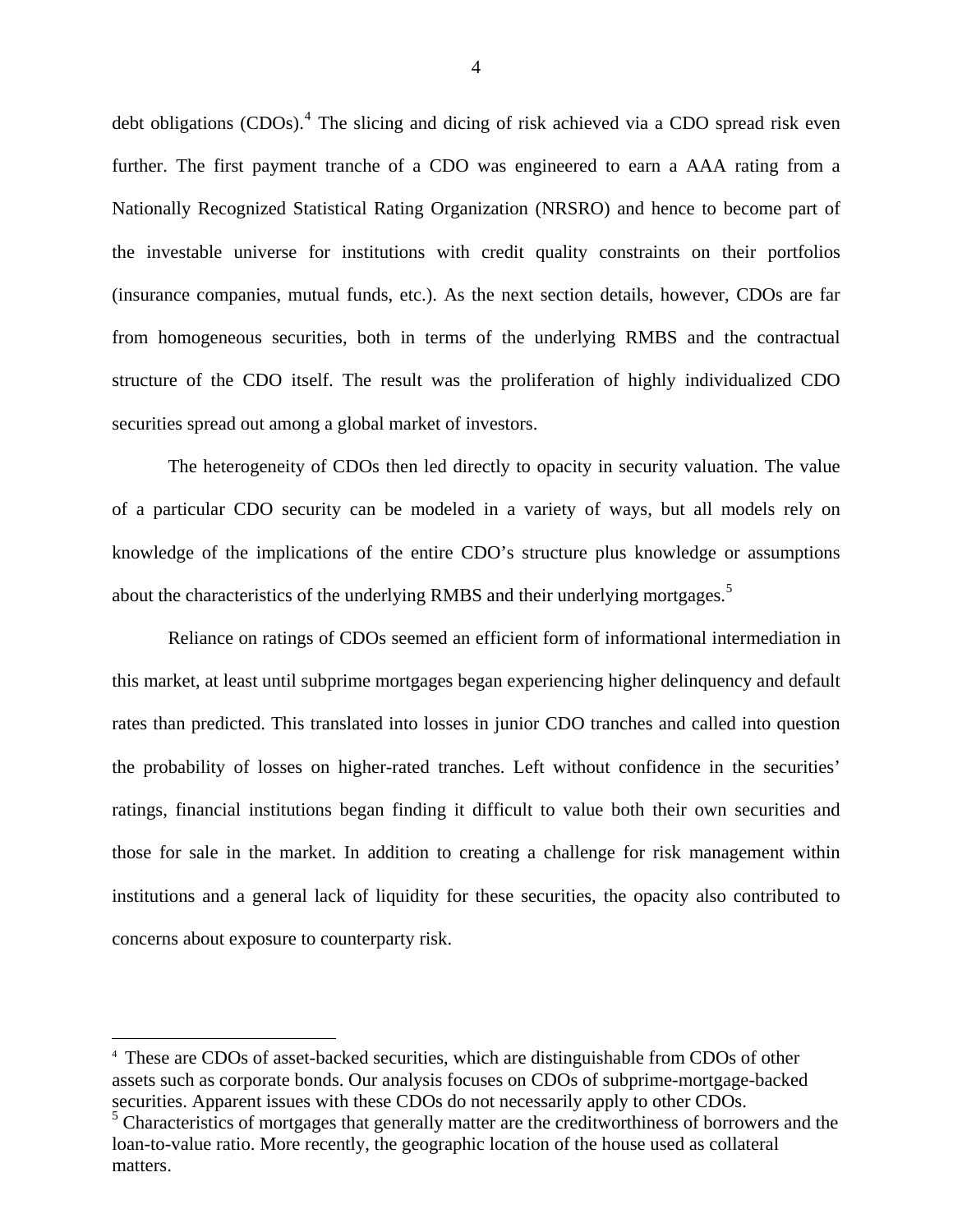Financial institutions interact in a variety of different markets and engage in all sorts of transactions and arrangements, many of which involve exposure to counterparty risk. A simple example is unsecured lending by commercial paper, but these transactions also include repo activity, credit default swap trading, interbank lending, the provision of liquidity backstops, and many others. Since CDOs are not standardized and trade in the OTC market, the exposure of any counterparty to CDOs in general was largely unobservable (except by general "common knowledge"). This opacity combined with the difficulty in assessing the value and risk of any particular CDO holdings increases the level of counterparty risk in these transactions.

In a world in which the identity of trading parties matters and counterparty as well as other risks have increased, it is not particularly surprising to find that liquidity suffers as well. When the ratings of CDOs came into question, trading in these securities declined substantially. This decrease in trading was not confined to the mortgage-backed CDO market and spilled over into other asset markets and into funding markets. For example, the market for asset-backed student loans was affected.

Brunnermeier and Pedersen (2008) present an interesting model of such a connection between market liquidity and funding liquidity, highlighting the role of speculators' capital constraints. In another paper, Adrian and Brunnermeier (2008) consider the spillovers of risk across financial institutions when some institutions are in distress. We see evidence of such complex interconnectedness in the recent period, but the professional literature is just beginning to develop research to flesh out the propagation mechanisms by which liquidity, counterparty risk, and opacity feed back into each other and drive systemic risk.

At some point it seems, financial markets tipped from attempting to manage risk into a struggle to operate under uncertainty and this, perhaps, has made all the difference in how the financial crisis evolved. The distinction between risk and uncertainty is due to Frank Knight (1921) who stated that "a measurable uncertainty, or 'risk' proper, as we shall use the term, is so

5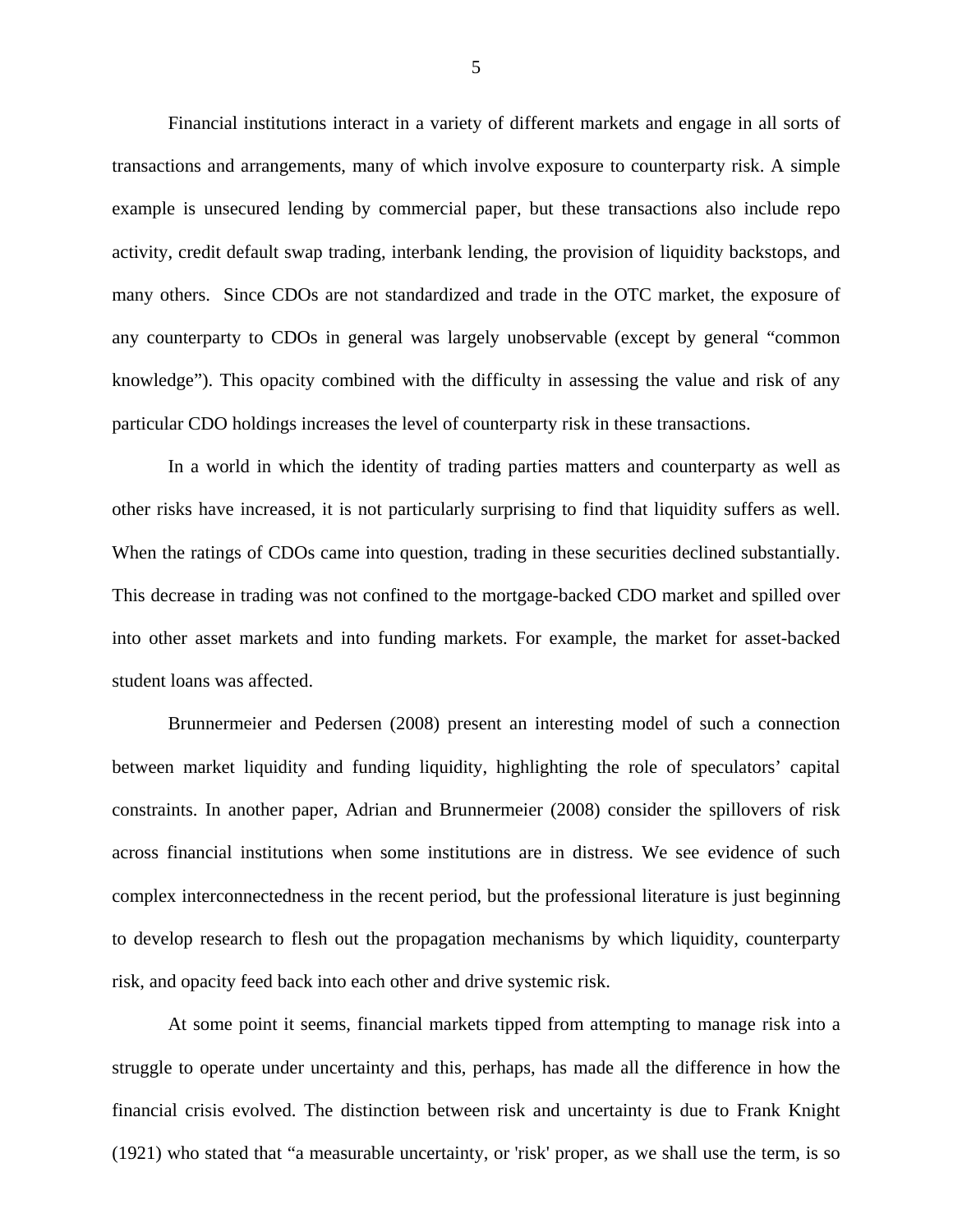far different from an unmeasurable one that it is not in effect an uncertainty at all." The contrast between measurable, manageable risks and the world of unforeseen contingencies is understood by non-academics as well. In the words of former Defense Secretary Donald Rumsfeld (2002):

… as we know, there are known knowns; there are things we know we know. We also know there are known unknowns; that is to say we know there are some things we do not know. But there are also unknown unknowns -- the ones we don't know we don't know.

 How do market participants respond to conditions of uncertainty with many unknown unknowns? When the uncertainty relates to market interactions, one response is to withdraw from those interactions and reduce exposure to the uncertainty. The quest for safety can be seen as an amplification of standard responses to an increase in risk aversion. In terms of financial markets this translates into a "flight to quality" in which capital flows to the safest assets, for example U.S. Treasuries, and investments out of relatively risk free assets are delayed, sometimes described as capital being "on the sidelines". Since August 2007, we observed this phenomena in widening risk premia (especially in markets which historically have had little fundamental risk such as interbank lending), markedly decreased trading in markets involving counterparty risk exposure, and the virtual shutdown of the issuance of new securities.

Finally, the uncertainty spread to "Main Street" investors as equity market participants took full account of the opacity regarding the financial condition of major institutions and the rapidity with which an institution could find itself unable to continue operations. For example, prior to March 2008, the problems at Bear Stearns were well known. Bear had closed 2 hedge funds in early Summer 2007 due to heavy subprime losses; its CEO, Jimmy Cayne, had stepped down in January 2008 after the firm experienced an \$800 million loss in the fourth quarter of 2007; and it had been reported for months that the firm was a takeover candidate (Moyer 2008).

The next sections of the paper outline three periods in the evolving financial turbulence: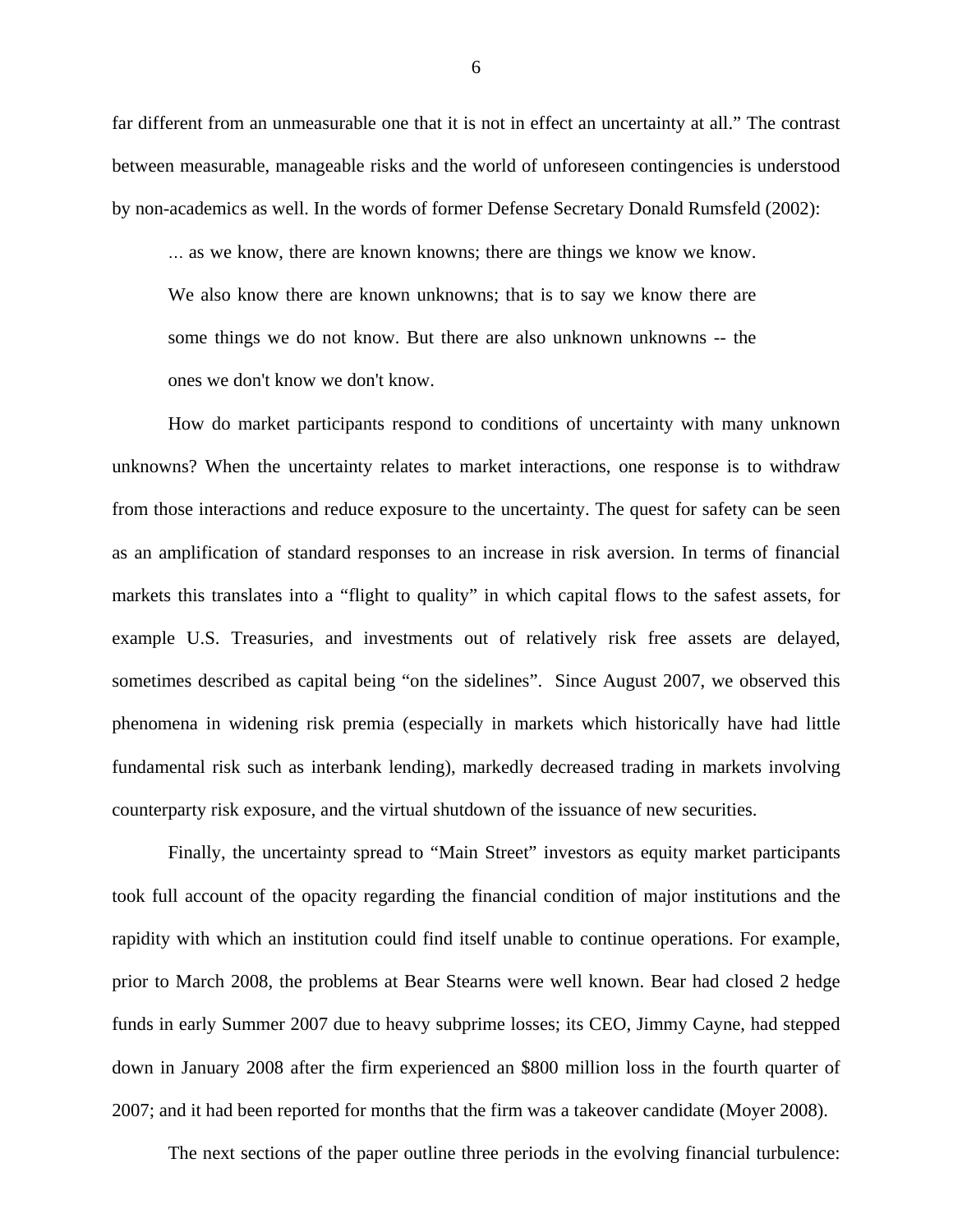the initial events related to the deterioration of the subprime market, the ensuing financial turmoil that spilled over into other markets and across institutions, and the precipitous financial crisis following the bankruptcy of Lehman Brothers in fall 2008. The first period, which we can call the "Prelude", ran from early 2007 or before to August 9, 2007. The second period, the "Main Act" ran from August 9, 2007 to September 16, 2008. The climax ran from September 16, 2008 to some time early in 2009. The final, fourth period, the "Denouement," is not covered in this paper in any detail, but the effects of the crisis continue. The last section of the paper returns to the conceptual discussion to discuss in broad terms the various policy responses and how they relate to the underlying drivers of heterogeneity, opacity, counterparty risk and uncertainty.

#### **Prelude**

Figure 3 shows mortgage originations by type in the U.S. from 2001 through 2007. Total mortgage origination peaked in 2003 and the composition of originations changed substantially with prime mortgages declining in importance and subprime and alt-A mortgages increasing in importance along with home-equity lines of credit.

Some put this increase in subprime lending at the doorstep of the creation of Collateralized Debt Obligations (CDOs), which may be partly correct. It is important to note that two government-sponsored enterprises – Fannie Mae and Freddie Mac – became substantial buyers of subprime and alt-A mortgages at the same time, thereby also increasing the demand for these mortgages (Wallison and Calomiris 2008).

#### *Collateralized Debt Obligations*

As the previous section mentioned, and as this section will outline, heterogeneity both of the underlying mortgages and also the specifics of CDO's security tranching create a lack of standardization in these instruments and contribute to opacity. This leads directly to the difficulty of valuing such securities.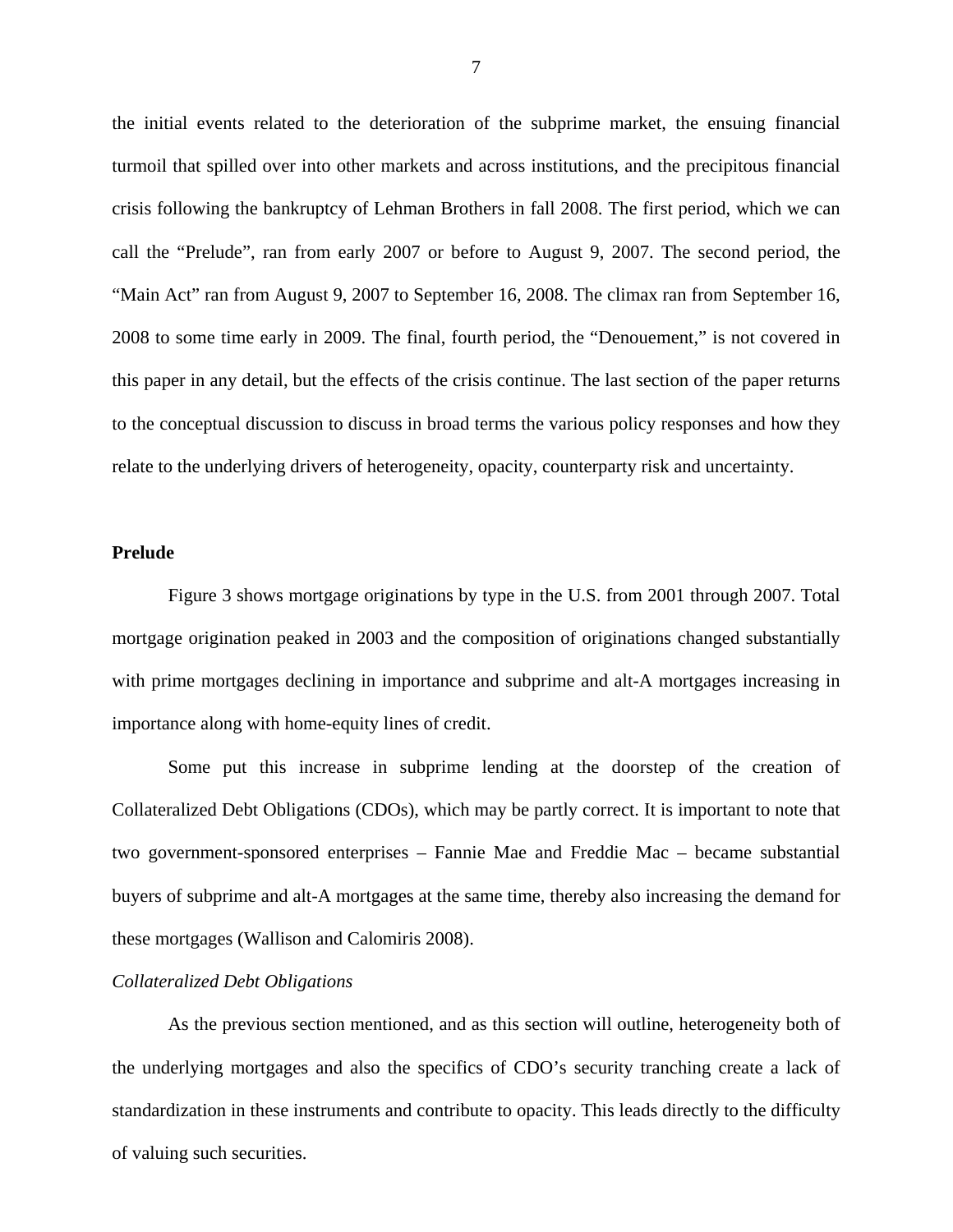Collateralized debt obligations (CDOs) are securities based on pools of securities. While these underlying pools of securities can be leveraged loans or corporate bonds, we focus the discussion on CDOs made up of subprime residential mortgage-backed securities (RMBSs) because it was the deteriorating value of these securities that triggered the financial turmoil.

A CDO is a legal structure that permits the structuring of risk exposures from the RMBSs. Suppose that the RMBSs in the pool have a credit rating of BBB.<sup>[6](#page-9-0)</sup> By legal subordination, it is possible to take the payoffs from these BBB-rated securities and create a set of securities, called tranches, which can have ratings from AAA to BBB- and a remaining piece that is below investment grade, which is called the equity tranche. At its most basic, the tranches are created by a waterfall of the payments from the underlying securities. In this waterfall, the AAA tranche is paid first, the AA tranche is paid second, and so forth with the equity tranche paid last. If there are insufficient funds to pay a tranche its promised payment, then tranches lower down the waterfall get nothing. Interpreted in inverse order, the equity tranche is the firstloss tranche, the BBB- is the second-loss tranche, etc. Commonly, the AAA tranche comprises on the order of 80 to 85 percent of the total value of the securities.

CDOs are idiosyncratic securities, with differing terms across deals. The actual nonstandardized structure of a CDO is noticeably more complicated than the simple example in the last paragraph. For example, some of the loans in an RMBS will be paid off early and CDOs can differ in how they allocate these prepayments. The allocation rule is important because the risk of prepayment is borne by the tranche which is paid first, but that tranche bears less risk of non-payment of principal in later years.<sup>[7](#page-9-1)</sup> CDOs can also have various embedded options which affect

1

<span id="page-9-0"></span><sup>&</sup>lt;sup>6</sup> The term CDO often is used to mean two different things: 1. A security created by structuring; and 2. The trust formed to hold the securities and manage the cash flows. We will use the term

<span id="page-9-1"></span><sup>&</sup>quot;special purpose vehicle" to describe the trust created to hold the securities.<br>"For subprime mortgages, the best credits commonly prepay at the end of the first couple of years because the mortgage is refinanced into a prime mortgage.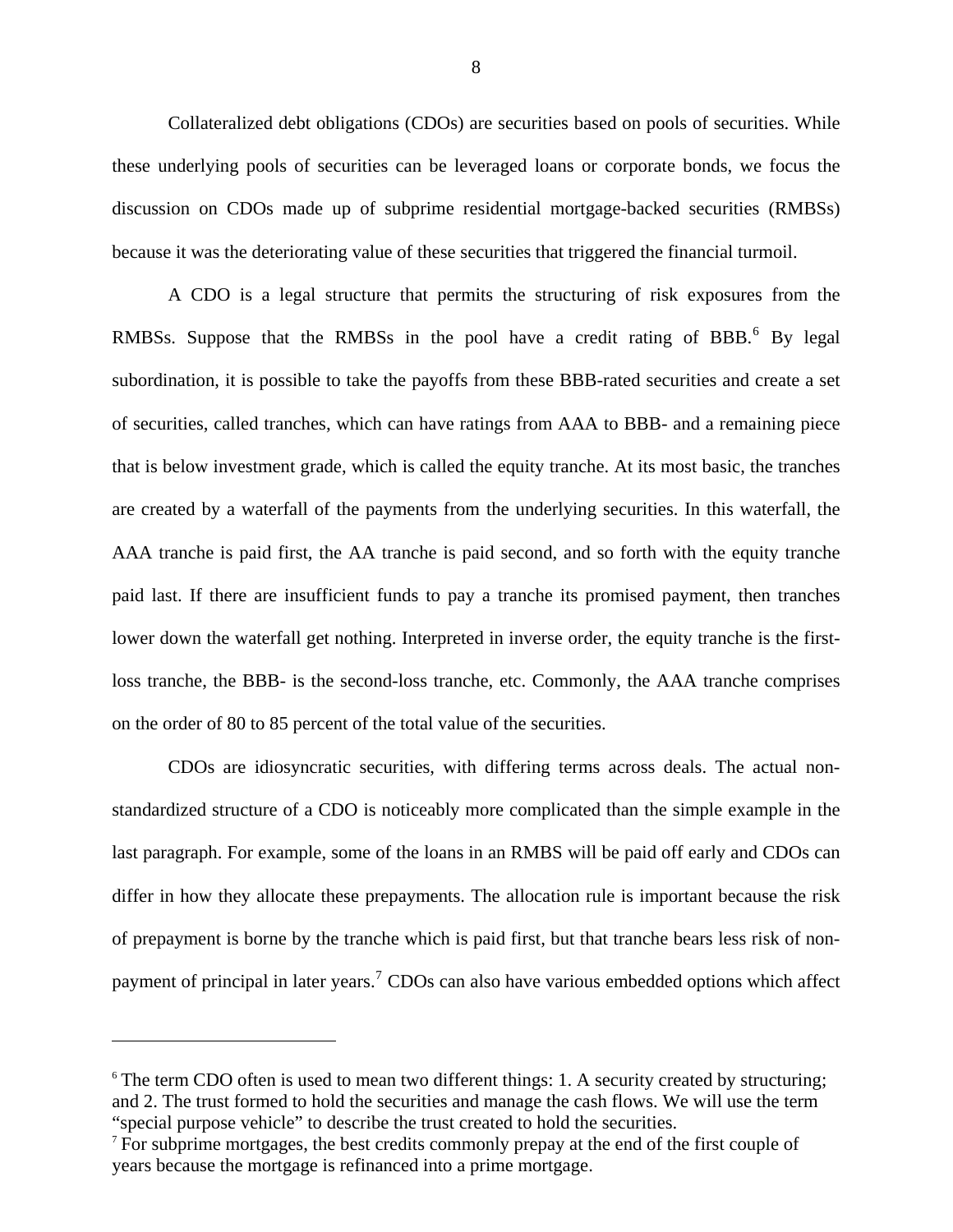their structure and payouts. For example, some CDOs have options for the equity tranche to dissolve the special purpose vehicle. Dissolution can be profitable when the CDO's value is greater than the value of the underlying securities.<sup>[8](#page-10-0)</sup>

The characteristics of the securities underlying a particular CDO are specified in the trust agreement which sets up the special purpose vehicle that owns the underlying securities. For example, agreements commonly specify the average credit rating of the mortgages, the average loan-to-value ratio and similar loan-based characteristics. Often, these characteristics are specified in the prospectus for the deal and much of the funds for the securities are committed before the underlying mortgages are acquired.

CDOs can differ in more ways. CDOs can be based on passive trusts or they can be managed. Synthetic CDOs can hold no underlying RMBS securities, instead using credit default swaps to replicate the cash flows from the securities. Furthermore, some tranches of CDOs have been used as the underlying securities in yet other CDOs, termed CDOs-squared.<sup>[9](#page-10-1)</sup>

CDOs are traded over the counter, not on any organized exchange. Given their idiosyncrasies, it is not obvious that trading in any particular deal would be sufficient for an exchange to provide more liquidity than an over-the-counter market. In response to demand for a tradable instrument that represents the market for subprime CDOs more generally, the ABX index was created.

The ABX index is a readily available measure of the value of CDOs from the vendor Markit. It is an index based on a basket of CDOs of underlying subprime mortgages. The ABX trades on the basis of the index value, which is commonly and misleadingly called the "price". [10](#page-10-2)

<sup>&</sup>lt;sup>8</sup> Such dissolutions are not so common in the last couple of years.

<span id="page-10-1"></span><span id="page-10-0"></span><sup>&</sup>lt;sup>9</sup> Whetten (2005) provides a very nice summary of these complex instruments and their payoff characteristics. It is interesting that these instruments originated in Europe.

<span id="page-10-2"></span> $10$  No one pays the "price." In fact, trades based on the ABX are trades of related credit default swaps and there is an embedded loan for 100 minus the "price" which changes hands on execution of a trade.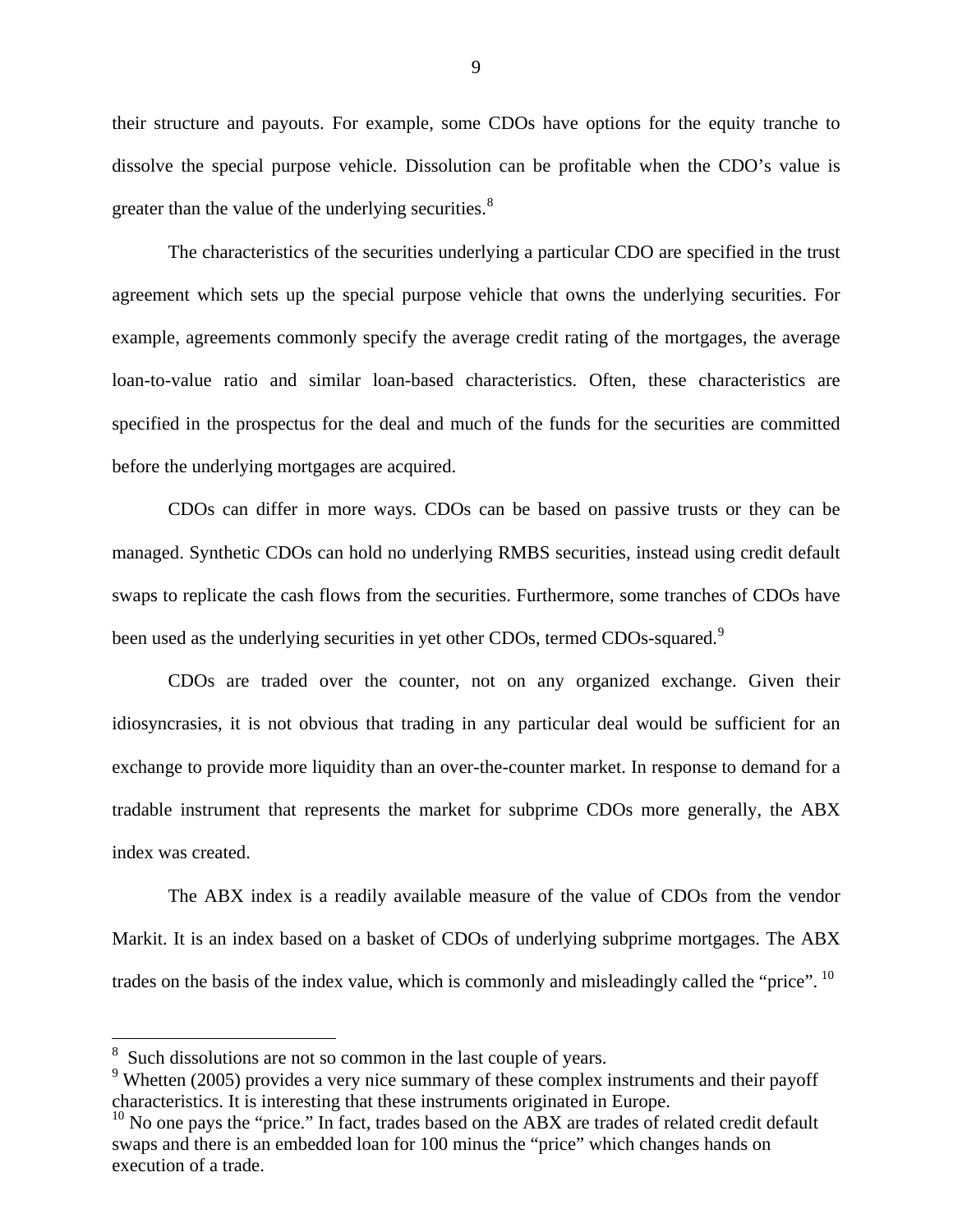The ABX is not invariant over time but is created from vintages of mortgages. At initiation, the ABX index is an equally-weighted index based on twenty deals in the prior six months. For example, the January 2006 index started as an equally-weighted index of 20 of the largest sub-prime home equity ABS programs from July through December 2005. To help make the index representative of the universe of deals, the index includes no more than four deals from the same loan originator and no more than six deals from the same master servicer.

The initial deals must have reference obligations in each of the ratings categories, AAA, AA, A, BBB and BBB- and the deals' tranches themselves must be rated by both Moody's and Standard and Poor's, with the lower of the two ratings applying. In addition, to be included, at least 90 percent of the underlying mortgages must be first-lien mortgages and the weightedaverage FICO score must not be less than 660. Each tranche has a weighted average life between four and six years on issuance, except the AAA tranche which has a weighted average life greater than 5 years. Finally, the tranches bear interest at a floating rate based on LIBOR.<sup>[11](#page-11-0)</sup>

#### *Emerging Difficulties in Subprime Loans*

 $\overline{a}$ 

Figure 4 shows the values of the ABX indices from the start of trading through March 23, 2009.[12](#page-11-1) Index values are determined by Markit based on quotes from dealers since the underlying securities are traded over the counter. The vintages issued to date are those for 2006 and 2007 because there have not been enough qualifying deals to issue an index since. Values of all of the vintages have decreased. Furthermore, the more recent vintages have decreased more. This is so even though the later vintages carry higher coupon rates, "fixed rates" in terms of the underlying credit default swaps. The BBB and BBB- tranches of the ABX 07-2 vintage started trading below the par value of 100, which is not particularly surprising; their fixed rates were set

<span id="page-11-0"></span> $11$  Dungey, Dwyer and Flavin (2009) provide detail on how the ABX trades.

<span id="page-11-1"></span><sup>&</sup>lt;sup>12</sup> CDOs generally have more than one AAA tranche. There is an additional index for the penultimate AAA tranche of the AAA tranches of all vintages which was introduced in May 2008. CDOs can have additional tranches.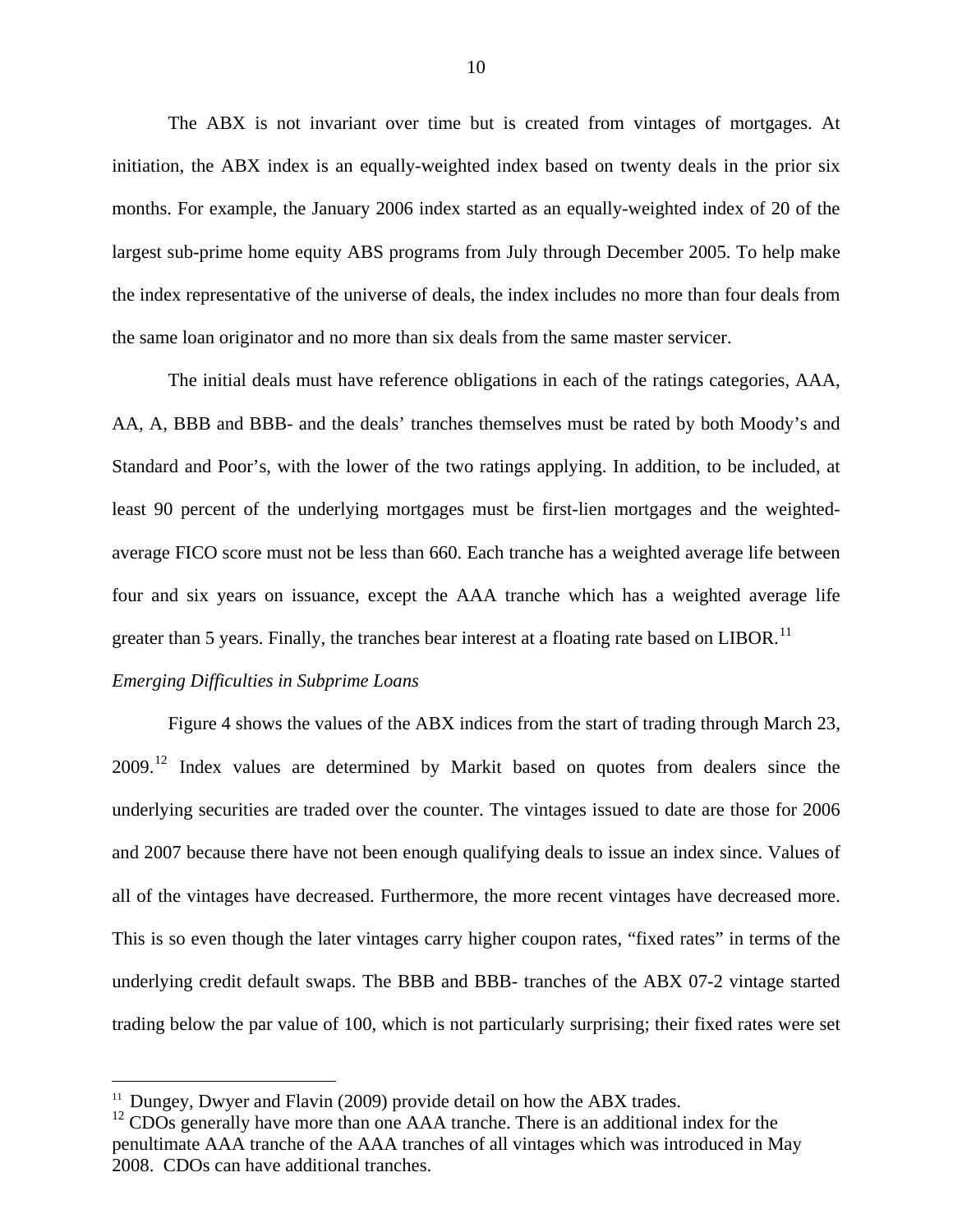at the maximum of 500 basis points.

 $\overline{a}$ 

The tranches of the 2006 vintage, denoted 06-1, traded initially at the par value of 100 and even above par. In fact, all tranches of the 06-1 vintage traded above 100 for the entire year of 2006 except for the BBB- tranche, which traded below 100 for 10 days, and the BBB tranche, which traded below 100 for one day. The second 2006 tranche, denoted 06-2, traded lower by the end of 2006, but not by amounts that seriously forewarned of extraordinary future problems. At the close of trading in 2006, all of the tranches of the 06-1 vintage were trading above 100 and the tranches of the 06-2 vintage were trading at 99.27 for the AAAs, 100.09 for the AAs and As, 96.5 for the BBBs and 95.25 for the BBB-s.<sup>[13](#page-12-0)</sup>

In 2007, the prices in the market started falling shortly after the start of the year. The 06-2 vintage traded at 92.28, 98.44, 99.38, 75.52 and 66.23 by the end of February.<sup>[14](#page-12-1)</sup> The 07-1 vintage which started trading on January 19, 2007 at 100.01, 100.04, 100.03, 98.35 and 97.47 was at 92.00, 99.19, 99.38, 70.50 and 64.46 by the end of February. It is interesting to note that prices fell well before any common dating of the subsequent financial turmoil. It also is evident in Figure 4 that later vintages fell more than earlier ones for all the ratings.<sup>[15](#page-12-2)</sup>

There are at least two likely explanations for these falls. First, the quality of work at origination may have fallen as some have alleged. Second, the subprime mortgages backing these securities may have been adversely affected by the fall in housing prices. This explanation is particularly cogent because these mortgages were at least sometimes used by borrowers to get a prime mortgage later contingent on continued appreciation, or at least no depreciation, in

<span id="page-12-0"></span> $13$  From this point on, we simply quote index values as a set of five values, going from highest rating to lowest.

<span id="page-12-1"></span> $14$  It may seem odd that a lower rating can have a higher index value than a higher rating, but recall that the index value is based on a fixed rate that is lower for the higher index value. Hence, the change in price reflects information about losses relative to the time of initial creation of the CDO.

<span id="page-12-2"></span><sup>&</sup>lt;sup>15</sup> This is so even though the later vintages had higher fixed rates, or roughly speaking, coupons.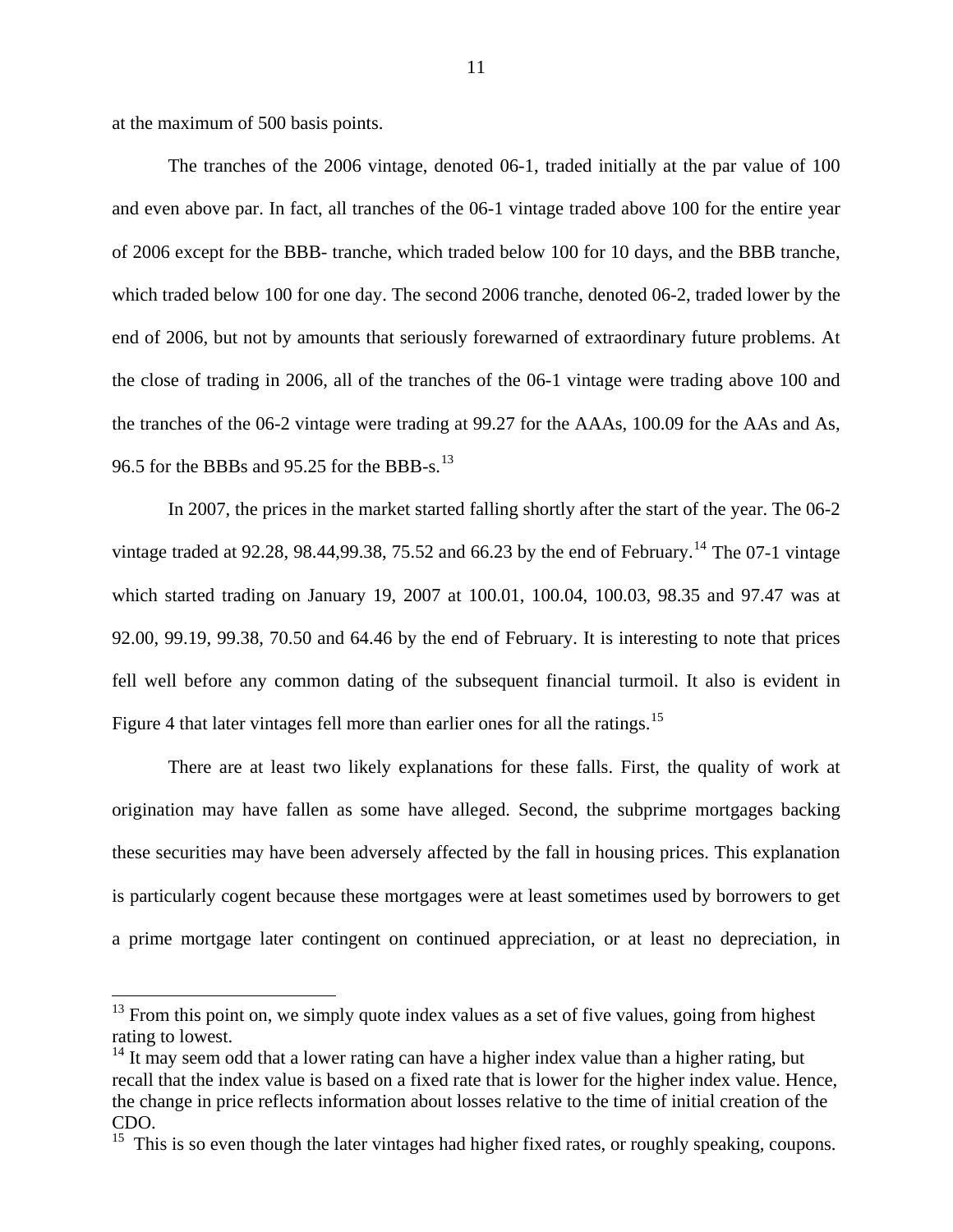housing prices. The underlying subprime loans often had a structure in which the initial rate for subprime mortgages was adjustable and well above the rates for prime mortgages. This adjustable rate was fixed for the first two or three years and there was a prepayment penalty for refinancing the mortgage during that period. At the end of this period, the adjustable rate would adjust, generally upwards and by a substantial amount. These provisions are consistent with a particular borrowing strategy. After receiving a subprime loan, a borrower's credit rating would improve if house payments were made on time. In addition, if housing prices went up, the borrower's equity in the house would increase. At the end of two years, the subprime borrower could refinance out of the subprime mortgage and into a lower-rate prime mortgage, possibly with a second mortgage if the house price did not rise 25 percent or more.

This strategy for refinancing at the end of two years could run into trouble in various ways, and in particular, the realization of falling house prices would make it impossible to refinance without adding funds from outside to pay off the principal that represented a loss in the house's value. This is an improbable solution for many subprime borrowers whose low credit ratings go hand in hand with little in the way of assets.

Housing prices peaked in July 2006 according to the Case-Shiller index and in April 2007 according to the OFHEO index. This timing is consistent with decreases in the ABX indexes in 2007 foreshadowing the trouble brewing for the underlying subprime loans. Falling house prices spelled more trouble for more recent subprime loans, which did not have a cushion of equity based on the prior rise in price. As Figure 4 shows, the prices of the later indices fell more, and substantially more for the higher rated tranches. Even though there is no organized trading in CDOs, the problems were becoming evident. The decline in ABX index values certainly suggested problems with the underlying securities and loans.

The problems also surfaced in the business for subprime lenders, indicating problems with some recently issued mortgages. Mortgage delinquencies on subprime mortgages were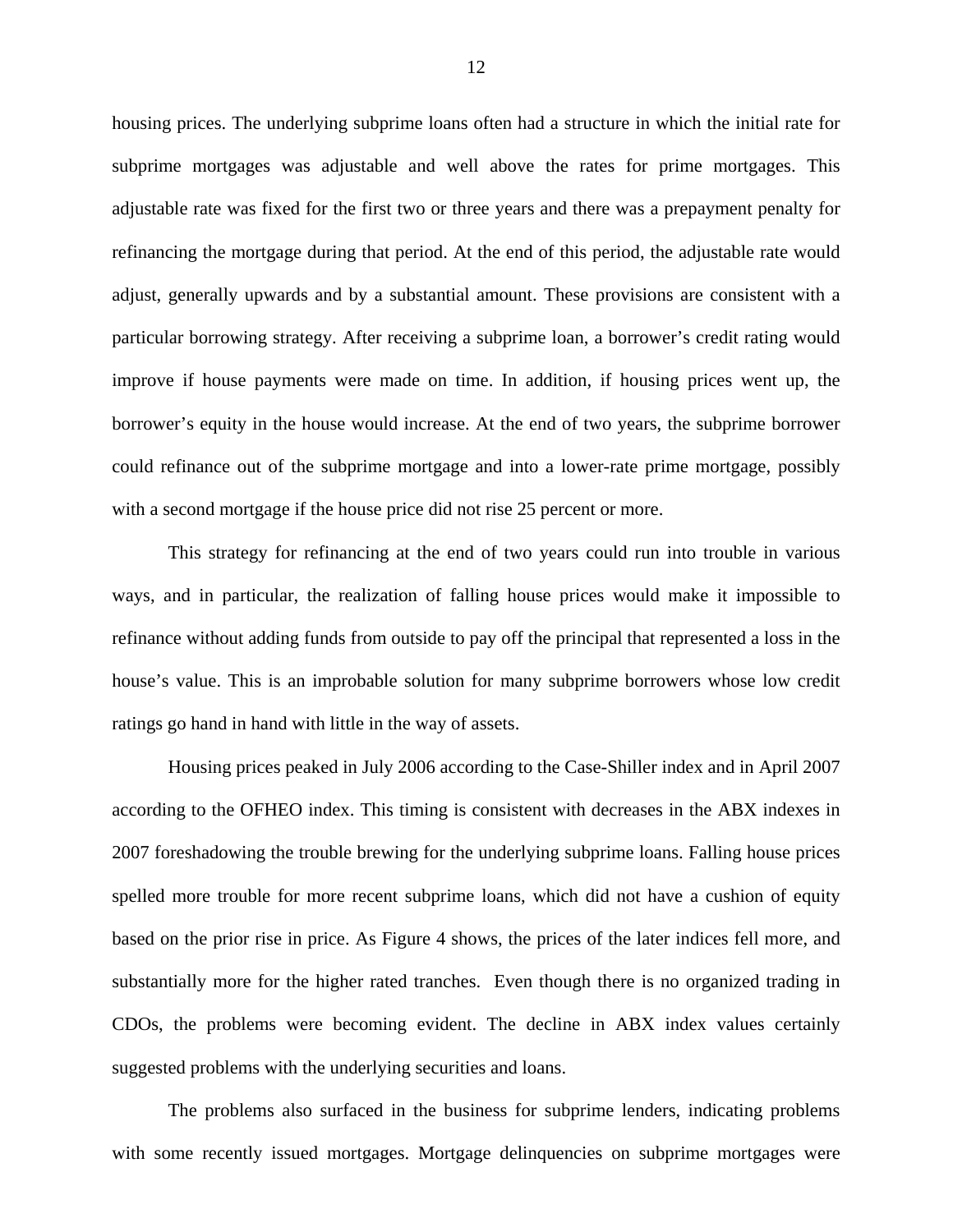increasing. A common provision in securitization agreements is an option for the purchaser to sell the mortgage back to the originator if payment problems arise within a set time after issuance (the warrantees mentioned earlier). Ownit Mortgage filed for bankruptcy on January 2, 2007 because it did not have the funds to repurchase subprime mortgages which it was obligated to repurchase. (Keoun, 2007). In addition to this bankruptcy filing, subprime lenders MLN, ResMae, People's Choice and New Century Financial filed for Chapter 11 before the middle of the year while South Star, another subprime lender, filed for Chapter 7.

#### **Financial Turmoil**

 $\overline{a}$ 

At first called the "subprime mess" or "subprime meltdown", problems started to become evident on Wall Street and London in June 2007. Two Bear Sterns' highly leveraged mortgagebacked securities funds lost virtually all their value and ultimately filed for bankruptcy due to decreases in the prices of AAA and AA mortgage-backed securities. On June 25, London-based Cheyne Capital Management LLP announced it was writing off 400 million euros from a hedge fund that had investments in subprime-mortgage-backed securities. (England  $2007$ .)<sup>[16](#page-14-0)</sup>

August 9, 2007 is the commonly used date for the start of the financial turmoil. On that date, the largest bank in France, BNP Paribas SA, froze redemptions from three funds with investments in U.S. subprime mortgage-backed securities rated AAA and AA. On that same date, the European Central Bank (ECB) loaned a total of nearly 95 billion euros, the most it had ever provided, to 49 firms; the Federal Reserve increased its lending of reserves for 14-day terms and the Bank of Canada added an extraordinary amount of reserves (Zhou, 2007).

The problems were evident in, or perhaps spread to, financial markets. Figure 5 shows the 30-day London Inter-Bank Offered Rate (LIBOR) and the overnight indexed swap rate (OIS)

<span id="page-14-0"></span> $16$  The same fund reported difficulties in 2008 due to payment problems with "so-called nonconforming mortgages" in the U.K. (Unmack 2008).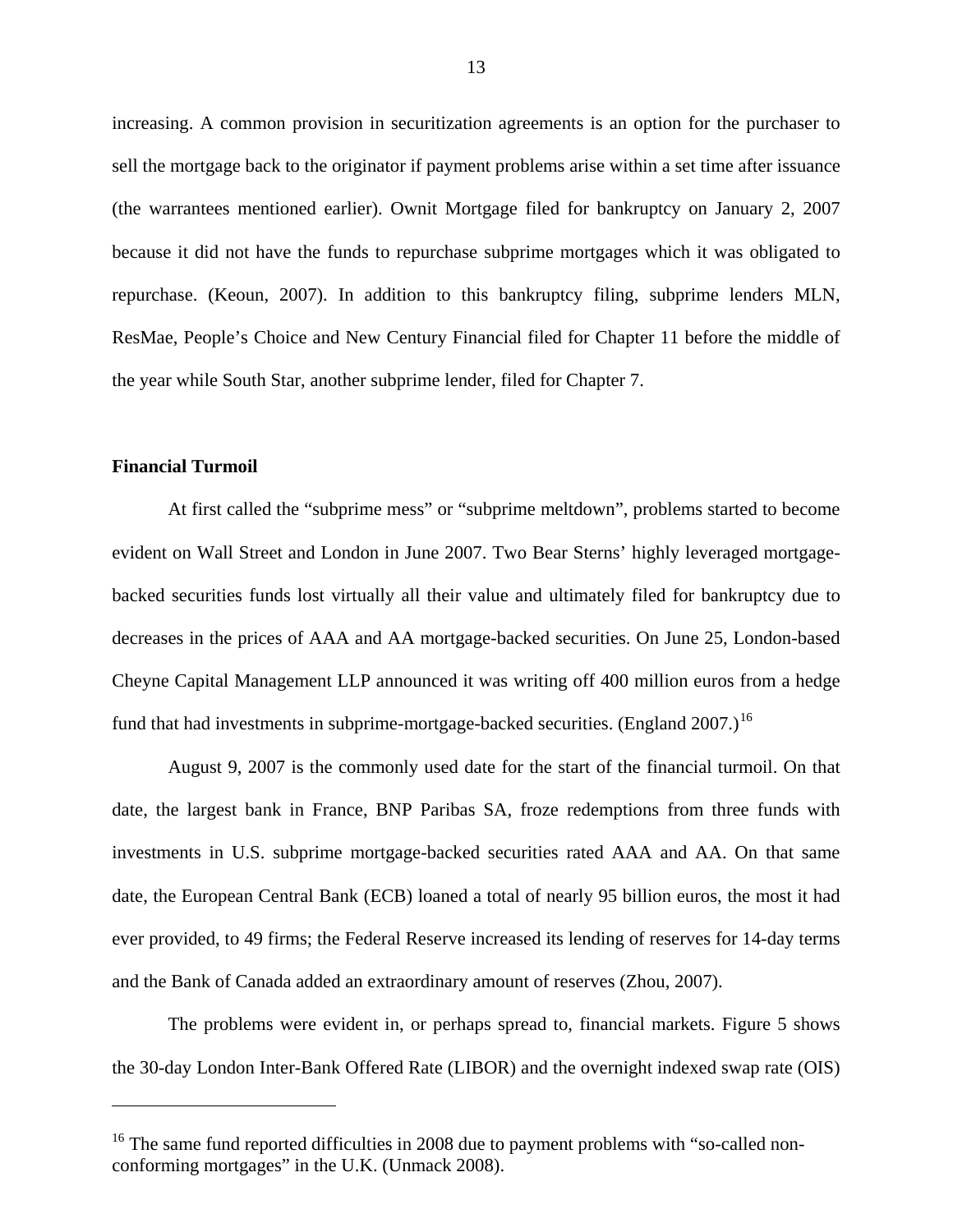for dollar loans.[17](#page-15-0) LIBOR is the inter-quartile average of rates at which each bank in a panel of banks "could borrow funds, were it to do so by asking for and then accepting inter-bank offers in reasonable market size" (British Bankers Association, 2002).<sup>[18](#page-15-1)</sup> The 30-day overnight indexed swap rate is the fixed rate on an interest rate swap of fixed for floating over the next 30 days. From January 2, 2002 to August 9, 2007, the spread between LIBOR and OIS never exceeded 36 basis points and averaged only 9 basis points.[19](#page-15-2) On August 9, LIBOR rose nine basis points and OIS fell by nine basis points. The spread continued to widen in following days, reaching a local peak of 63 basis points on August 16 and a higher peak of 95 basis points on September 9, 2007.

These higher rates for LIBOR relative to Treasury bills are not just an issue for some banks in the U.K. or Europe. Derivative contracts typically have payments and prices set off LIBOR and, in fact, many subprime mortgages in the U.S. have adjustable rates based on LIBOR.

While undoubtedly there were counterparty concerns about lending to firms with unknown positions in subprime mortgages, the problems also spread to other markets through a flight to quality. Figure 6 shows the interest rates on 30-day U.S. Treasury bills and 30-day commercial paper. The commercial paper rates are AA rates for financial, non-financial and asset-backed commercial paper and for  $A2/P2/F2$  commercial paper.<sup>[20](#page-15-3)</sup> The rate on 30-day

1

<span id="page-15-0"></span> $17$  Another common measure of stress in these markets is the TED spread, which is measured by LIBOR over Treasury rates. This spread is broadly similar to the LIBOR-OIS spread for this period.

<span id="page-15-1"></span><sup>&</sup>lt;sup>18</sup> The method for determining LIBOR became controversial when it rose so dramatically, with some of the skepticism probably due to the rates being based on a survey rather than actual transactions. After study of the concern, the British Bankers Association and, we understand, the Financial Services Authority believe that the rates are representative as intended.

<span id="page-15-2"></span> $19$  In 2007 before August 9, the LIBOR-OIS spread averaged 6 basis points with a maximum spread of 12 basis points.<br> $^{20}$  A2/D2/E2

<span id="page-15-3"></span>A2/P2/F2 commercial paper is commercial paper issued by lower-rated, second-tier, firms as determined by Standard and Poor's, Moody's and Fitch respectively. Despite the series name, the data are not based on the F2 rating after June 18, 2007. On that date, the Board of Governors of the Federal Reserve System which provides the data announced that "On June 18, 2007, the Federal Reserve Board stopped using Fitch Investors Service as a credit rating source.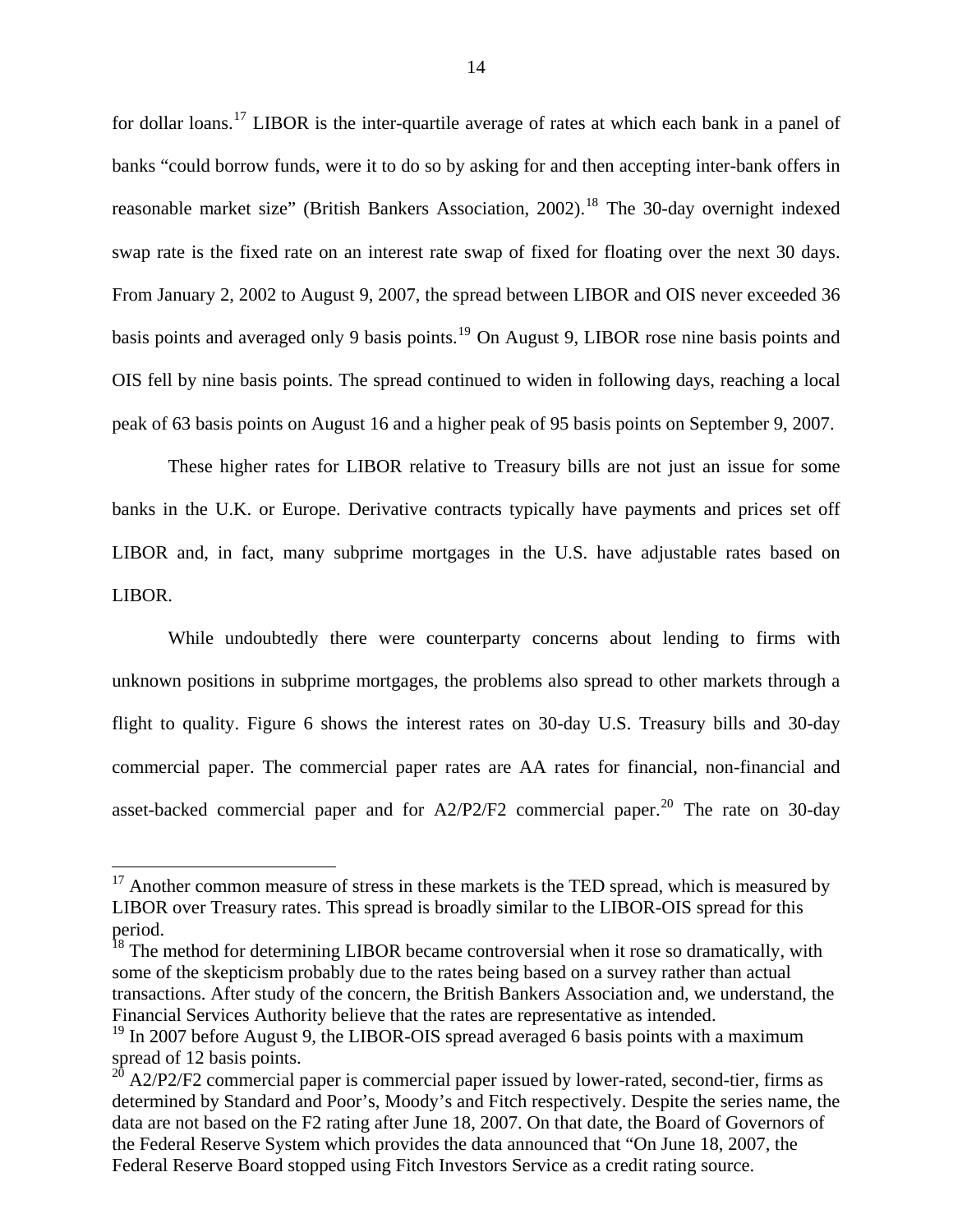Treasury bills fell from 4.70 percent per year on August 9 to 2.47 percent on August 20. At the same time, rates on non-prime commercial paper rose 35 basis points on AA asset-backed commercial paper and 40 basis points on A2-P2 commercial paper. The rates on AA financial paper and non-financial paper changed relatively little over the same eleven days, falling 5 basis points and 7 basis points respectively. Before the markets opened on August 17, the Federal Reserve announced a surprise inter-meeting 50 basis point decrease in the Federal Funds rate.<sup>[21](#page-16-0)</sup>

One measure of the distress that financial institutions were suffering, and the risk their counterparties were facing, is the rate on credit default swaps (CDS) for selected banks shown in Figure 7. These CDS spreads clearly show concerns about the solvency of the institutions, with local peaks appearing on August 16 for Washington Mutual and Countrywide, banks affiliated with firms heavily involved in making subprime loans and subject to the risk of delinquent subprime loans being put back to them.

By November, more than 80 subprime lenders had closed their doors (*Wall Street Journal*, 2007). While options to put purchased mortgages back to the lender help to create incentive-compatible contracts under originate-to-distribute banking, these options lose their value if the lender closes its doors.

As with BNP Paribas and Cheyne, the problems were not limited to the U.S. Two stateowned banks in Germany ran into financial difficulties in July and August 2007 due to subprime investments (Reuter 2007). In addition, four small towns in northern Norway acquired positions in asset-backed commercial paper created by Citigroup (Berglund 2007).

It is easy to characterize this as a problem entirely exported from the U.S. to the rest of the world. This claim fails on two facts. The rise in housing prices was world-wide and housing

 $\overline{a}$ 

Classification as AA or A2/P2 for rate calculations and classification as Tier-1 or Tier-2 for outstanding calculations are done using Moody's Investors Service and Standard & Poor's." (Board of Governors, 2007).

<span id="page-16-0"></span> $2<sup>1</sup>$  This decrease is too small to explain all of the fall in the Treasury rate and, in any case, is not mirrored in the commercial paper rates.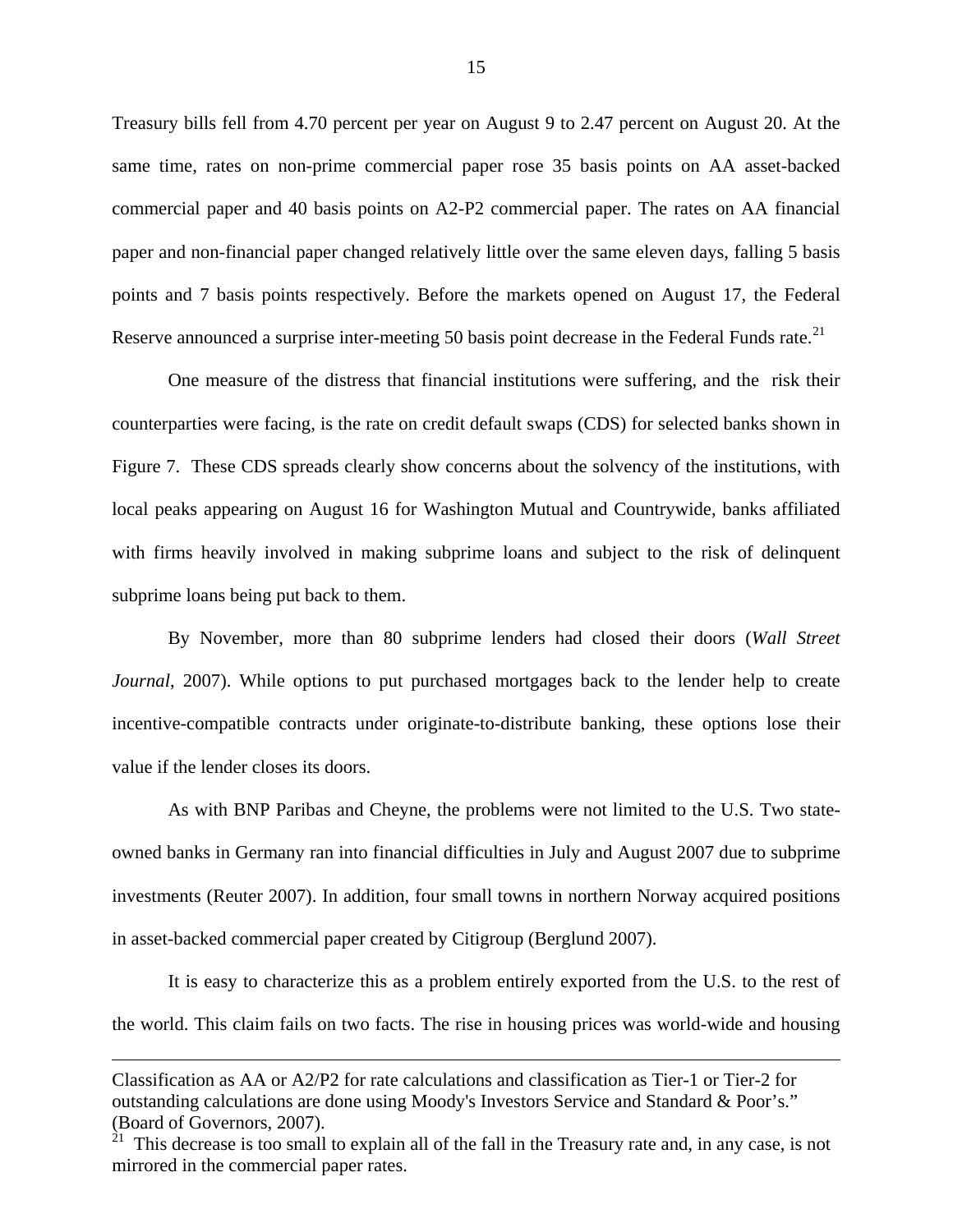prices subsequently fell in much of the world. Furthermore, borrowers in countries such as the U.K., Australia and Ireland were not financing their houses by obtaining subprime mortgages from U.S. lenders. In fact, it is worth noting that Collateralized Mortgage Obligations (tranched mortgage-backed securities similar to CDOs) originated in Europe, and CDOs were issued by originators of mortgages outside the U.S. Furthermore, the first financial institution in serious trouble was Northern Rock in the U.K.

#### *Northern Rock*

 Northern Rock had trouble with its overnight funding and could not determine how to fund an impending securitization of its own mortgages in the changed circumstances after August 9. Northern Rock began operation as a U.K. savings bank and became a joint-stock bank in 1997. After its demutualization, it continued its reliance on mortgage loans on the asset side of its balance sheet. It expanded its liabilities in no small part by overnight funding from other institutions, with a ratio of deposits to loans of 31 percent at the end of 2006. In addition, Northern Rock funded mortgages by securitization. Such an asset and liability structure is problematic: it runs counter to long-standing banking advice to not fund long-lived assets by deposits redeemable on demand; overnight funding is even more tenuous.

A planned periodic securitization by Northern Rock in September 2007 was put in doubt by the turmoil in the market for mortgage-backed securities on August 9. (Milne and Wood 2008; Congdon 2009). It was evident that the "frozen" state of financial markets meant difficulties for Northern Rock, and the bank's management immediately started to work with the Financial Services Authority (FSA) in the U.K. to resolve the issue. Between August 10 and mid-September, Northern Rock and the Tripartite Commission (the Chancellor of the Exchequer, the Chairman of the FSA and the Governor of the Bank of England) were in constant communication. The Tripartite Commission pursued three options not taken to resolve Northern Rock's problems. These were for Northern Rock 1. to obtain funds from the money market or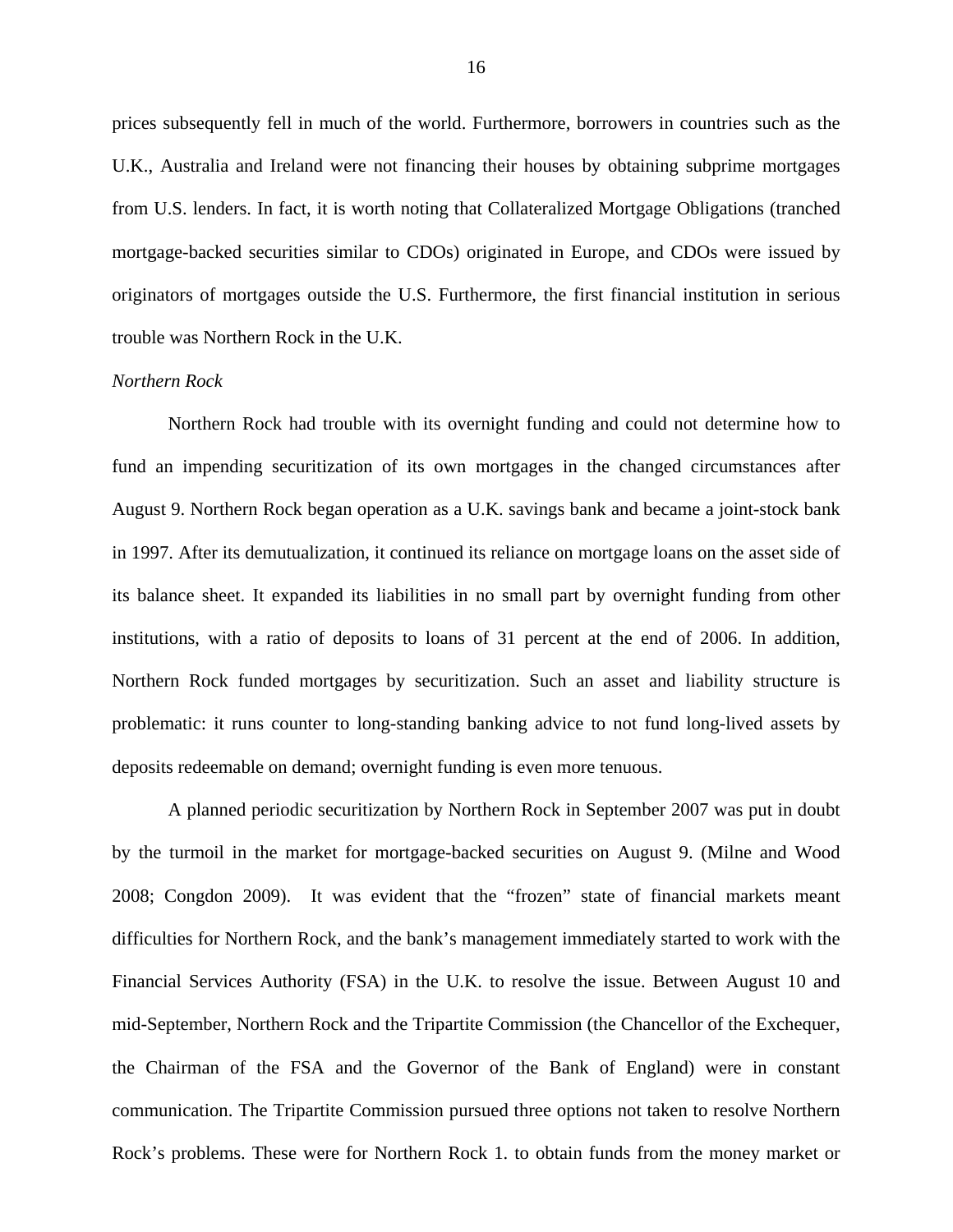securitize debt; 2. to be taken over by another bank; and 3. To receive funds from the Bank of England which would be guaranteed by the government. In the event, none of these options was taken.

Instead, a support operation by the Bank of England without government guarantees was selected on September 10. On September 13, rumors of the operation spread and the outline of the program was aired on national news that evening. A run on deposits began that evening and continued on Friday, September 14 and Monday, September  $17.^{22}$  $17.^{22}$  $17.^{22}$  This run was perfectly understandable: deposit insurance in the U.K. did not fully guarantee deposits above two thousand pounds. On the following Monday at 5 p.m., the Chancellor of the Exchequer announced that deposits in Northern Rock were guaranteed in full. (Milne and Wood 2008).

Some aspects of these developments are due to happenstance in addition to poor choices, but the end result was the general public's increased sensitivity to the possibility of losses on deposits in financial institutions. This was true not only in the U.K.: images of lines of depositors withdrawing deposits were shown on television around the world.

#### *Government Investment Pools*

 $\overline{a}$ 

This run on Northern Rock was mirrored in concerns about government investment pools in the U.S. – including a run on at least one of them. Government investment pools are run by state governments with investments by various local governments located in the state. These pools otherwise are similar to money market mutual funds and sometimes are called "2-a7 like" (Standard and Poor's, 2008).<sup>[23](#page-18-1)</sup> The fund operated by the state of Florida is typical.<sup>[24](#page-18-2)</sup> The Florida Local Government Surplus Funds Trust Fund Investment Pool invested in short-term assets and

<span id="page-18-0"></span> $22$  Deposits were withdrawn over the phone, over the Internet and by regular mail.

<span id="page-18-1"></span><sup>&</sup>lt;sup>23</sup> This is a set of SEC rules that have made it possible for money market mutual funds since their development to keep an unchanging net asset value. This is explained in more detail in the text below on the run on money market funds and in Dwyer and Samartin (2009).

<span id="page-18-2"></span> $24$  There were runs on funds in other states at the same time. (Karmin and Barr 2007). To the best of our knowledge, these runs did not result in closure of the funds or losses to participants.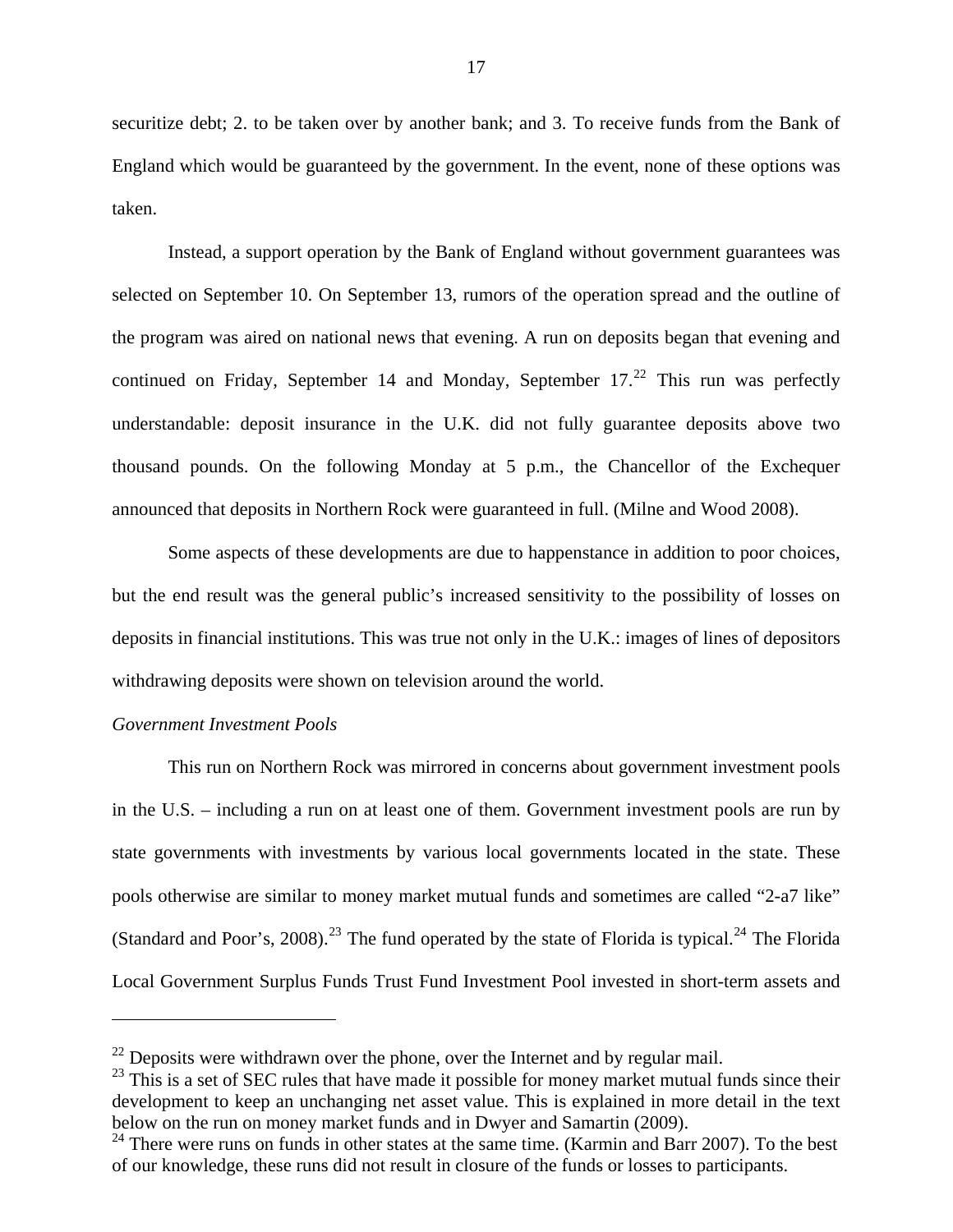maintained a stable redemption value of \$1.00. On June 30, 2007, it held asset-backed commercial paper rated A-1/P-1 or better and other highly-rated investments with a total value of \$25.5 billion (Florida State Board of Administration, 2007b). Some of the commercial paper was issued by structured investment vehicles (SIVs) that held mortgages. As of July 31, 2007, the Florida pool had investments in securities by 28 CDOs and SIVs.

Local government finance officers around Florida were concerned and were receiving periodic updates on the portfolio. The Florida State Board of Administration issued an update on the fund's financial position on November 10 (Florida State Board of Administration 2007a). Most of the issuers of paper had made good on the promised payments due to non-required payments by sponsors or by extending the paper's maturity with coupon enhancement. Four of the issuers, however, did not make promised payments. On November 15, David Evans at Bloomberg wrote an article (Evans, 2007) in which he claimed:

What ... municipal finance managers ... across the country still haven't been told – is that state-run pools have parked taxpayers' money in some of the most confusing, opaque and illiquid debt investments ever devised. These include socalled structured investment vehicles, or SIVs, which are among the subprime mortgage debt-filled contrivances that have blown up at the biggest banks in the world.

The hyperbole aside, a run on the Florida government investment pool ensued with governments across the state withdrawing funds (Huntley 2007). The funds invested fell about 8 percent on November 18 and 20 percent on November 19. In November, pool deposits fell 46.7 percent, dramatically greater than the largest prior monthly net outflow of 11.7 percent (Florida State Board of Administration 2008, p. 6). On November 29, the fund was closed to withdrawals.

The state of Florida had no legal obligation to make up for losses on the assets held by the pool, and the governor announced during the run that the state would not do so. A later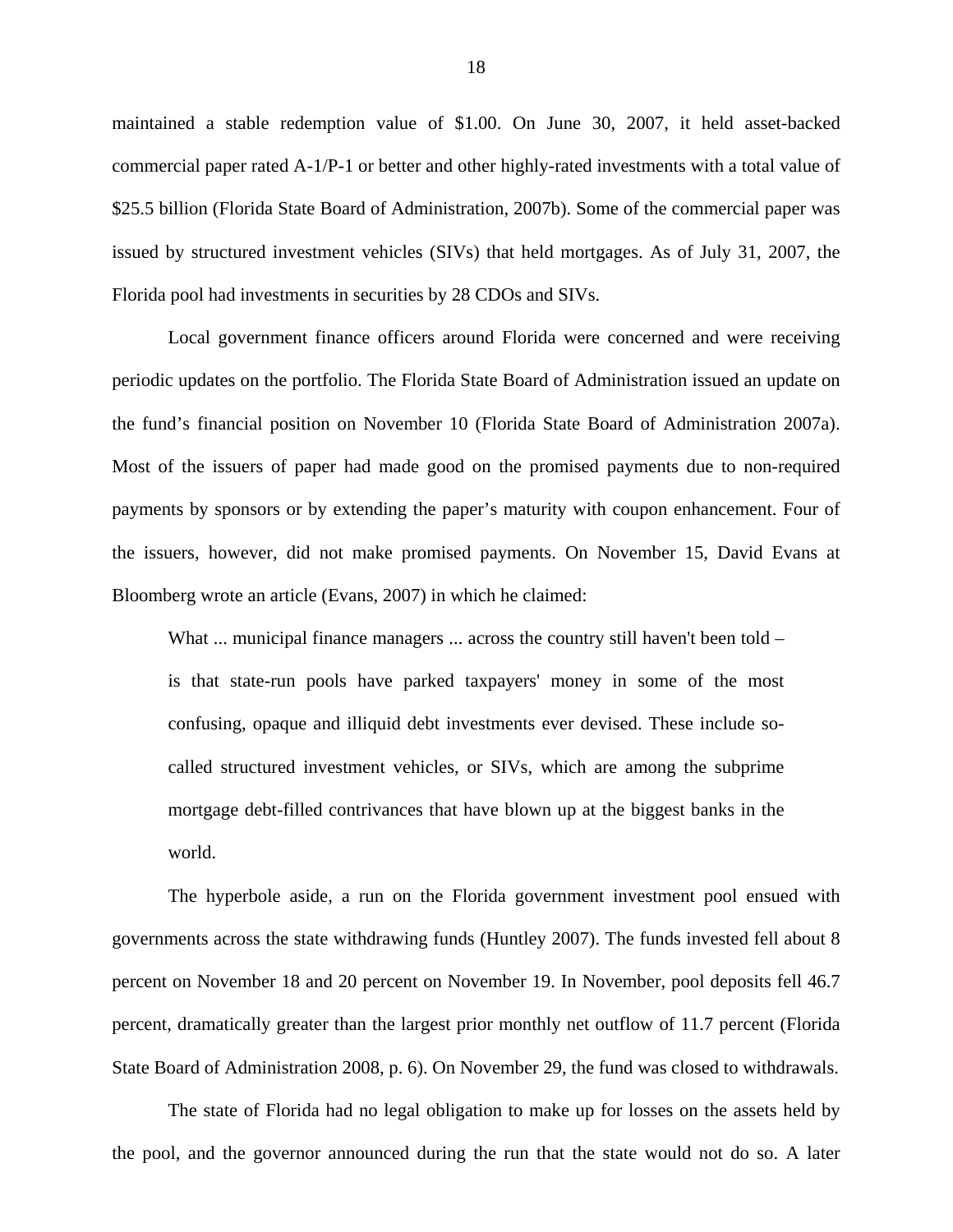accounting revealed that four investments accounting for 3.4 percent of the portfolio had weighted-average losses of 5 percent as of November 17. All but a small part  $-1.27$  percent  $-$  of even this paper was backed by prime and alt-A mortgages. The loss on the total portfolio before the run was 0.17 percent.

This was small comfort to the remaining investors. After closure of the existing fund, distressed assets were put in a fund now called Fund B and other assets were used to start a new fund called Fund A. As of this writing, Fund B has not been wound down and has acquired some of the mortgage collateral behind the commercial paper held by the fund in early November,  $2007^{25}$  $2007^{25}$  $2007^{25}$ 

#### *Other Manifestations of Problems*

The turmoil was widespread and frequently appeared in what had been sleepy parts of financial markets and in arcane instruments known mostly to specialists.

Monoline Insurance Companies

 $\overline{a}$ 

So-called monoline insurance companies were involved in the securitization of mortgages. These companies' long-term business had been insuring state and local governments' debt. For example, an A-rated state could buy insurance from a AAA-rated monoline insurance company on the bonds and the bonds would be rated AAA. States and local governments bought such insurance when the premium was less than the difference in the rates on their bonds before and after the insurance.

Monoline insurance companies became involved in selling insurance on CDOs and other structured products. As the value of the CDOs fell, a contingent liability for the insurance became more likely to result in a payment, and the monoline insurers' ratings became more

<span id="page-20-0"></span> $25$  Some Florida finance officers commented to Dwyer that larger cities and counties withdrew funds and the primary losers tended to be smaller governmental entities. A news report suggested that the Florida hurricane insurance fund also suffered losses (Evans 2007b).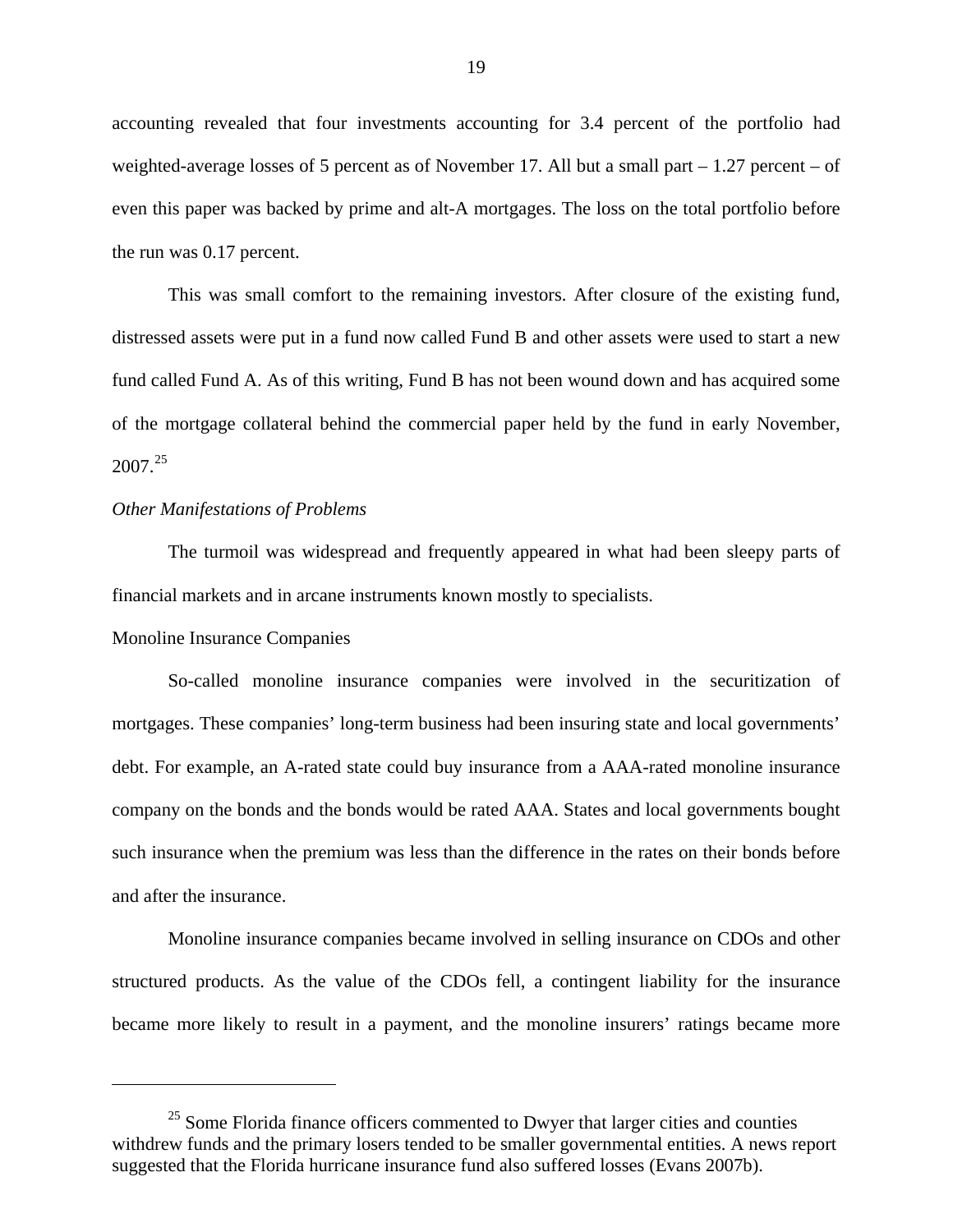dubious as the payouts increased relative to the insurers' capital. In late 2007 and early 2008, the monoline insurers' ratings were downgraded, which resulted in immediate downgrades of the insured municipal securities. By the end of 2008, differences in yields on insured and uninsured bonds were nil because the prices of insured securities had fallen, and consequently municipalities' costs of issuing debt had increased.

#### *Auction Rate Securities Market*

 $\overline{a}$ 

The failure of the auction rate securities market was another consequence of the difficulties. Auction rate securities are securities issued for long terms but the rates reset in frequent auctions of the securities, commonly weekly or monthly. Issuing such debt can be advantageous to an issuer if the interest rate is similar to rates on short-term debt and the average cost of long-term debt is less than the average cost of short-term debt. These securities are issued by state and local governments and reportedly fund student loans in the U.S. as well.

These auctions provide the holders of the security with the option of selling at par value on a regular basis at the auction. In September 2007, auctions began to fail. While the investment-bank sponsors of the securities typically would have become residual bidders, they did not do so in September 2007. As a consequence, holders of these securities found themselves stuck holding illiquid claims on the issuers instead of holding cash-equivalent securities that paid interest marginally more than similar highly liquid instruments.<sup>[26](#page-21-0)</sup>

Auction failures dealt another blow to municipalities, the primary issuers of auction rate securities. While the contracts were idiosyncratic, most auction rate securities provided for a "penalty" interest rate to be paid to investors if an auction were to fail – a form of ex post illiquidity premium. Municipalities, such as the Port Authority of New York, saw their weekly interest rate expenses climb to rates over 20 percent per year. Not surprisingly, most such issuers

<span id="page-21-0"></span> $26$  Subsequently, several auction rate security sponsors did purchase the illiquid securities from their customers.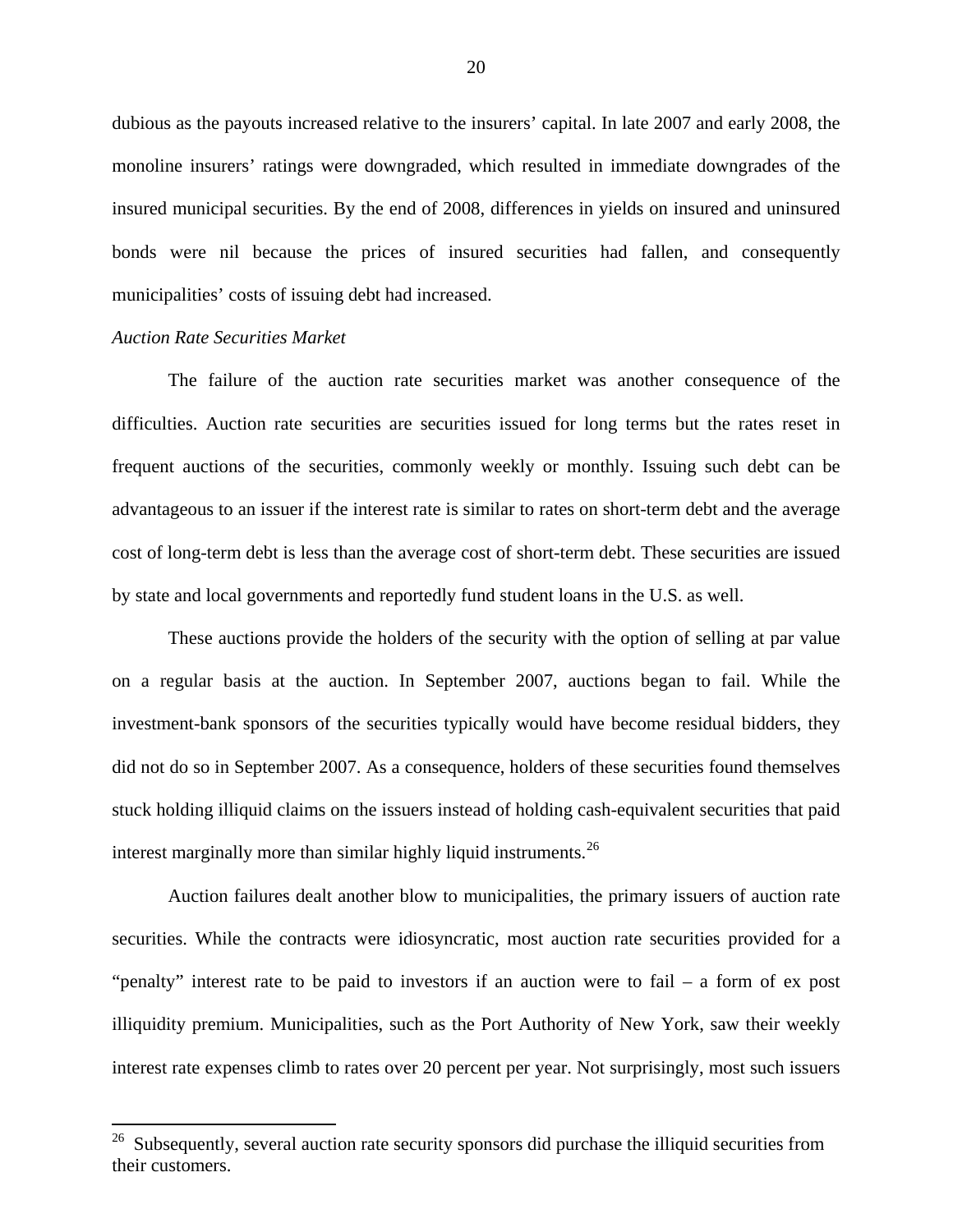refinanced their existing auction rate debt into more traditional longer term municipal bond issues.

#### *Episodic Development of Stress*

There is some reason to expect a certain amount of seasonality to the stress in inter-bank lending markets if one of the underlying issues is opacity related to the sizes of portfolio losses for various banks. As the time comes to reveal quarterly earnings with mark-to-market valuation of assets, information is likely to leak about losses and lenders are likely to be more concerned at this time about having loans on their balance sheets to institutions that have difficulties.

Figure 5 shows some loose, suggestive evidence of seasonality of the stress in the LIBOR market on a quarterly basis. Figure 5 has the local peaks tabulated in Table 1. While the peaks in September 2007, December 2007 and March 2008 are three months apart, the peak a month later in April 2008 and the relative stability for the next six months are not especially consistent with this proposition. While the facts probably could be made to fit the proposition, that does not seem like a particularly appealing strategy to us. We tentatively conclude that the episodic financial stress was not primarily seasonal due to the resolution of balance sheet uncertainty.

#### **The Role of Money Market Mutual Funds in the Crisis of Fall 2008**

The announcement of Lehman Brothers' bankruptcy on September 15, 2008 set off a chain of events which led to a true "crisis" in global financial markets (Schwartz 1986). This section details the role played by money market mutual funds in these unfolding events and the specific policy responses by the US and foreign central banks. Prior to the Lehman bankruptcy, speculation regarding the consequences of a failure of a systemically important financial institution focused on the complexity and far-reaching nature of the institution's network of counterparties. Perhaps the largest direct effect of the Lehman bankruptcy was due, however, to the effect the bankruptcy announcement had on a single counterparty, the Reserve Primary Fund,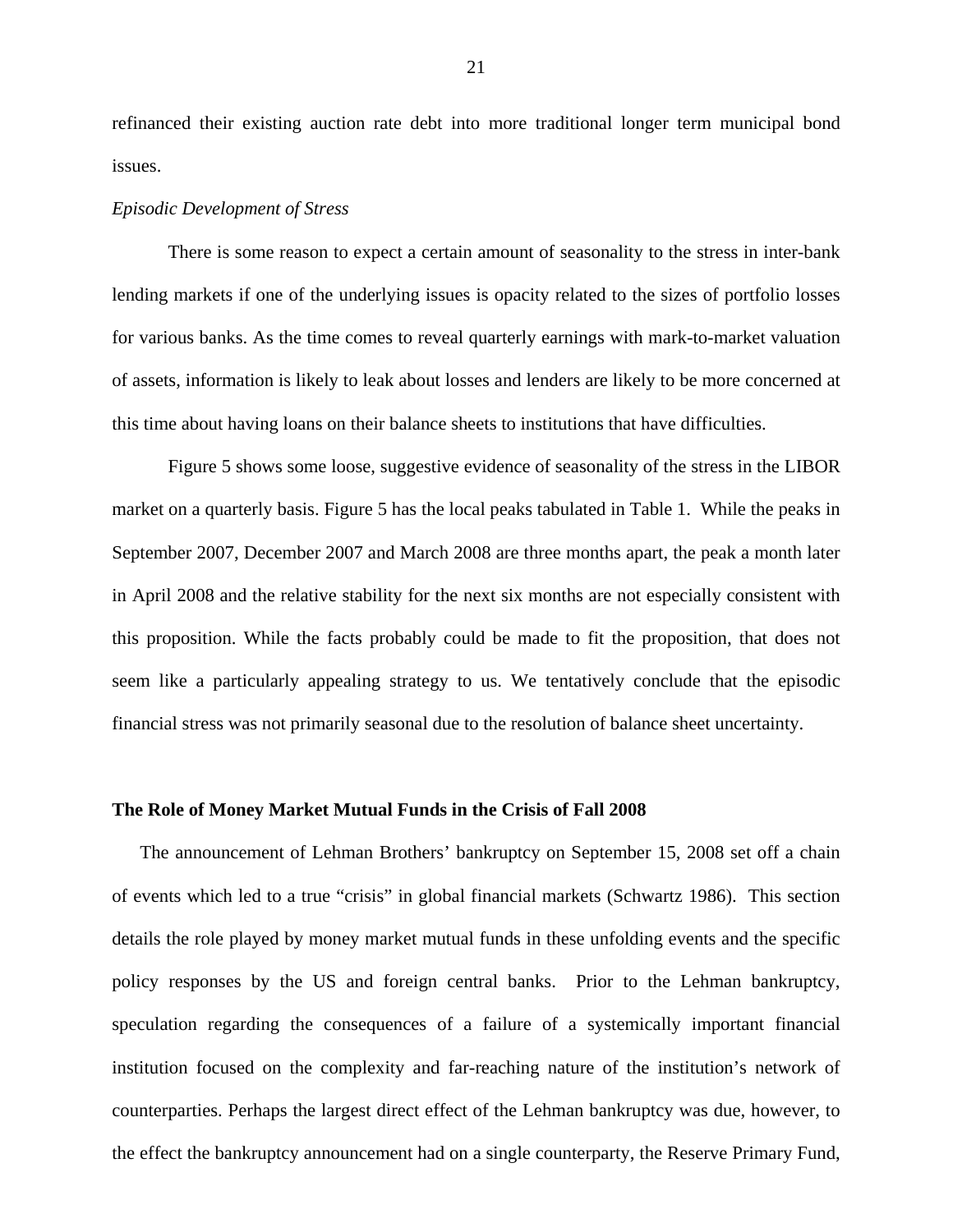which held Lehman's outstanding short-term paper. Reserve Primary Fund was not particularly important in its own right but, as we argue in this section, the actions of its management and investors threatened to trigger a run on the entire money market mutual fund industry. While a run on money market mutual funds as a whole did not materialize, the response of individual funds to the threat affected access to short term funding for both financial and non-financial firms.

#### *Background on Money Market Mutual Funds*

1

Money market mutual funds are open end mutual funds organized under Rule 2a-7 of the Investment Company Act of 1940. This rule allows money market mutual funds, in contrast to other types of open end mutual funds, to maintain a stable daily net asset value of \$1 per share by using amortized cost valuation or penny-rounding pricing. This stable pricing makes money market mutual funds a close substitute for other cash management products such as demand deposits at banks and is important for the demand for these products by both retail and institutional investors.<sup>[27](#page-23-0)</sup> In order to make use of the stable price exemption, money market mutual fund portfolios are restricted to: 1) maintain a dollar-weighted average maturity of 90 days or less and hold no securities with a maturity of greater than 397 days; 2) hold 95 percent or more of their assets in securities which are rated in the two highest short term rating categories by two NRSROs; and 3) hold less than 5 percent of the portfolio assets in securities of any one issuer.<sup>[28](#page-23-1)</sup> Finally, any money market mutual fund whose name suggests that it holds a portfolio

<span id="page-23-0"></span> $27$  As of December 2008, households held 75 percent of their total \$7.7trillion of cash products within the banking system. In contrast, institutional investors held 40 percent of their \$5.2trillion in money market mutual funds, 40 percent in the banking system and the remaining 20 percent in cash pools and offshore money funds. See Report of the Money Market Working Group, ICI, 3/17/2009. The greater usage of bank deposits by individual investors may be due to the FDIC insurance on these products. Money market funds have no such guarantee.

<span id="page-23-1"></span> $28$  This description is a simplified version of full requirements under Rule 2a-7. For example, there are exceptions to the 397 day maturity restriction for certain adjustable rate government securities and variable and floating rate securities and exceptions to the concentration of issuer restriction for funds that invest in the municipal securities issued by entities of a single state.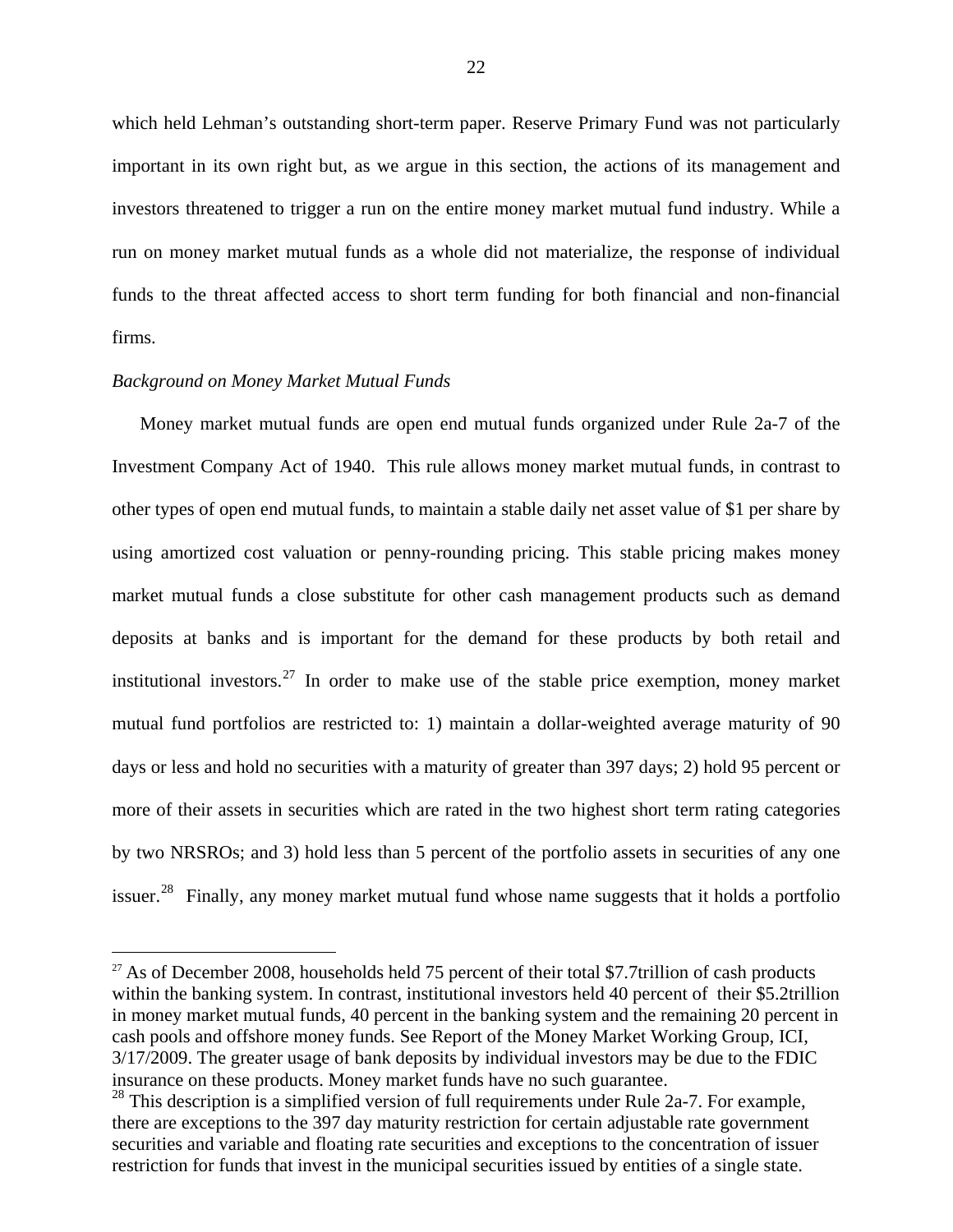of US government securities faces the further restriction that it must hold at least 80 percent of its assets in U.S. government securities.

To meet these requirements, taxable fund managers typically hold a variety of instruments including U.S. Treasury bills, bank CDs and notes, cash, short term corporate notes, Eurodollars, repo transactions and commercial paper. On average, taxable general purpose (i.e., non-Treasury) fund managers hold approximately 32 percent of their portfolios in commercial paper and these holdings account for a reported 40 percent of the commercial paper outstanding as of summer 2008. Except for U.S. Treasury securities, these holdings of commercial paper are the funds' most liquid assets should funds want cash for redemptions.

#### *The Lehman Bankruptcy and the Reserve Primary Fund*

 $\overline{a}$ 

The Reserve Primary Fund was a taxable general purpose money market mutual fund offered by the Reserve Funds advisory complex. On September 16, 2008, in the wake of the Lehman bankruptcy, the Reserve Primary Fund became the first retail money market fund to "break the buck" when the net asset value of its shares fell to  $$0.97<sup>29</sup>$  $$0.97<sup>29</sup>$  $$0.97<sup>29</sup>$  Ironically, Reserve Funds had been the innovator in the industry, introducing the first retail money market mutual fund in 1971. Once again, actions by Reserve Fund managers would have far reaching implications for both the money market fund industry and funding markets worldwide.

The connection between Lehman's bankruptcy and Reserve Primary Fund's breaking the buck was the \$785 million of Lehman commercial paper and medium-term notes held by the Reserve Primary Fund on September 15, 2008. These holdings were part of a broader change in the fund's portfolio strategy begun in the middle of 2007 in which holdings of commercial paper

<span id="page-24-0"></span> $29$  In September 1994, an institutional government fund offered by Community Bankers Mutual Fund, Inc. broke the buck due to large holdings of adjustable rate securities. This, first ever, instance of breaking the buck did not set off a similar chain of events to what will be described here regarding the Reserve Primary Fund. This was likely largely due to the relatively smaller use of money market funds by institutions at that time.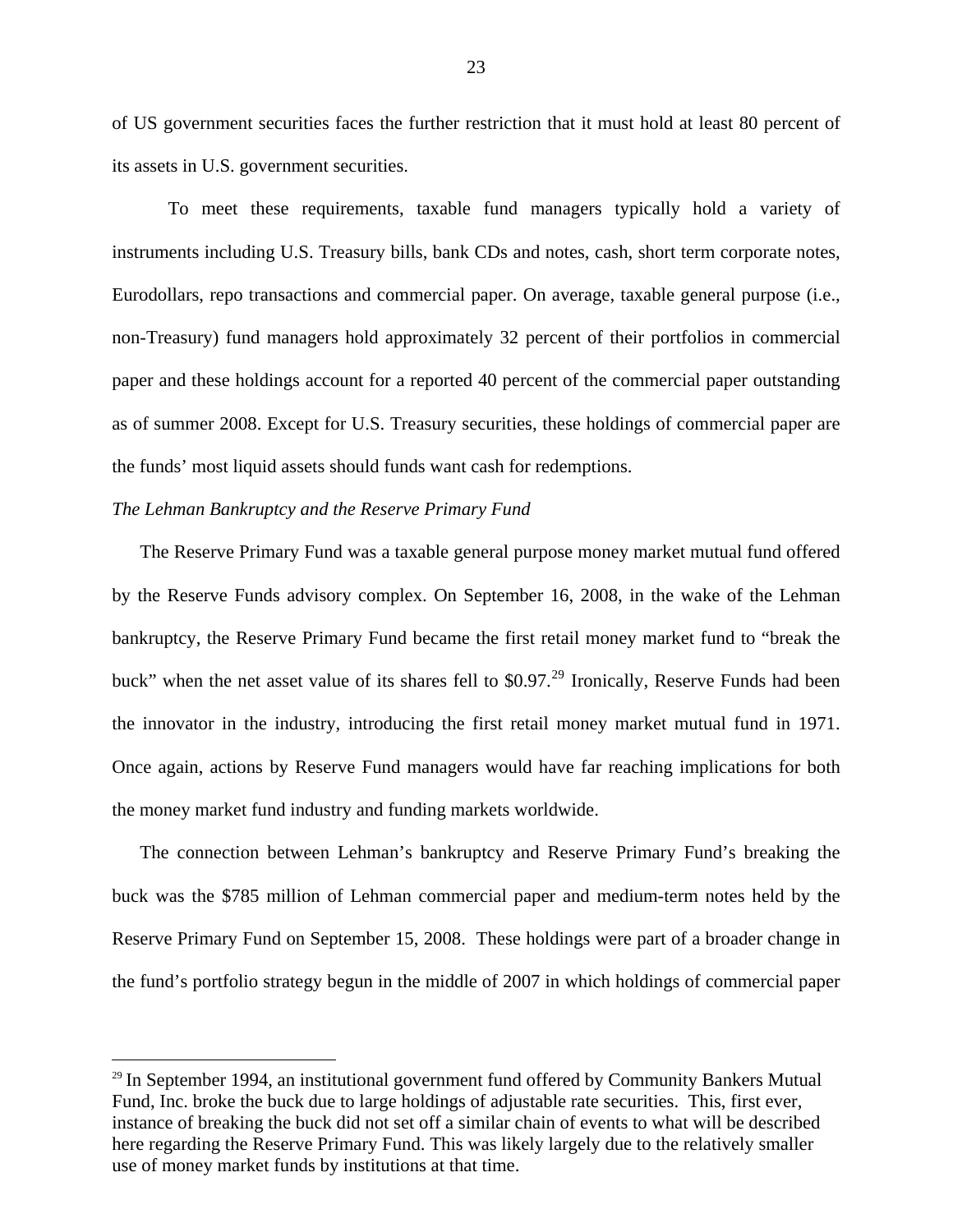went from 1 percent in June 2007 to over 50 percent by the end of December.<sup>[30](#page-25-0)</sup> When Lehman declared bankruptcy, Reserve Primary Fund marked its commercial paper holdings to zero. This loss in value, along with significant redemptions by institutional investors, roughly 37 percent of the fund's net assets on September 15 alone, reduced the fund's net asset value to \$0.97, thereby imposing a 3 percent loss on investors remaining in the fund. Not surprisingly, the redemption requests escalated and by September 17 amounted to 90 percent of the fund's total assets at the start of the run. On September 22 the SEC granted the fund the power to suspend redemptions and postpone payment of redemption proceeds for longer than the allowed regulatory period of seven days.

This run on the Reserve Primary Fund threatened to spill over and trigger a run on the entire mutual fund industry. While no other money market funds broke the buck, redemption pressure was widely felt and, perhaps even more important, feared.<sup>[31](#page-25-1)</sup> In the week ending September 17, investors, predominantly institutions, withdrew \$169 billion from money market funds, 5 percent of total industry assets. Moreover, there was a substantial flight to quality. While \$240 billion of industry assets were withdrawn from general purpose funds during that week and another \$156 billion the following week, Treasury funds experienced inflows of \$242 billion.<sup>[32](#page-25-2)</sup> Figure 8 illustrates the dramatic change in the composition of industry assets.

As a result, general purpose money market funds attempted to both fund redemptions and increase liquidity in order to hedge against the possibility of yet more redemptions. The strategy of fund managers as a whole was to shorten the maturity of their portfolios, sell off liquid assets such as commercial paper, and reduce credit risk by tightening standards on commercial paper

1

<span id="page-25-0"></span> $30$  The details here come from a thorough and interesting look at the recent management of the Reserve Primary Fund in the Report of the Money Market Working Group, ICI, March 17, 2009.

<span id="page-25-1"></span><sup>&</sup>lt;sup>31</sup> According to Crane Data, Inc., as of October 29, 2008, 25 fund advisors had officially disclosed capital support agreements to protect the \$1 share price of their money market mutual funds due to direct and indirect exposure to the Lehman bankruptcy.

<span id="page-25-2"></span> $32$  This is based on ICI Weekly Money Market data.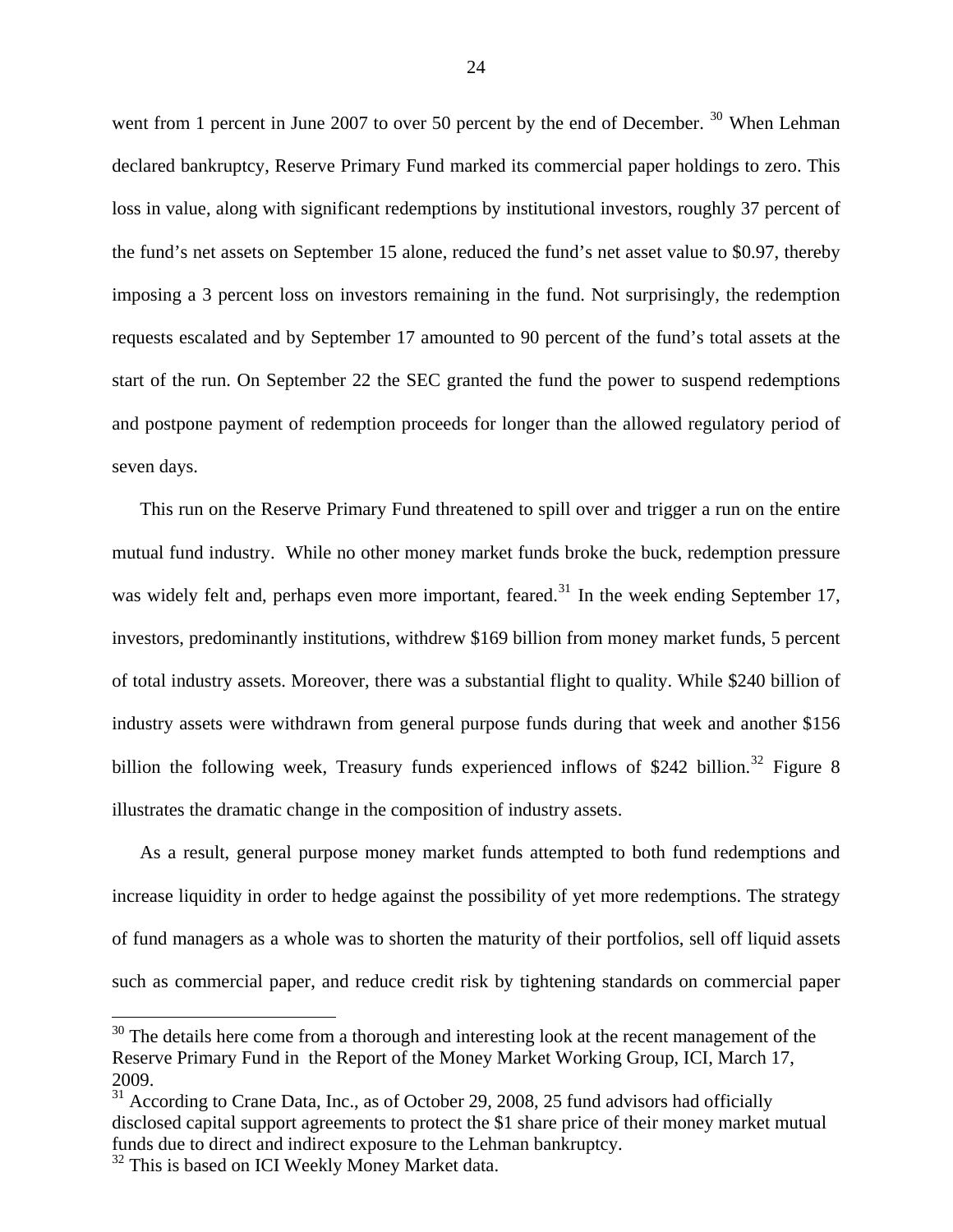and shifting assets to U.S. Treasuries.<sup>[33](#page-26-0)</sup> Commercial paper of financial institutions was of particular concern.

The failure of Lehman and the bridge loan to AIG later the same week left all market participants, not just money market fund managers, with high uncertainty about government policy and the likely fates of other large financial institutions. Anecdotal evidence indicates that there was particular concern regarding Wachovia's commercial paper, widely held by money market funds, would be treated by the FDIC if Wachovia were to fail.

Not surprisingly, given the economic importance of money market funds in the commercial paper market and similar concerns by other holders of the paper, spreads on commercial paper products widened quickly and dramatically, as Figure 6 shows. At the same time, Figure 9 shows that the maturity structure of outstanding commercial paper shortened noticeably. While roughly 65 to 70 percent of commercial paper issuance had been in the 1-4 day maturity range, this percentage spiked to over 80 percent in late September and issuance of 80+ day paper fell from 5 to 10 percent to less than 1 percent. Significant tiering is visible in the response of commercial paper spreads during this time as well. Non-top tier A2/P2 paper rates increased by 300bps, followed by asset-backed paper with increases of 250bps and AA financial paper rates increasing 100bps. In addition, there is anecdotal information that firm-specific tiering of risk premia also took place.

 Money market funds earlier had been affected by the onset of the financial turmoil in late 2007.[34](#page-26-1) As Figure 6 shows, rates on 30-day commercial asset-backed paper increased dramatically in August 2007 and then again around the turn of the year. The first episode was

 $\overline{a}$ 

<span id="page-26-0"></span><sup>&</sup>lt;sup>33</sup> ICI data indicate that commercial paper holdings by taxable money market funds declined \$151 billion in September and the average maturity declined from 48 days to 41 days.

<span id="page-26-1"></span><sup>&</sup>lt;sup>34</sup> The increase in commercial paper rates later in the year likely reflected concerns about funding over the turn of the year. Recall that this was also the time that the Federal Reserve announced the introduction of the Term Auction Facility to extend term funding to institutions eligible for primary credit (i.e. depository institutions). Money market funds experienced no discernible pressures during this time.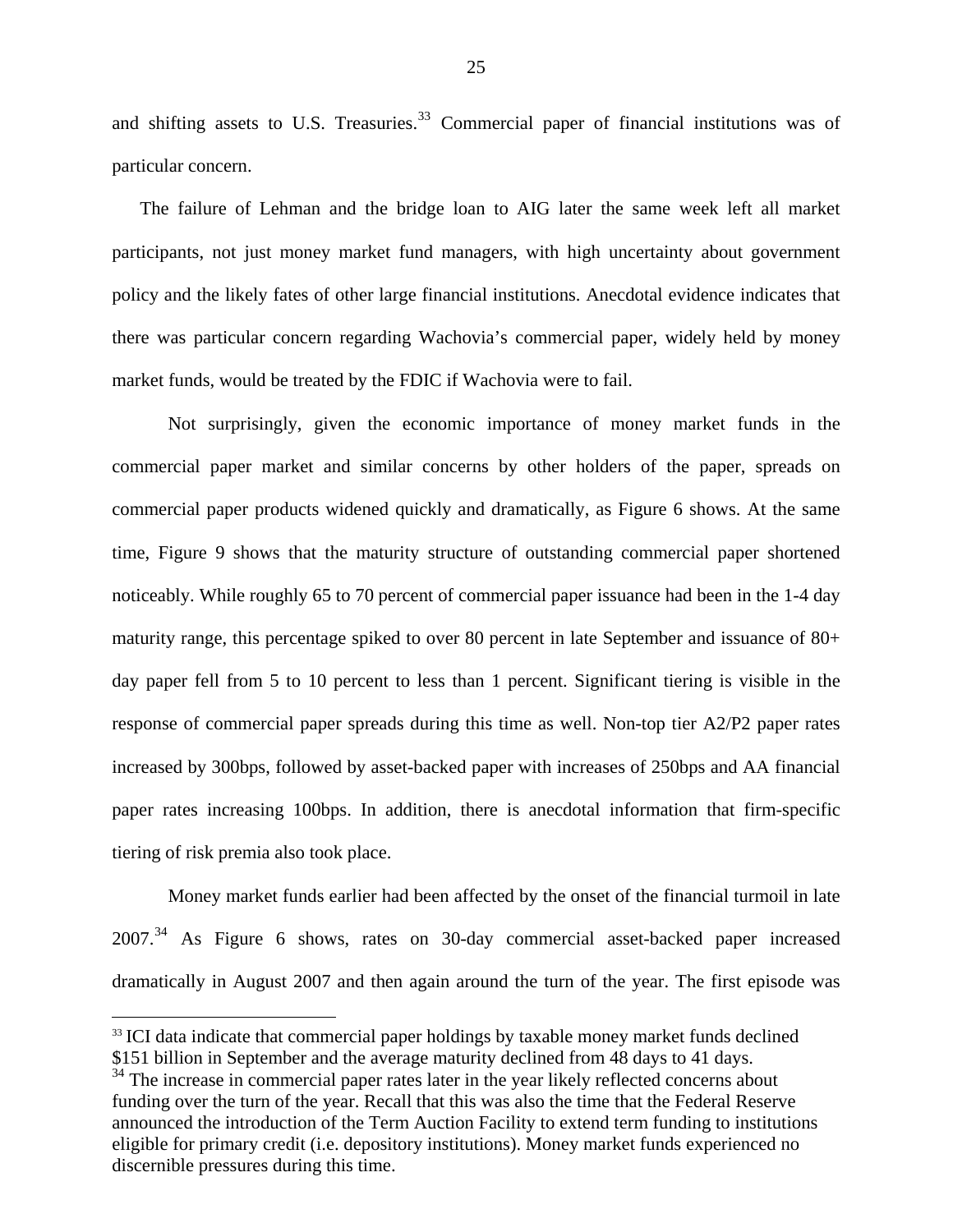directly related to the subprime market due to the prevalence of asset-backed commercial paper funding of SIVs holding subprime RMBS. Credit concerns had prompted many money fund managers to reduce or eliminate holdings of asset-backed commercial paper. This development had no significant effect on the issuance of longer term commercial paper or commercial paper rates of high-grade financial and non-financial firms. At least 20 advisory firms did step in with capital support agreements to protect the \$1 share price of their funds during this period.<sup>[35](#page-27-0)</sup>

 The effects of stress on money market mutual funds were not limited to the United States. As of mid-2008, the fifteen largest general purpose money market funds, which account for 40 percent of total general purpose fund assets, held an average of 22 percent of their commercial paper holdings in paper issued by European banks (Baba, McCauley and Ramaswamy 2009). Fund investments in bank CDs, bank notes and repo transactions were even more heavily invested in Europe; the percentages were 78 percent, 33 percent and 51 percent respectively. By the end of November, these same 15 funds still had half of their investments in non-US banks while their total assets had fallen by 14 percent. In 2008, European banks received approximately \$1 trillion from U.S. money market mutual funds, which was about one-eighth of their total dollar funding. The response of U.S. money market fund managers detailed above created a large demand for dollar funding by European banks and contributed to the dramatic spike in LIBOR rates during this period (Baba, McCauley and Ramaswamy 2009).

#### *Policy Responses – A Run Averted*

<u>.</u>

Several policy actions on the part of the Federal Reserve and the U.S. Treasury averted a run on the money market industry. The most direct action to stem the run was the Treasury's Temporary Guarantee Program for Money Market Mutual funds. This program was created on September 19, 2008 using Presidentially-authorized funding from the Exchange Stabilization Fund. Under the terms of the program, all investments in participating 2a-7 money market

<span id="page-27-0"></span> $35$  This is documented by the news archives on Cranedata.com for April 2008.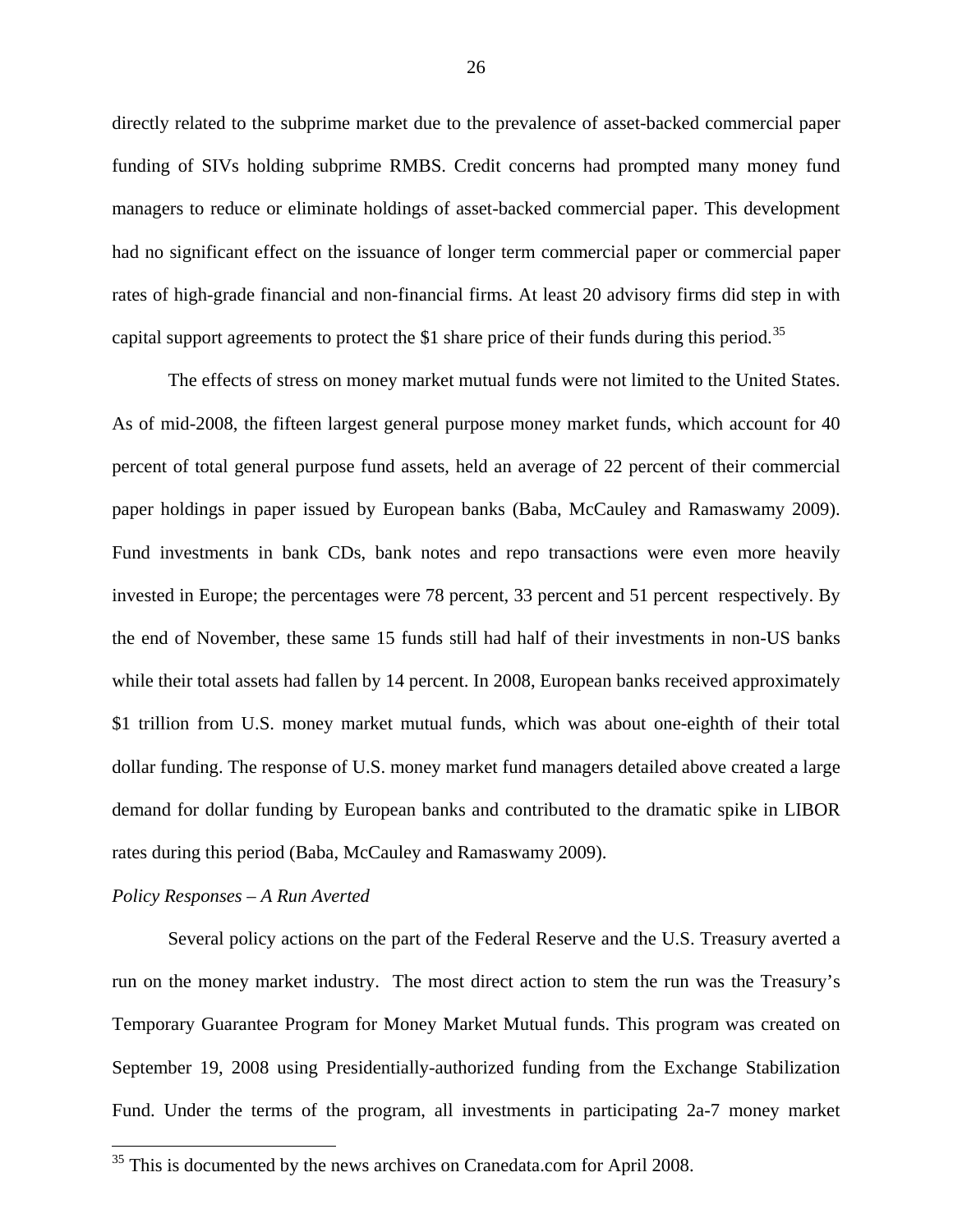mutual funds as of the close on September 19 were guaranteed a redemption value of \$1 per share. By eliminating the rational incentive on the part of investors to be the first in line to withdraw funds, this program likely disrupted the dynamics of a larger-scale run.<sup>[36](#page-28-0)</sup> Given the liquidity problems in the markets, however, investors could not be sure of their ability to redeem and receive their assets in a timely manner. This residual risk, which likely loomed larger for institutions than for individual investors, was addressed by policy actions taken in the following weeks.<sup>[37](#page-28-1)</sup>

 To aid money market mutual funds in managing their liquidity demands and to address the consequent disruption in the commercial paper market, the Federal Reserve Board created three credit facilities: 1. The Asset Backed Money Market Liquidity Facility (AMLF); 2. The Commercial Paper Funding Facility (CPFF) and 3. The Money Market Investor Funding Facility (MMIFF). The AMLF allows banks to borrow from the Federal Reserve at the primary credit rate in order to purchase high-grade asset-backed commercial paper from money market funds.<sup>[38](#page-28-2)</sup> The MMIFF is a facility into which money market funds can sell bank CDs and notes and highgrade commercial paper issued by 50 different financial institutions. The CPFF directly targets the commercial paper market by providing a facility into which commercial paper issuers can sell new issues of 3 month paper at penalty rates.<sup>[39](#page-28-3)</sup>

 As Figure 10 shows, the AMLF was introduced early in the crisis period and immediately attracted nearly \$150 billion in loans (roughly the amount of pull back by the money market funds). Participation in the AMLF trailed off in the remaining months of the year. Market

 $\overline{a}$ 

<span id="page-28-0"></span> $36$  However, the amount of funding available in the Exchange Stabilization Fund was not enough to fully guarantee the \$1.9 trillion of investor assets in all general purpose funds.

<span id="page-28-1"></span> $37$  Consistent with this conjecture, ICI data indicates that individual investors exhibited a flight to quality that was much smaller in terms of total asset values and much slower than that displayed by institutional investors.

<span id="page-28-2"></span> $38$ <sup>38</sup> The "primary credit rate" is more popularly known by its former name of "discount rate".

<span id="page-28-3"></span> $39$  For example, asset backed commercial paper can be issued into the CPFF at the overnight indexed swap rate plus 300 basis points.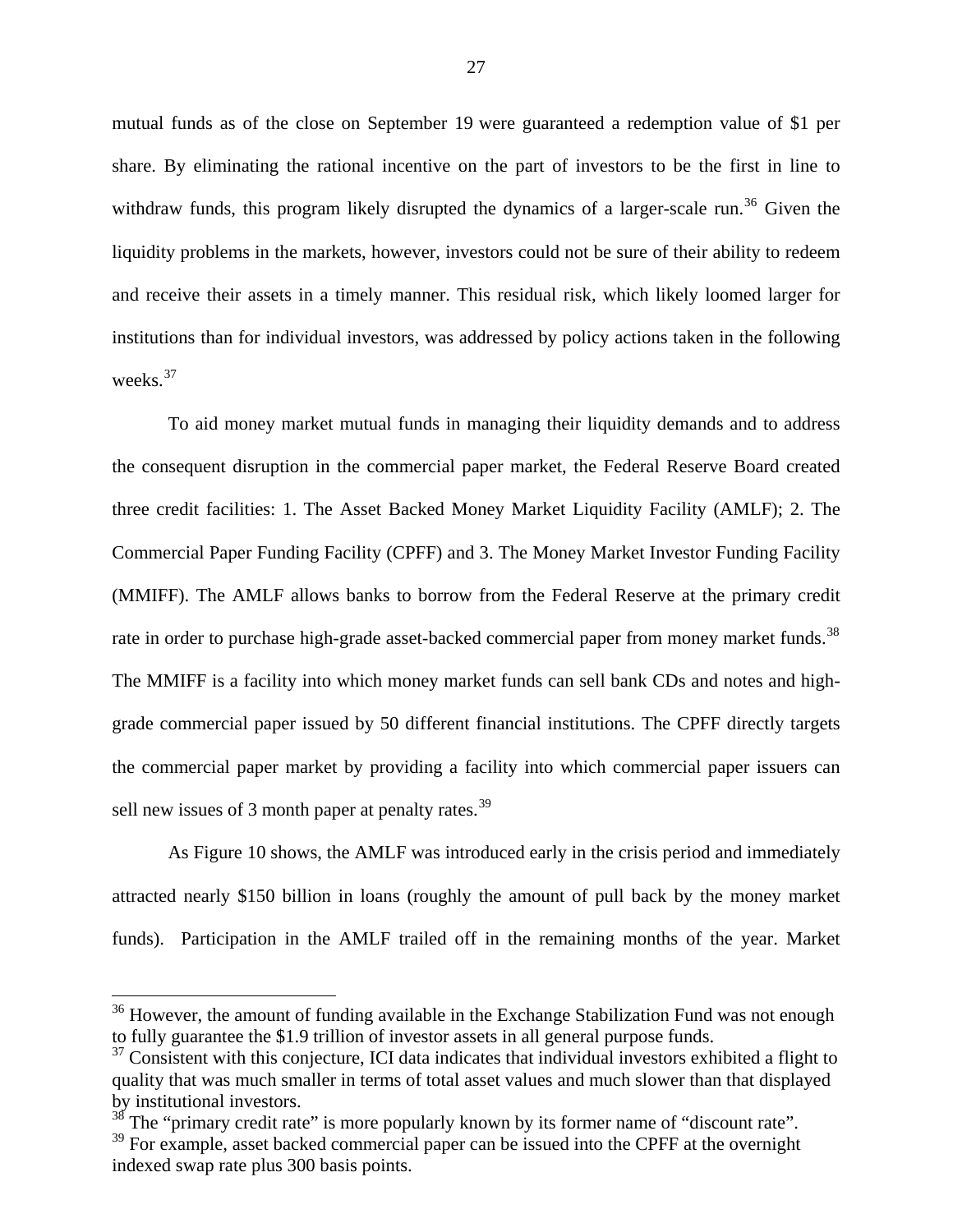participants report that this is due to the passing of the spike in redemption concerns, but the facility still was viewed as an important source of insurance should the industry experience another episode of stress. The CPFF was brought on line slightly later; it was announced on October 7 and became operational on October 27. Given the spreads on commercial paper and the anecdotal evidence of difficulties issuing paper, the CPFF attracted \$225 billion in its first two weeks of operation and accounted for 75 to 80 percent of the 81+day issuance. The CPFF later contracted: only half of this initial paper was rolled over inside the CPFF when the paper matured in late January 2009. The MMIFF has not yet been used by money market funds.<sup>[40](#page-29-0)</sup>

 The AMLF and the CPFF appear to have been successful in averting a run on money market funds and providing a liquid secondary market to keep the longer term 81+Day commercial paper funding markets accessible. The effect of the CPFF in particular can be seen in the earlier chart showing the maturity structure of commercial paper issuance. The large increase in the percentage of 81+Day paper and the large decrease in the percentage of 1-4 day paper in October 2008 and late January 2009 reflect usage of the CPFF. In addition, private market rates on 3-month commercial paper decreased below the CPFF penalty rates.<sup>[41](#page-29-1)</sup> Moreover, privately placed paper extended its average maturity. For example, 55 percent of 81+Day paper issuance went to the private market in January 2009.

1

<span id="page-29-0"></span> $40$  This may be partly because the facility did not come online until November 24, well after liquidity pressure subsided. Industry members also report, however, that the lack of participation is due to an unwillingness to take on the credit-risk exposure inherent in the structure of the MMIFF. While money market funds can sell instruments into the MMIFF, they receive only 90 percent of their value, with the additional 10 percent made up of asset-backed commercial paper issued by the MMIFF to the participating money market fund. This implies that funds would retain some credit-risk exposure to other financial institutions in addition to the financial institution backing the instruments which they sold into the MMIFF.

The MMIFF has 5 SPVs, each allowed to purchase instruments issued by 10 designated financial institutions. Through the equity-financed ABCP portion of the payment, money funds are exposed to the credit risk of, potentially, all 10 institutions in the SPV in which it participates.

<span id="page-29-1"></span> $41$  This probably reflects some selection effects, with higher quality issuers issuing paper into the private market and lower quality issuers using the CPFF.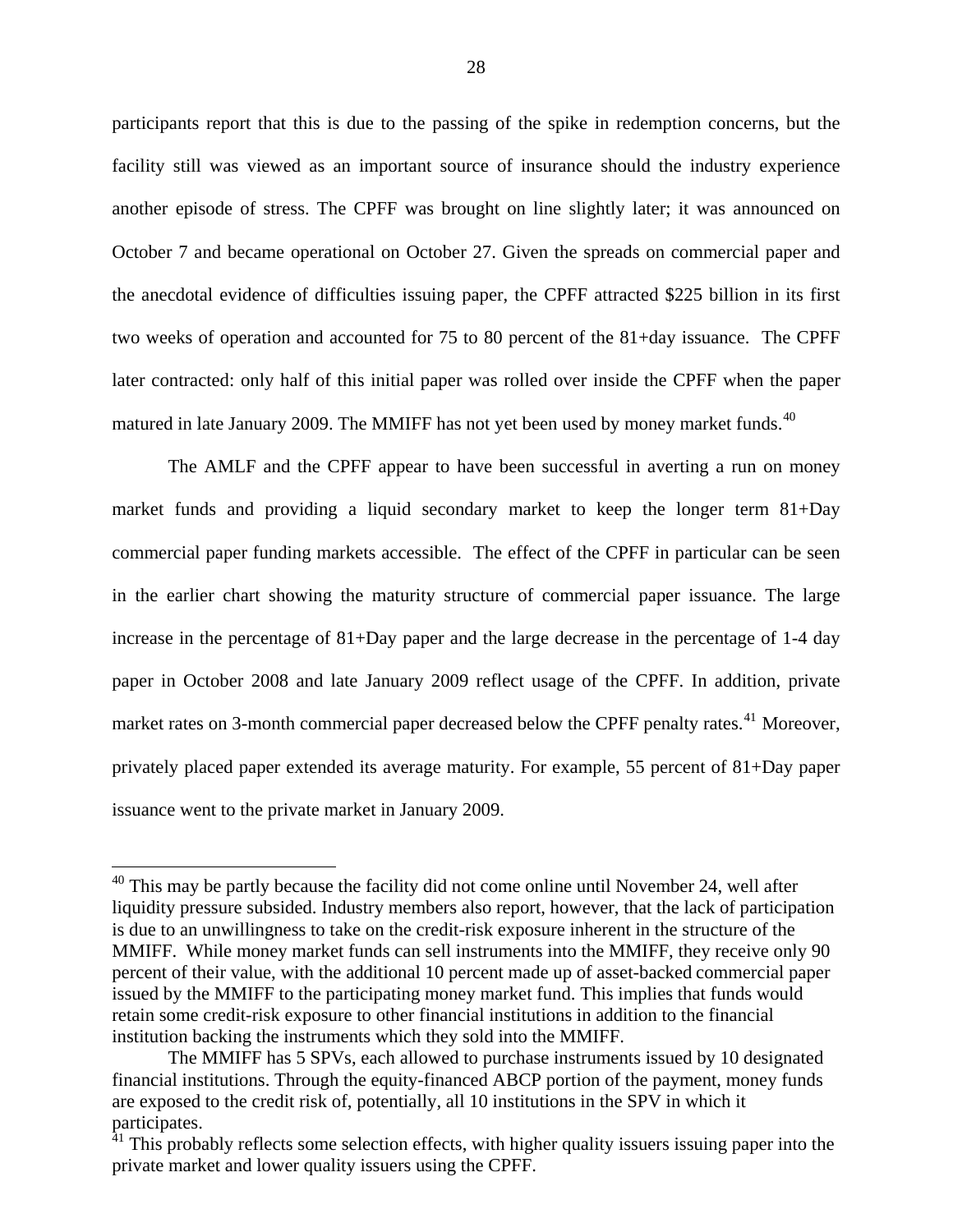To address the demand for dollar funding by European banks during this time, the Federal Reserve greatly expanded its swap lines with the European Central Bank and the Swiss National Bank and instituted a swap line with the Bank of England. On October 13, 2008 the possible sizes of these swap lines became unlimited after the Federal Reserve announced that "sizes of the reciprocal currency arrangements … will be increased to accommodate whatever quantity of U.S. dollar funding is demanded." Baba, McCauley and Ramaswamy (2009) estimate that the swap lines fully met the additional demand for U.S. dollar funding created by the pull-back in funding from money market mutual funds. $42$ 

#### **The Evolution of Policy Responses**

 $\overline{a}$ 

Just as the financial turmoil evolved and spread, so too did the response of various policymakers.

Initial responses of the Federal Reserve to the financial turmoil were predominantly everyday policy actions. Prior to the failure of Bear Sterns, the FOMC reduced the Federal Funds target by 225 basis points and took only one unusual action, the creation of the Term Auction Facility (TAF) in December 2007. The TAF extended the term of Federal Reserve loans but not the institutions eligible to receive them. The TAF auctions initially were consistently oversubscribed and continued to be oversubscribed through the summer of 2008.<sup>[43](#page-30-1)</sup>

March 2008 brought the first instance of the potential failure in the U.S. of a firm judged to be systemically important, Bear Stearns. For the first time since the 1930s, the Federal Reserve invoked authority under Section 13(3) to make secured loans to "individuals, partnerships, and corporations" to create the Primary Dealer Credit Facility (PDCF) which could

<span id="page-30-0"></span><sup>&</sup>lt;sup>42</sup> BIS Quarterly Review, March 2009, "US Dollar Money Market Funds and Non-US Banks".

<span id="page-30-1"></span> $43$  In the Fall of 2008, longer term TAF loans were initiated and the amount up for loan at each auction was expanded.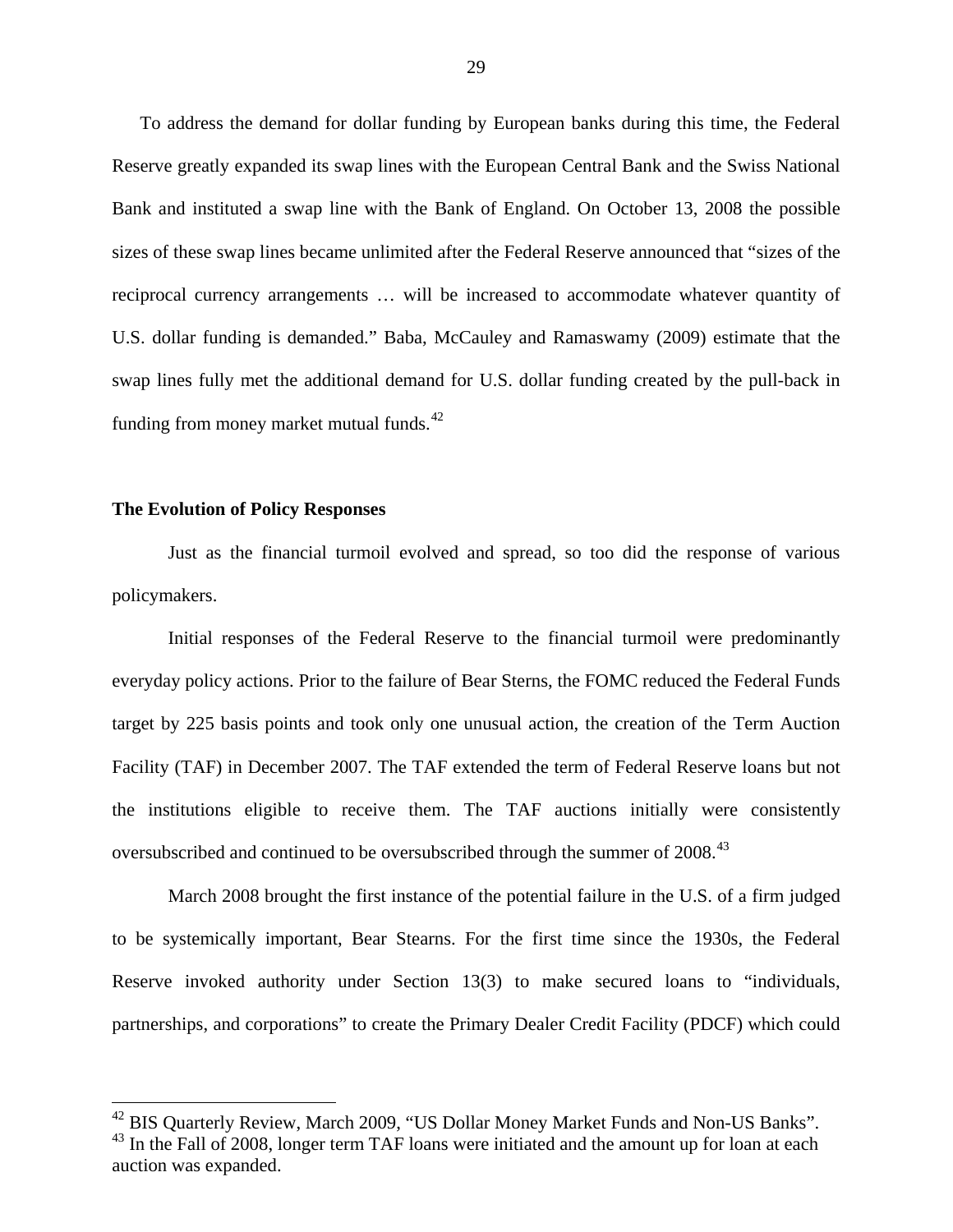extend loans directly to the 16 Primary Dealers.<sup>[44](#page-31-0)</sup> From this point forward, Federal Reserve policy began targeting what now appear to be the drivers of the turmoil: opacity, illiquidity of certain assets, counterparty risk and uncertainty.

The Term Securities Lending Facility (TSLF) was a first step in targeting the drivers of the turmoil. In March 2008, the Fed announced the TSLF in which the Federal Reserve engages in term asset swaps, lending out liquid Treasury securities in return for collateral that may be low risk but illiquid. Acceptable Schedule 2 collateral in the TSLF includes investment grade mortgage-backed and asset backed securities. Initially, the facility seemed designed to buy time until these collateral assets regained liquidity. Institutions could roll over their swapped positions, use the Treasuries for collateral in their other activities and wait out the turmoil. The continued use of the TSLF throughout the Summer and Fall of 2008 is consistent with the continuing lack of resolution of broader concerns about counterparty risk and opacity related to bank balance sheets. Liquidity of various securities certainly contributed to the turmoil, but breathing room gained by swapping these assets for Treasury securities was not enough to bring stability to financial markets.

The period of crisis following the Lehman bankruptcy initiated a new era in Federal Reserve policy – a series of actions using 13(3) authority to support the funding and liquidity of the money market mutual fund industry and the commercial paper market. These policies deviate from traditional monetary policy by targeting particular financial markets. During this time, concern mounted about a spillover from "Wall Street to Main Street" with distress in financial markets and institutions reducing consumer and business credit.

The underlying cause of the financial turmoil – the doubtful condition of financial institutions due to their ownership of difficult-to-value heterogeneous assets and the counterparty

 $\overline{a}$ 

<span id="page-31-0"></span><sup>&</sup>lt;sup>44</sup> These firms are 'primary dealers' in the U.S. Treasury market and have extensive transactions with the Federal Reserve through the Open Markets Committee Trading Desk. At the time of its inception there were 20 Primary Dealer Firms.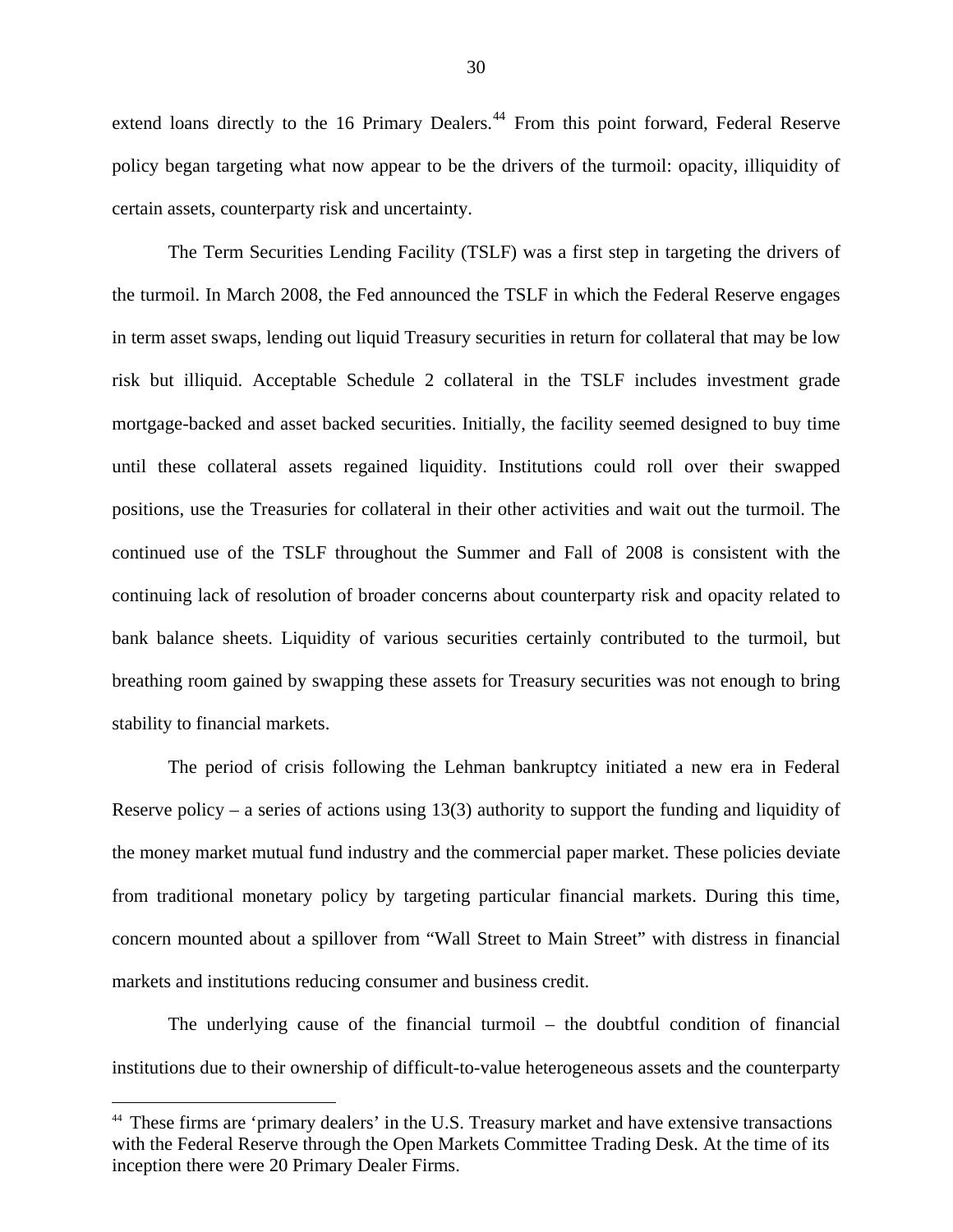risk that follows from it – had not resolved itself. Banks had not completely written down the losses on its subprime mortgage-backed securities and related exposures. To be sure, stock prices implied estimates of these losses and the supply of funding to some institutions fell. It seemed increasingly clear that the crisis would subside only once losses on financial institutions' assets were realized and solvent institutions were sorted out from the insolvent ones.

During the peak of the crisis in September 2008, Secretary Paulson requested and obtained approval from Congress to fund a \$700 billion Treasury-run Troubled Assets Relief Program (TARP). The initial plan to purchase problematic subprime-mortgage-backed securities became a capital injection program. The troubled assets were to be left with the banking system, but banks would be recapitalized using government funds. This set off a rush by nonbank financial institutions to become bank holding companies.

The \$700 billion of TARP funds was nearly all allocated eventually, but as of this writing in July 2009, the banking system appears to be little closer to realizing its losses and restructuring. In Spring 2009, the Treasury introduced stress tests to measure the financial condition of the largest banks and announced a plan with public-private partnerships purchasing troubled assets held by banks. Possibly this plan could get to the heart of the issues of opacity and the reduction of counterparty risk. But unfortunately, the turmoil has a new driver: policy risk.

Policy risk can be defined as risk related to various policy actions that might be taken in the future or the potential repudiation of past policy decisions. There are many dimensions of policy risk in the current environment including, but not limited to,

1) How will losses be allocated between the government and the private sector? Though the broad outlines of a public private partnership have been announced, the details of the plan will determine if it is likely to be successful in getting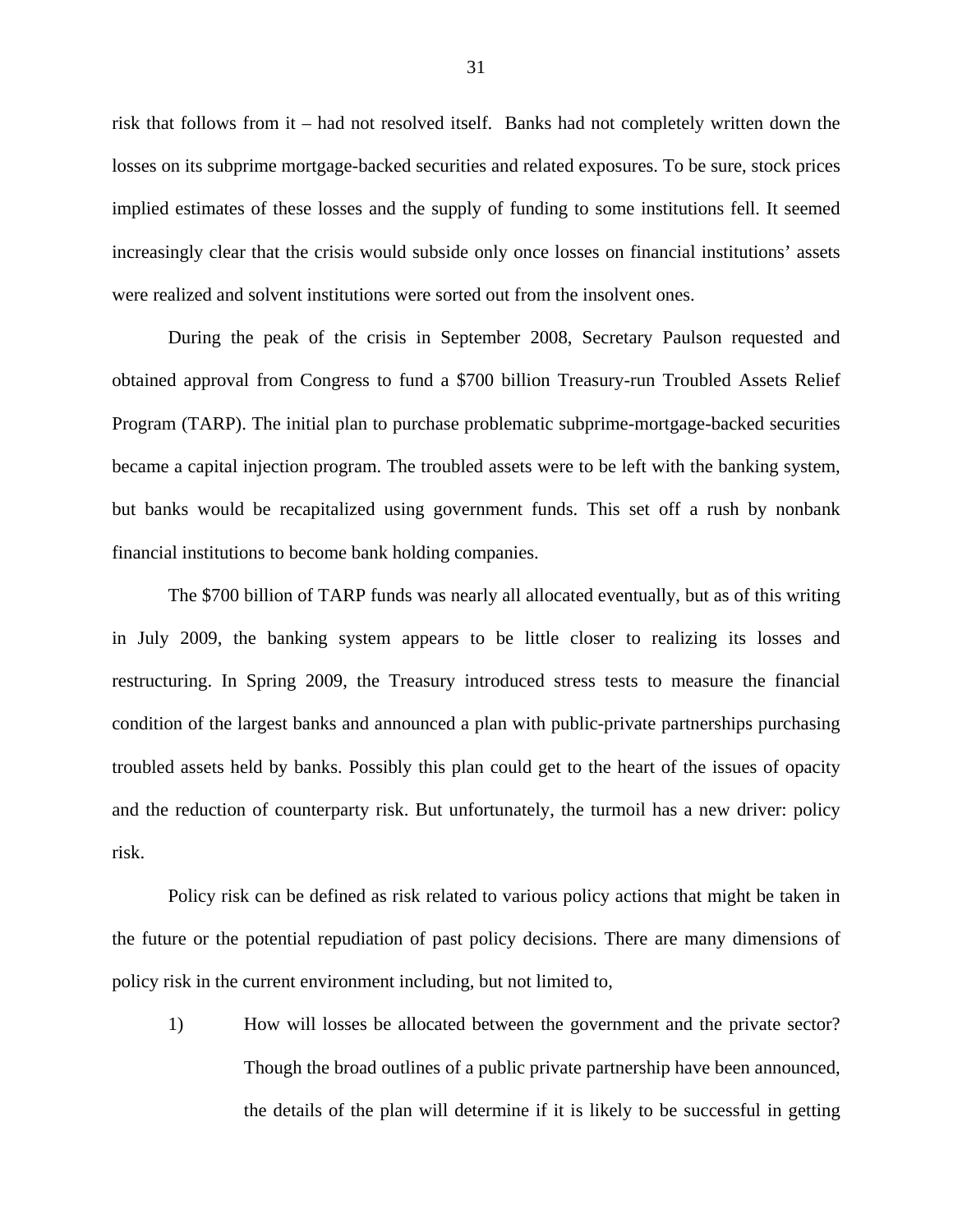banks to sell their assets and private investors to contribute capital. Thus, this policy is still far from clear.

- 2) How will winners be treated? In the wake of recent Congressional hearings and proposed legislation related to the AIG bonus payments, the uncertainty over whether profits made by private investors will be clawed back remains large.
- 3) Will there be authority granted to resolve bank holding companies? To whom? How will those resolution decisions be made? Is nationalization a possibility?

The presence of policy risk contributes to the continuation of the financial turmoil as institutions take actions conditional on their changing assessment of future policy. Hypothetically, a clear and credible statement of policy regarding, say, the resolution of insolvent banks, or even their nationalization, could help to resolve uncertainty, set the "rules of the game" and motivate institutions and investors to commit to their own strategies in response. Whether such a policy statement would be credible is not obvious and without credibility, policy risk remains. The more direction that policymakers can give to private agents regarding the menu of future policy actions, the framework in which policy decisions will be made, and the commitment of policymakers to honor past actions, the better. When in a situation characterized by uncertainty, even a bounding of possible outcomes represents a marked improvement.

#### **Conclusion**

The drivers of the financial turmoil and the Financial Crisis of 2008 were heterogeneous securities that were hard to value. These securities created concerns about counterparty risk and ultimately created substantial uncertainty. The problems spread in ways that were hard to see in advance.

No doubt, with enough hindsight, the financial crisis could have been avoided. It is not apparent to us that foresight – other than perfect foresight – would have been sufficient to avoid

32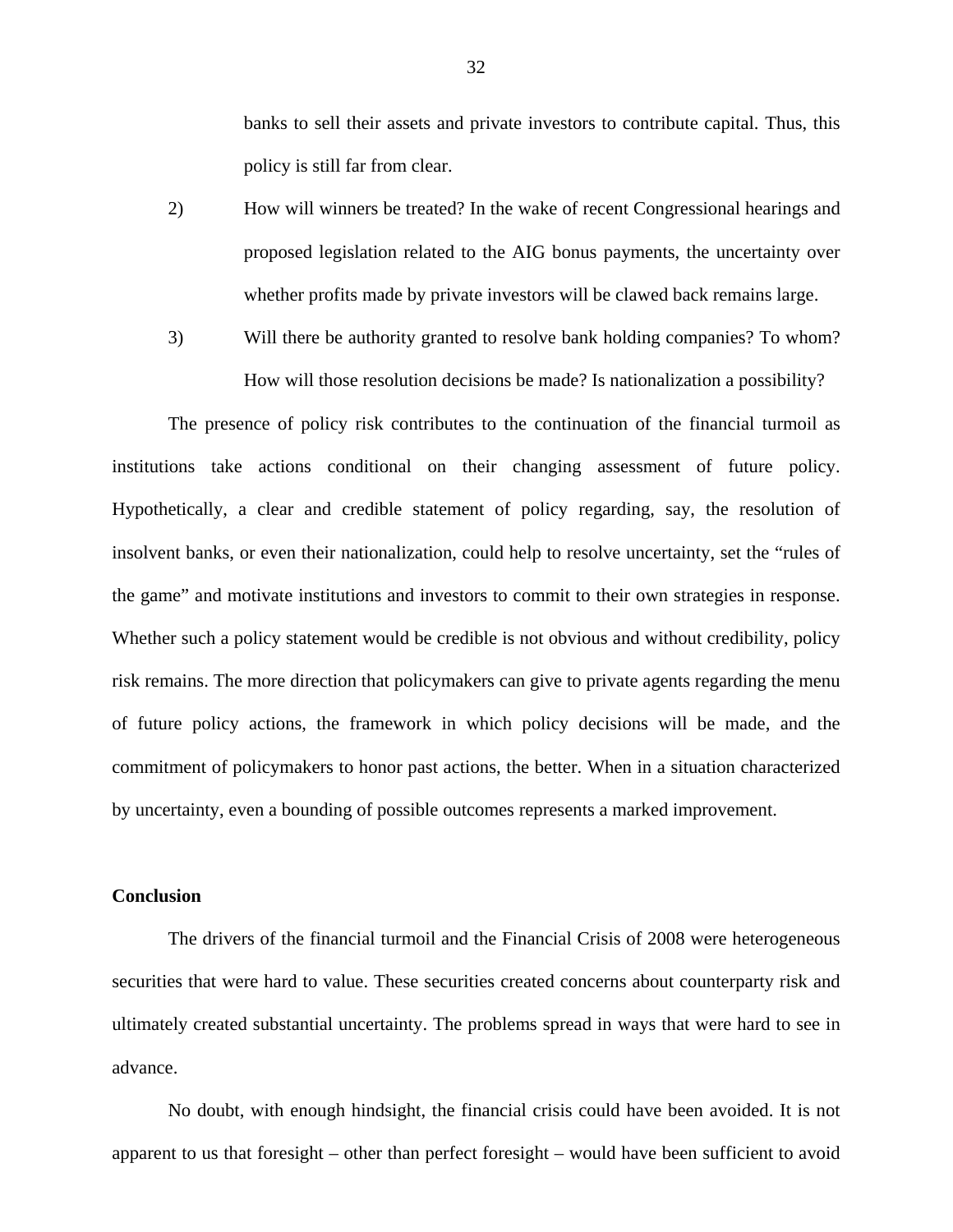the crisis. Empirical models to forecast financial crises do well in sample but are much less helpful out of sample.

The Financial Crisis of 2008 raises enough analytical and empirical issues to keep interested economists busy for the foreseeable future.

The big policy issue going forward is the responses to the crisis. A desire for financial stability easily can lead to over-regulation and a moribund financial sector that bears more similarities to a graveyard than a vibrant, growing economy.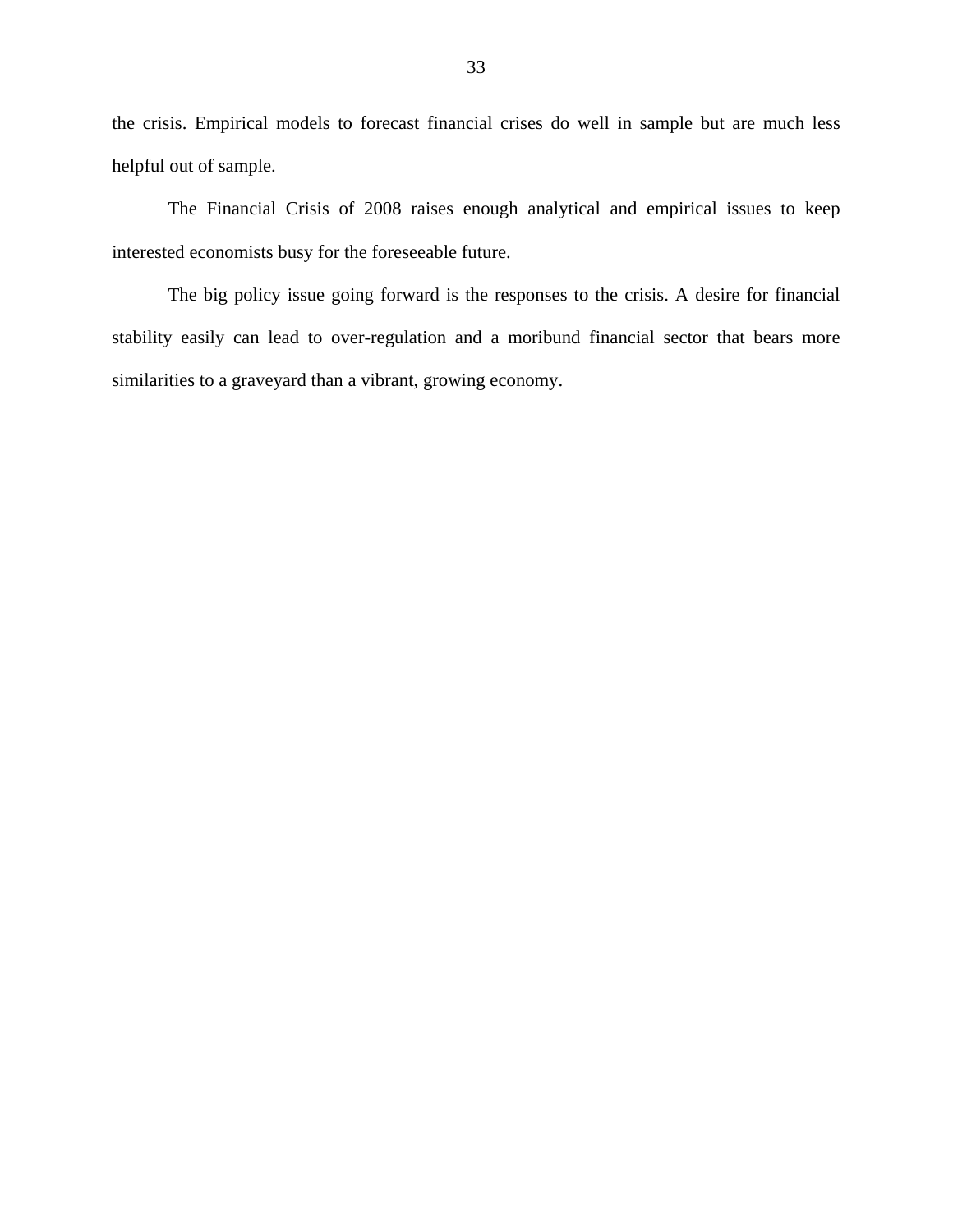#### References

- Adrian, Tobias and Markus Brunnermeier, 2008, "CoVar", Federal Reserve Bank of New York working paper.
- Aschcraft, Adam, and Tuk Schuermann. 2008. "Understanding the Securitization of Subprime Mortgage Credit." *Foundations and Trends in Finance* 2, 3, 191-309.
- Baba, N., R. McCauley and S. Ramaswamy, 2009. "US Dollar Money Market Funds and Non-US Banks", BIS Quarterly Review, March, 65-81.
- Berglund, Nina. 2007. "Townships Caught Up in International Credit Crisis." Aftenposten.no, November 20.
- Board of Governors. 2007. "Change to Credit Rating Agencies Considered." Board of Governors of the Federal Reserve System. Viewed on the Internet at <http://www.federalreserve.gov/feeds/cp.html> on March 29, 2009.
- British Bankers Association. 2002. "The BBA LIBOR fixing and definition." Viewed on the Internet at http://www.bba.org.uk/bba/jsp/polopoly.jsp?d=225&a=1413&artpage=all on March 29, 2009.
- Brunnermeier, Markus, and Lasse Pedersen. 2008. "Market Liquidity and Funding Liquidity", *Review of Financial Studies*, forthcoming.
- Congdon, Tim. 2009. *Central Banking in a Free Society*. London: Institute of Economic Affairs.
- Dungey, Mardi, Gerald P. Dwyer and Thomas Flavin. 2009. "Vintage and Credit Rating: What Matters in the ABX During the Financial Crisis?" Unpublished paper, University of Tasmania.
- Dwyer, Jr., Gerald P. and Margarita Samartín. 2009. "Why Do Banks Promise to Pay Par on Demand?" *Journal of Financial Stability*, 5 (2), 147-69.
- England, Robert Stowe. 2007. "Anatomy of a Meltdown." *Mortgage Banking* (October).
- Evans, David. 2007a. "Public School Funds Hit by SIV Debts Held by Investment Pools." Bloomberg. November 15.
- Evans, David. 2007b. "Florida Pension Fund Has 'Suspect' Debt Held by Pool." Bloomberg. December 4.
- Florida State Board of Administration. 2008. *Local Government Investment Pool Issues in Perspective*. Tallahassee: By the author.
- Florida State Board of Administration. 2007a. "Update on Sub-Prime Mortgage Meltdown and State Board of Administration Investments." November 9.
- Florida State Board of Administration. 2007b. "Local Government Surplus Funds Trust Fund Investment Pool, June 30, 2007 Statement of Net Assets, Issued November 27, 2007." November 27.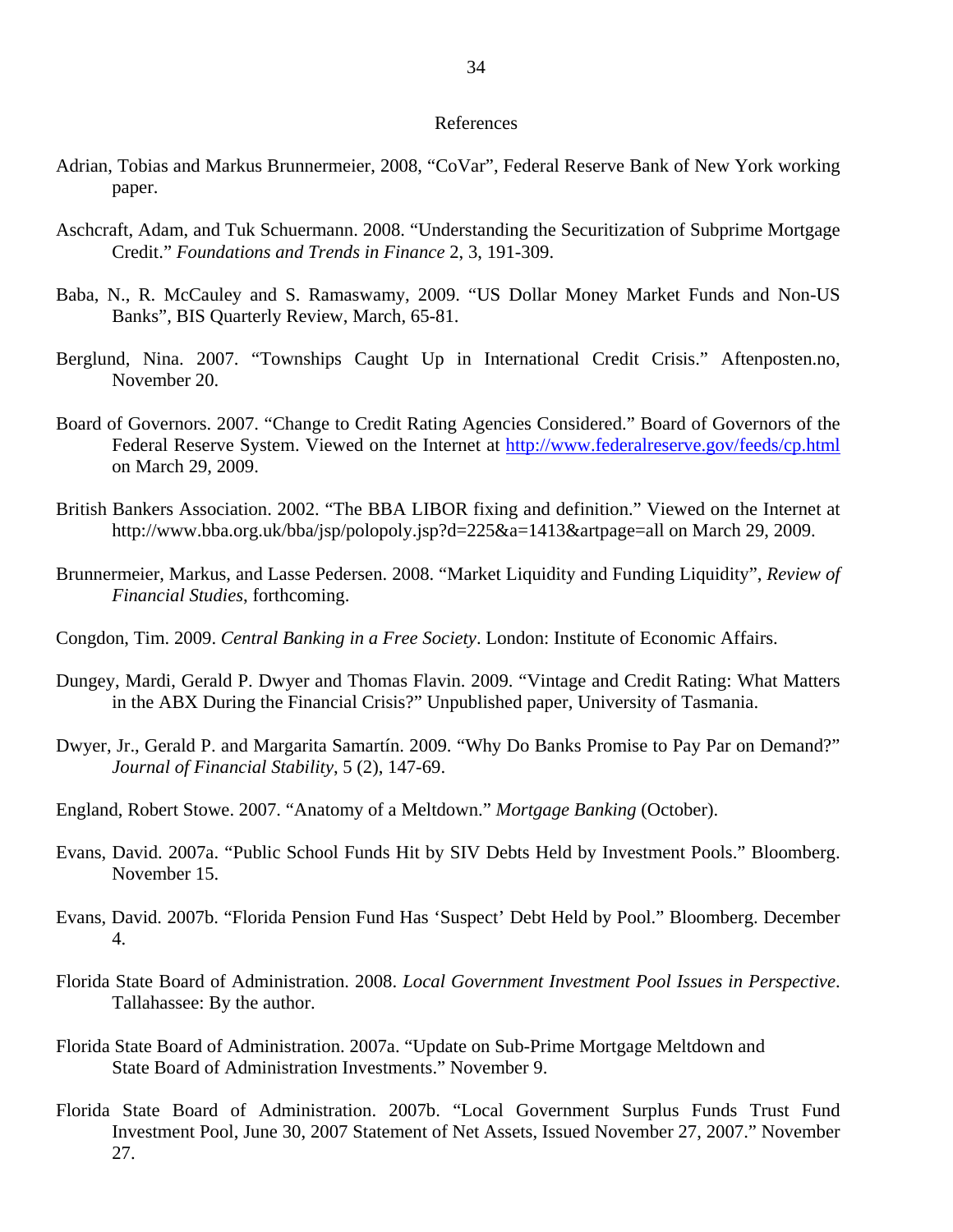- Gorton, Gary. 2009. "Slapped in the Face by the Invisible Hand: The Panic of 2007." Unpublished paper, Yale University.
- Gorton, Gary. 2008. "The Panic of 2007." Unpublished paper, Yale University.
- Huntley, Helen. 2007. "Local Governments Bail Out of State Fund." St. Petersburg *Times*. November 21.
- Investment Company Institute, "Report of the Money Market Working Group", March 17, 2009.
- Karmin, Craig and Alistair Barr. 2007. "Florida Weighs Steps Needed To Lift Freeze on State Fund." *Wall Street Journal*. December 1.
- Keoun, Bradley. 2007 "Ownit Mortgage Files for Bankruptcy." Bloomberg, January 2.
- Knight, Frank. 1921. *Risk, Uncertainty and Profit*. New York: Houghton Mifflin.
- Milne, Alistair, and Geoffrey Wood. 2008. "Shattered on the Rock? British Financial Stability from 1866 to 2007." Unpublished paper, Cass Business School, London.
- Mollenkamp, Carrick, and Edward Taylor. 2007. "Woes Know No Border." *Wall Street Journal*, November 29.
- Moyer, Liz, 2008. "Cayne Quits as Bear Stearns CEO." Forbes, January 8.
- Reuter, Wolfgang. 2007. "Loan Crisis Hits German Taxpayers." *Spiegel Online*, December 6.
- Rumsfeld, Donald. 2002. Department of Defense Briefing. February 12.
- Schwartz, Anna J. 1986. "Real and Pseudo-Financial Crises." In Financial Crises and the World Banking System, edited by Geoffrey E. Wood and Forrest Capie. London: Palgrave Macmillan.
- Standard and Poor's. 2008. "Florida Local Government Investment Pool A 'AAAm' Rating Affirmed." March 3.
- Unmack, Neil. 2008. "Cheyne's Queen's Walk Fund Reports Loss, Amends Debt (Update1)." Bloomberg, November 28.
- *Wall Street Journal*. 2007. "Subprime Shakeout: Lenders that Have Closed Shop, Been Acquired or Stopped Loans." November 13.
- Wallison, Peter J., and Charles W. Calomiris. 2008. "The Last Trillion-Dollar Commitment: The Destruction of Fannie Mae and Freddie Mac."*Financial Services Outlook*, September.

Whetten, Michiko. 2005. "CDOs-Squared Demystified." Nomura Fixed Income Research.

Zhou, Moming. 2007. "Asian stocks may fall on credit woes, global sell-off" MarketWatch, August 9.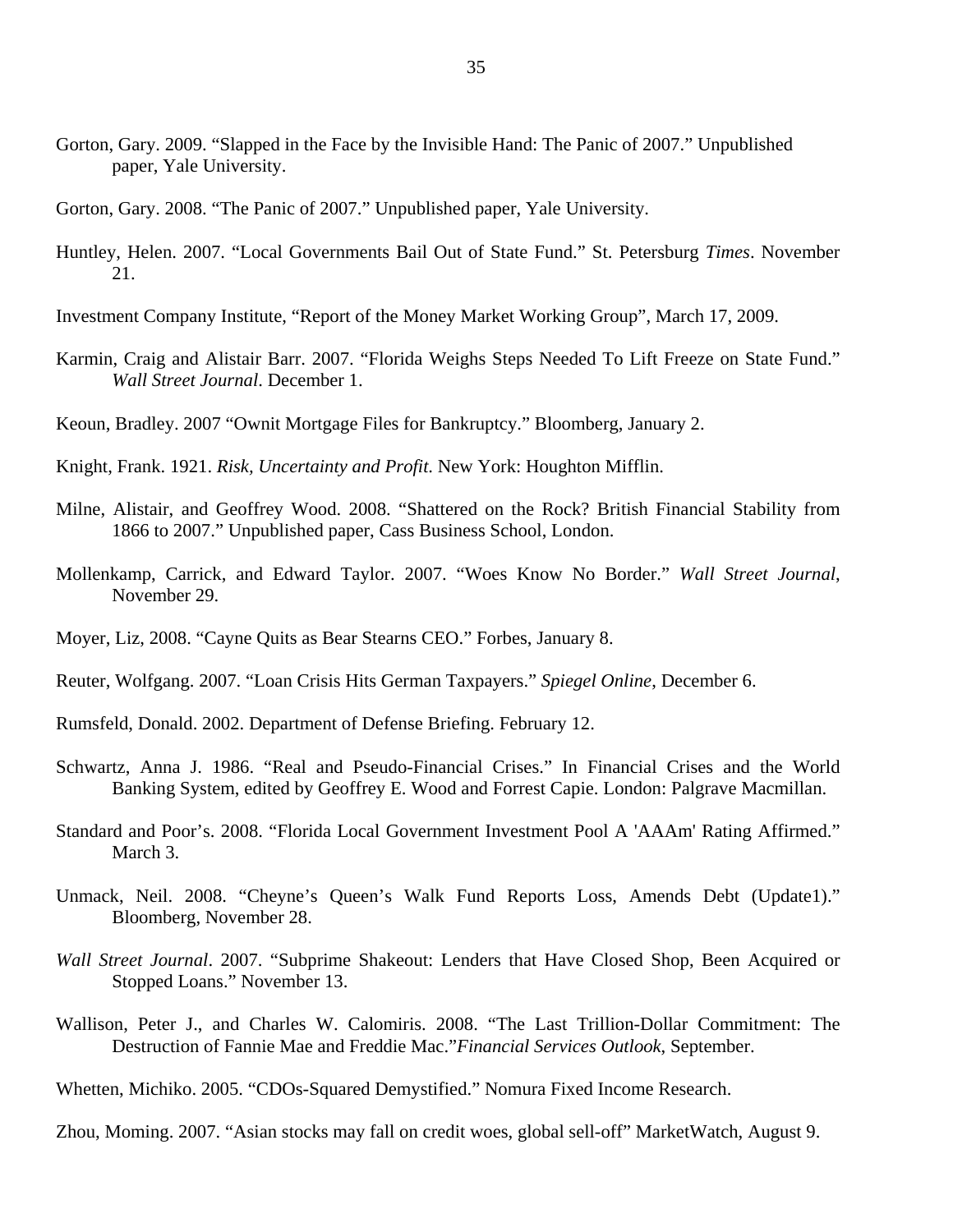Table 1 Local Peaks of the Libor-OIS Spread

| Date               | Spread in basis points |
|--------------------|------------------------|
| September 18, 2007 | 94.98                  |
| December 4, 2007   | 109.89                 |
| March 14, 2008     | 64.60                  |
| April 21, 2008     | 85.00                  |
| October 10, 2008   | 337.75                 |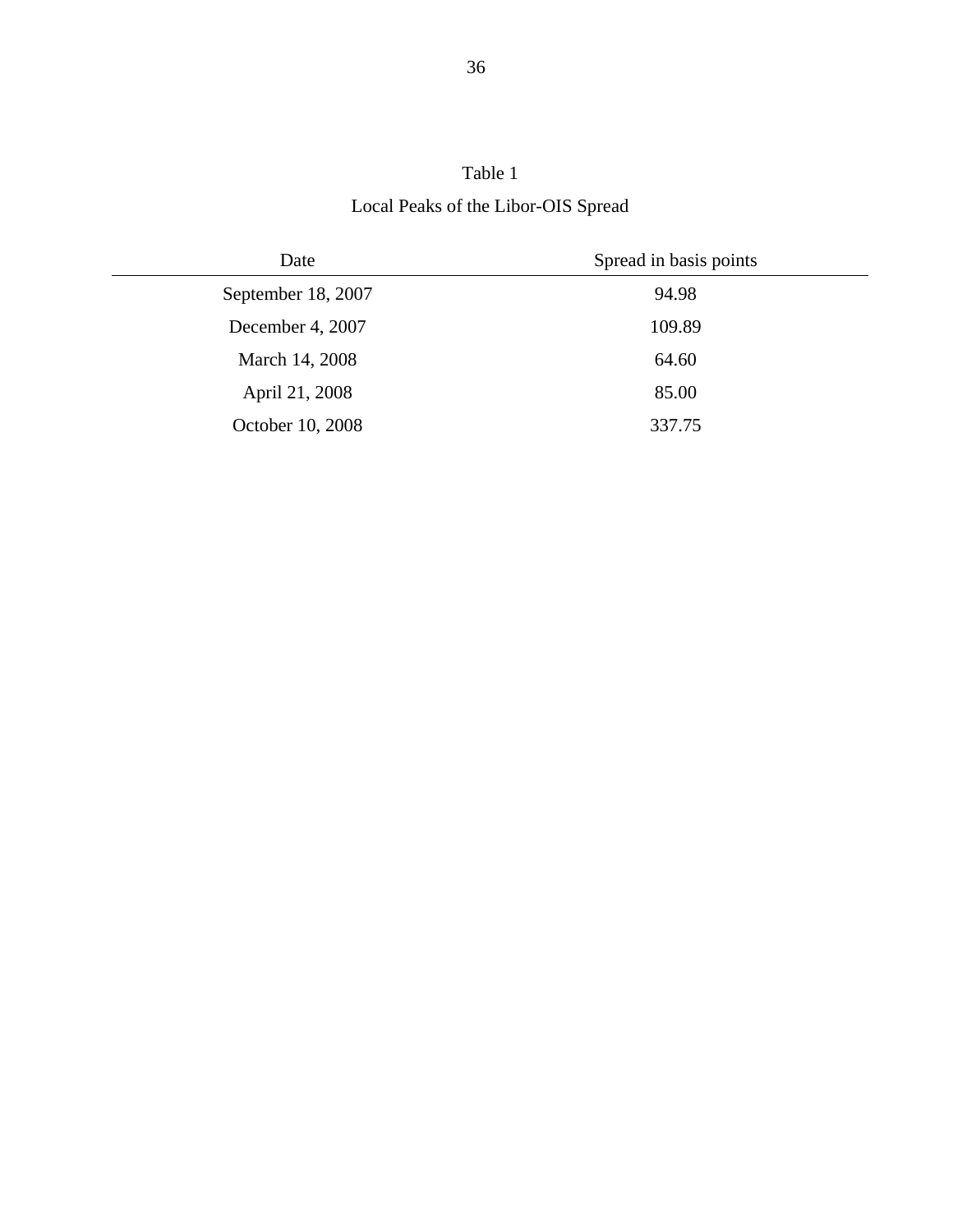## Appendix Table 1

### Market Events

#### February 2007 – March 2009

| Event                                                                | Date                        |
|----------------------------------------------------------------------|-----------------------------|
| Ownit files Chapter 11                                               | January 3, 2007             |
| MLN files Chapter 11                                                 | February 5, 2007            |
| HSBC announces deterioration of mortgage services operation          | February 7, 2007            |
| ResMae files Chapter 11                                              | February 13, 2007           |
| Freddie Mac no longer purchases most risky subprime MBS              | February 27, 2007           |
| People's Choice files Chapter 11                                     | March 20, 2007              |
| New Century Financial files Chapter 11                               | April 2, 2007               |
| South Star files Chapter 7                                           | April 12, 2007              |
| Bear Stearns suspends redemptions from Structured Finance Hedge Fund | June 7, 2007                |
| S&P places 612 subprime MBSs on credit watch                         | July 11, 2007               |
| Alliance files Chapter 7                                             | July 16, 2007               |
| Bear Stearns liquidates MBSs hedge funds                             | July 31, 2007               |
| German government takes over KfW                                     | August 3, 2007              |
| American Home Mortgage files Chapter 11                              | August 7, 2007              |
| BNP Paribas halts redemptions on 3 investment funds                  | August 9, 2007              |
| Failed auctions for auction-rate securities                          | September 2007-April 2008   |
| Run on Northern Rock                                                 | September 2007              |
| Citi, BofA, JPMorgan announce \$80 billion Master Conduit plans      | October 15, 2007            |
| Run on Florida local government investment pool                      | November 2007               |
| BofA announces purchase of Countrywide                               | January 11, 2008            |
| Rating agencies downgrade monoline insurers                          | January 18, 2008-April 2008 |
| JPM organ takes over Bear Stearns                                    | March 14, 2008              |
| IndyMac closed by OTS                                                | July 11, 2008               |
| Fannie and Freddie put into conservatorship                          | September 7, 2008           |
| BofA announces purchase of Merrill Lynch                             | September 15, 2008          |
| Lehman files for Chapter 11                                          | September 15, 2008          |
| AIG given \$85 billion bridge loan by Fed                            | September 16, 2008          |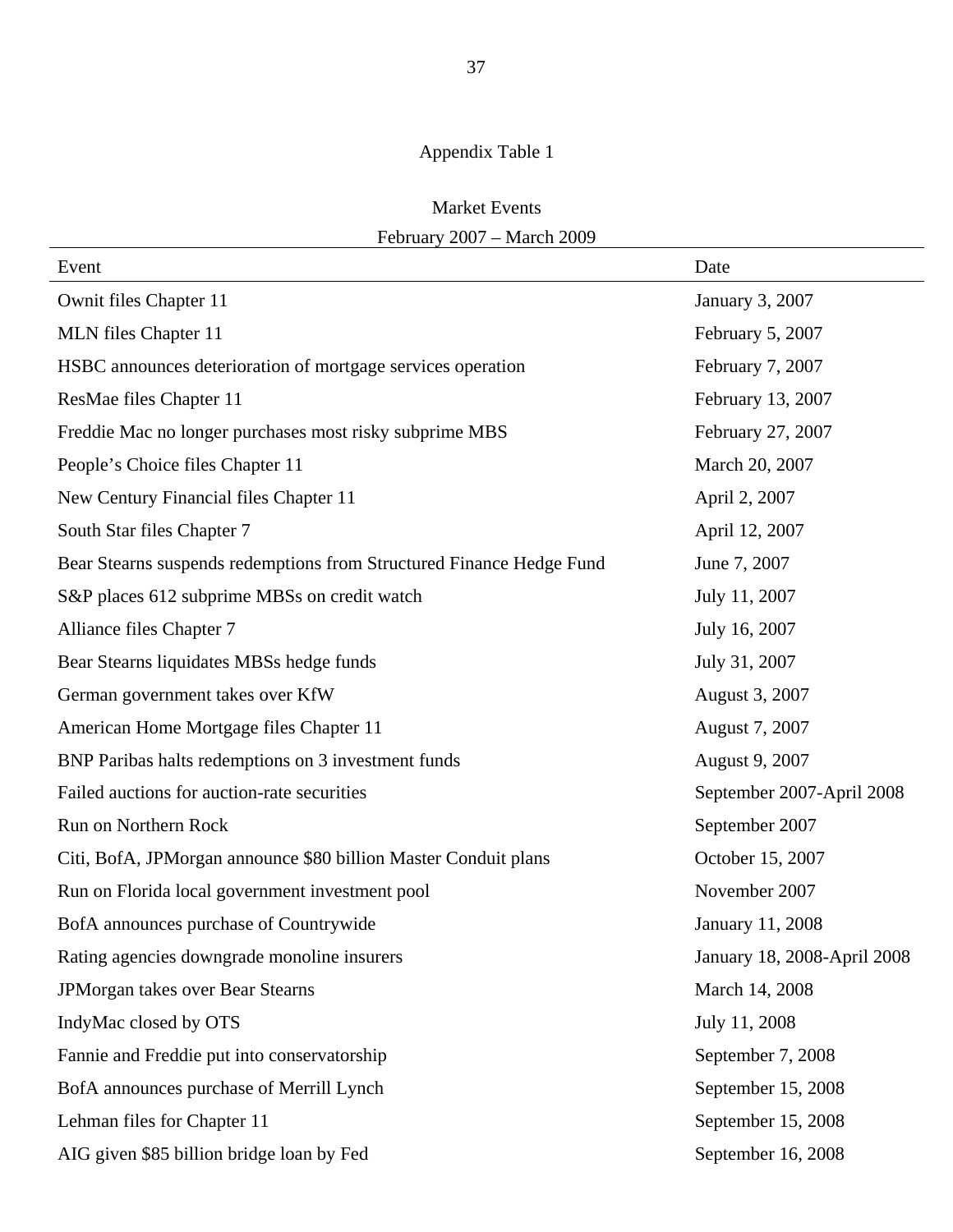| Reserve Primary Fund breaks the buck                                          | September 16, 2008      |
|-------------------------------------------------------------------------------|-------------------------|
| Goldman Sachs and Morgan Stanley become BHCs                                  | September 21, 2008      |
| WaMu closed by OTS                                                            | September 25, 2008      |
| FDIC closes 33 banks                                                          | October 2008-March 2009 |
| Wells Fargo acquires Wachovia                                                 | October 12, 2008        |
| PNC purchases National City                                                   | October 24, 2008        |
| Amex and AmexTravel become BHCs                                               | November 10, 2008       |
| Lincoln National, Hartford & Genworth make acquisitions to get access to TARP | November 17, 2008       |
| CIT Group becomes BHC                                                         | December 22, 2008       |
| GMAC and IBFHC become BHCs                                                    | December 24, 2008       |
| FHLB Seattle and San Francisco suspend dividend                               | <b>January 8, 2009</b>  |
| Banks begin returning TARP funds                                              | March 2009              |
|                                                                               |                         |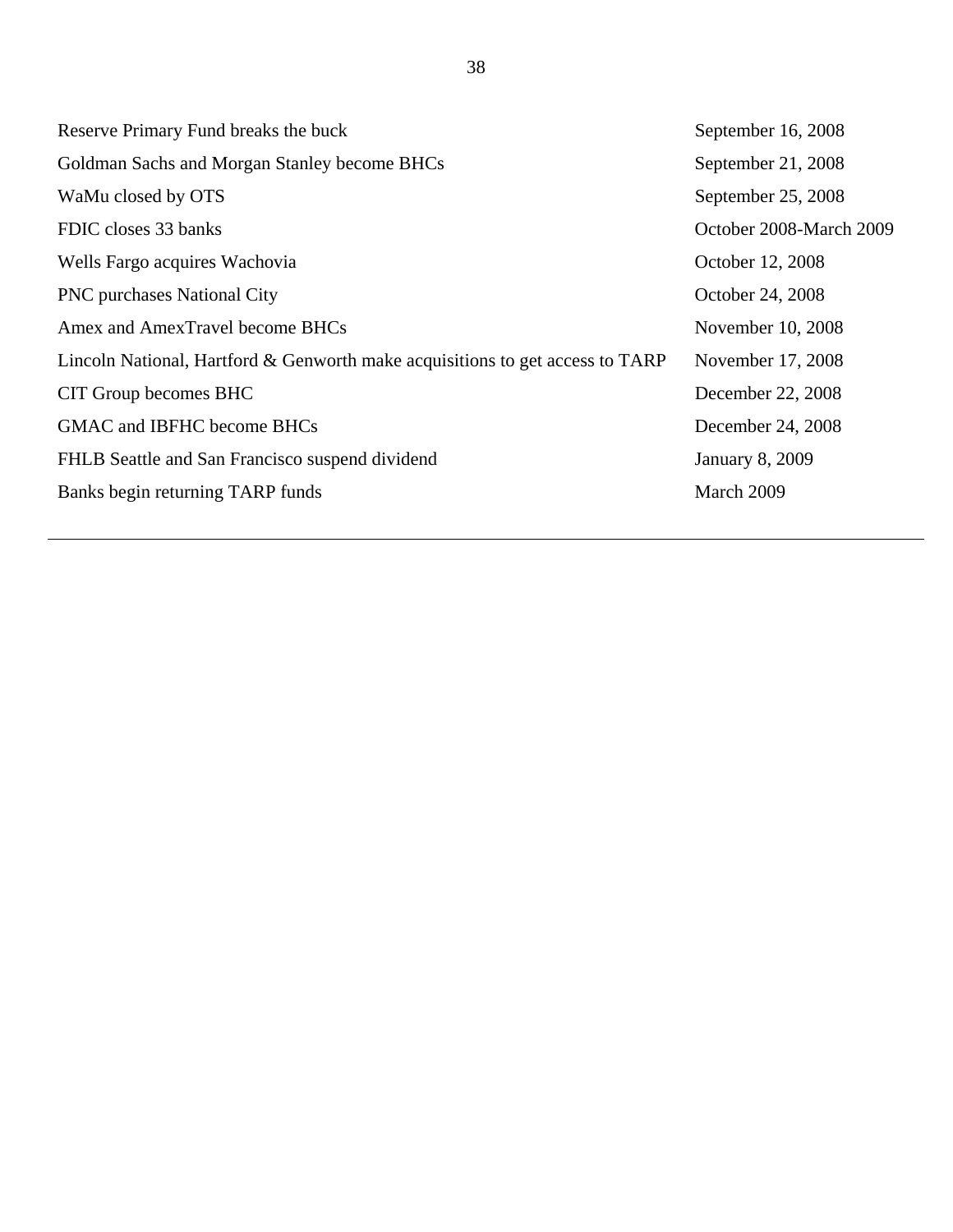## Appendix Table 2

## Policy Events August 2007 – March 2009

| Event                                                          | Date                                |
|----------------------------------------------------------------|-------------------------------------|
| Fed reduces discount rate by 50 bps                            | August 17, 2007                     |
| Fed reduces Federal Funds (FF) target by 50 bps                | September 18, 2007                  |
| Fed reduces FF target by 25 bps                                | October 31, 2007                    |
| Fed reduces FF target by 25 bps                                | December 11, 2007                   |
| Intermeeting: Fed reduces FF target by 75 bps                  | <b>January 22, 2008</b>             |
| Fed reduces FF target by 50 bps                                | January 30, 2008                    |
| Fed announces TAF and swaplines with ECB and SNB               | February 4, 2008                    |
| Fed announces TSLF and Term Repo                               | March 11, 2008                      |
| Fed facilitates acquisition of Bear Stearns                    | March 14, 2008                      |
| Fed announces PDCF and reduces penalty rate by 25 bps          | March 16, 2008                      |
| Fed reduces FF target by 75 bps                                | March 18, 2008                      |
| Fed reduces FF target by 25 bps                                | April 30, 2008                      |
| Fed expands TSLF collateral, swaplines and TAF auctions        | May 2, 2008                         |
| Fed and Treasury announce lending and equity support for GSEs  | July 13, 2008                       |
| SEC temporarily halts short sales on GSEs and primary dealers  | July 15, 2008                       |
| Housing & Economic Recovery Act                                | July 30, 2008                       |
| GSEs enter conservatorship                                     | September 7, 2008                   |
| Fed expands collateral in TSLF and PDCF, issues 23A exemptions | September 14, 2008                  |
| Lehman Bankruptcy                                              | September 15, 2008                  |
| Fed provides \$85 billion loan to AIG                          | September 16, 2008                  |
| SEC bans shortselling in all financial firms                   | September 17, 2008                  |
| Swap lines expand to \$620 billion                             | September 18, 2008-October 29, 2008 |
| Fed creates AMLF                                               | September 19, 2008                  |
| Treasury announces MMMF guarantee                              | September 19, 2008                  |
| TARP proposal in Congress                                      | September 20, 2008-October 3, 2008  |
| Fed announces IOR policy                                       | October 6, 2008                     |
| Fed announces CPFF                                             | October 7, 2008                     |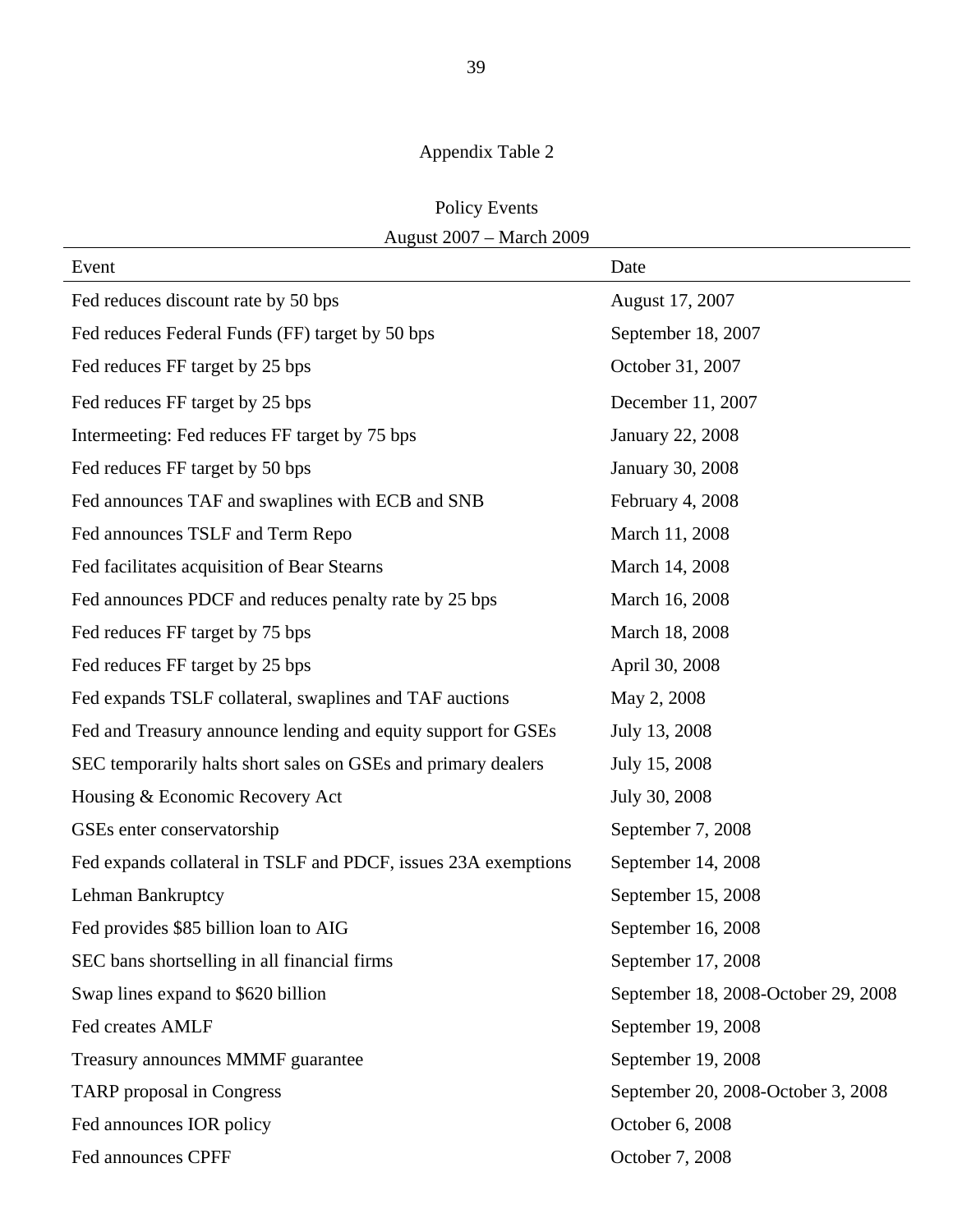Fed increases deposit insurance October 7, 2008 Fed reduces FF target by 50 bps October 8, 2008 TARP Capital Injections, 200+ Banks Cocober 14, 2008-March, 2009 FDIC creates TLGP debt guarantee program October 14, 2008 Fed announces MMIFF COUNTER CORPORATION CORPORATION CONTROL CONTRACT ON A CONTRACT OF SALE OF STREET AND THE STREET OF STREET AND THE STREET OF STREET AND THE STREET OF STREET AND THE STREET OF STREET AND THE STREET OF STR Fed reduces FF target by 50 bps October 29, 2008 GSEs suspend foreclosures November 20, 2008 Treasury, Fed, and FDIC announce funding for CITI, BofA November 23, 2008 Fed announces TALF November 25, 2008 Fed announces purchases of GSE debt and MBS November 25, 2008 Fed moves to FF rate to 0-25bps range December 16, 2008 Treasury authorizes loans to GM and Chrysler from TARP December 19, 2008 Treasury announces Financial Stability Plan February 10, 2009 U.S. Stimulus Plan February 17, 2009 TALF implemented March 19, 2009 FOMC begins Treasury purchases March 31, 2009 SE/FASB Changes to Fair Value Accounting March 31, 2009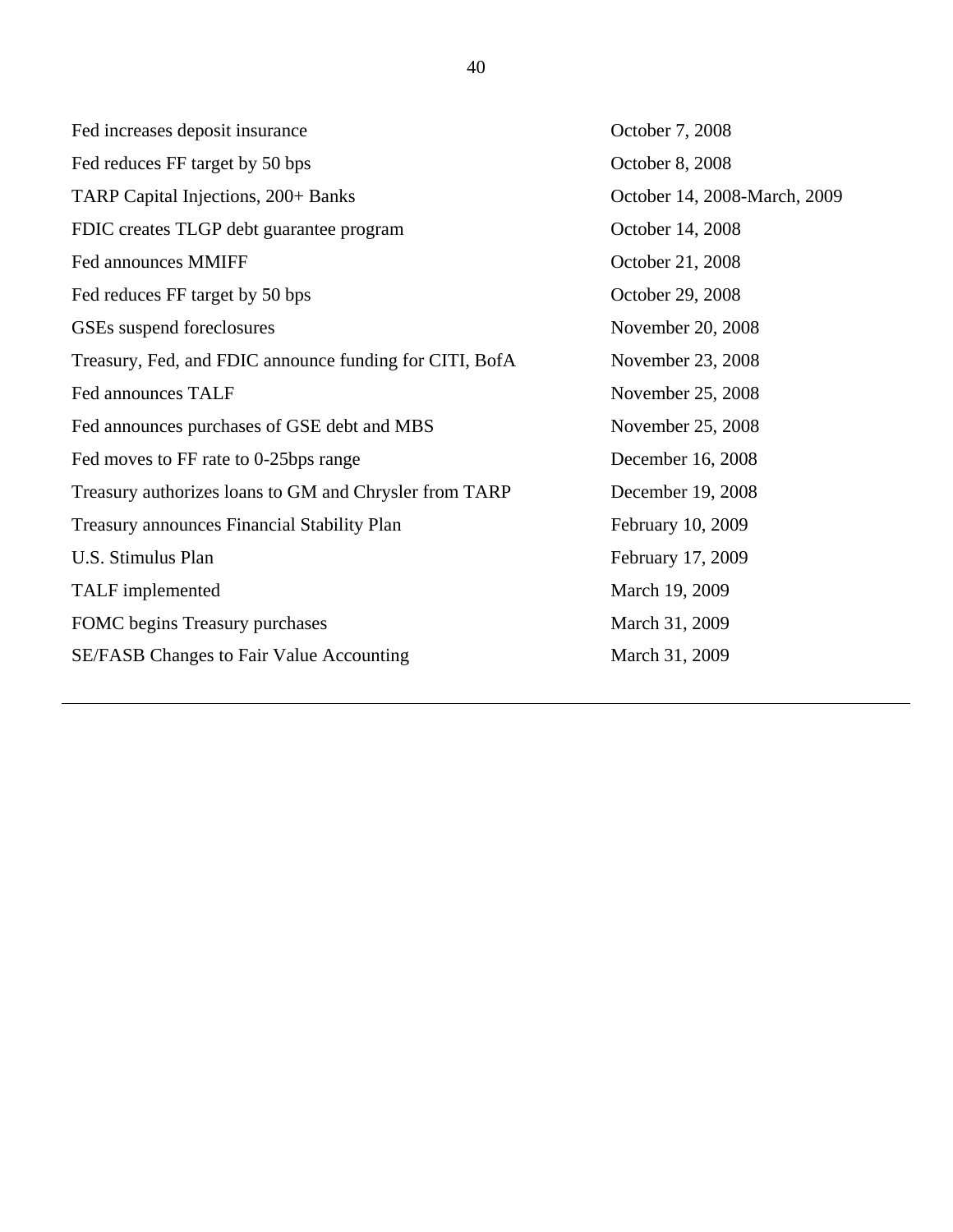## **Figure 1. Housing Price Indices**

*January 2000 through April 2009*

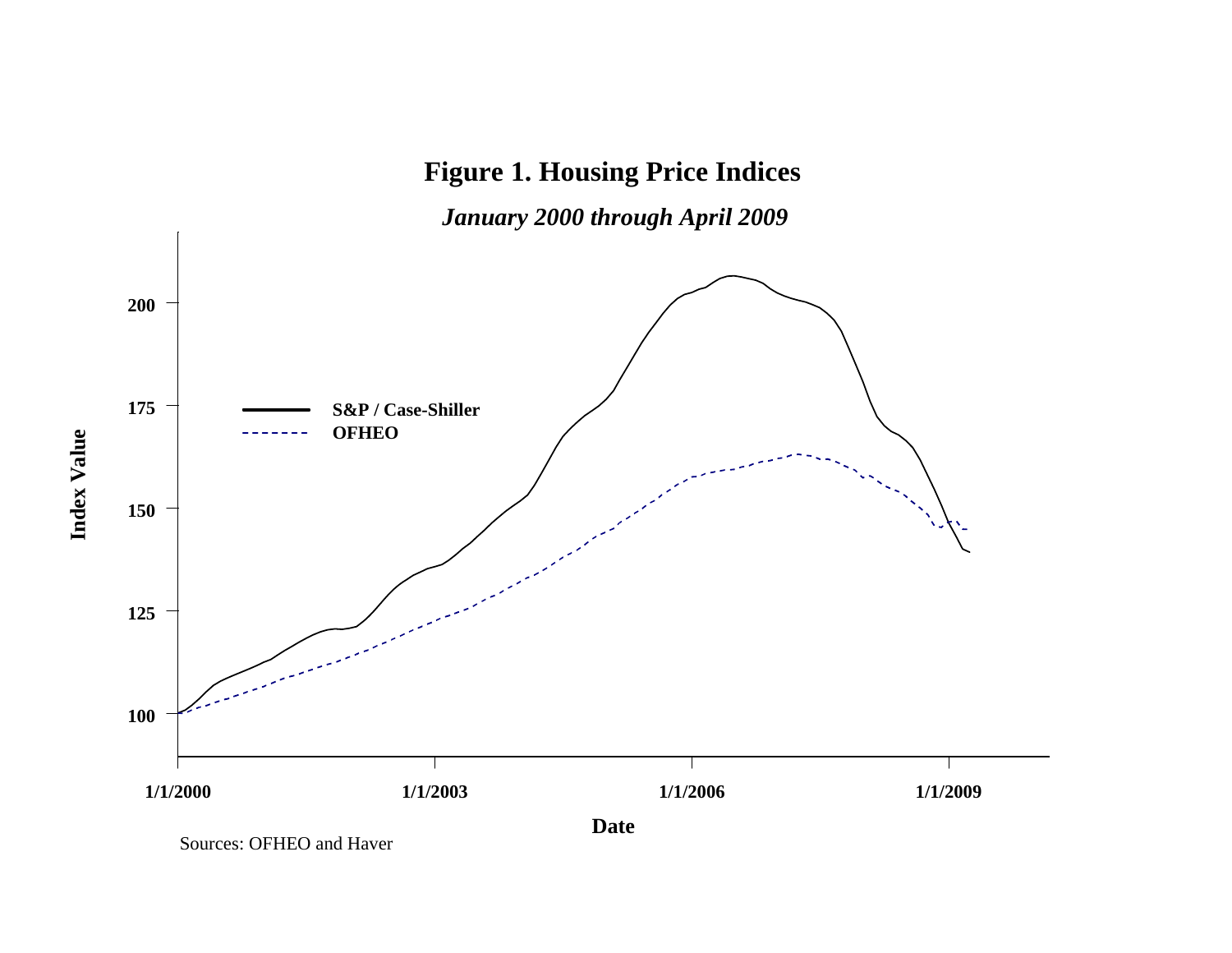## **Sizze of Finnancial MMarketsDecem mber 20 006, Trill ions of sUS\$ F igure 2**



Sources: Bank for International Settlements, Federal Agencies, Bloomberg, European Securitisation Forum, JP Morgan, Commercial Mortgage Alert, SIFMA, World Bank, Investment Company Institute, Thomson Financial, Government Sponsored Enterprises, and Bank of England.

Notes: U.S. RMBS includes CMOs. U.S. CMBS is estimated by applying a growth rate to data from 2004 and 2007. Subprime U.S. RMBS is calculated based on market share.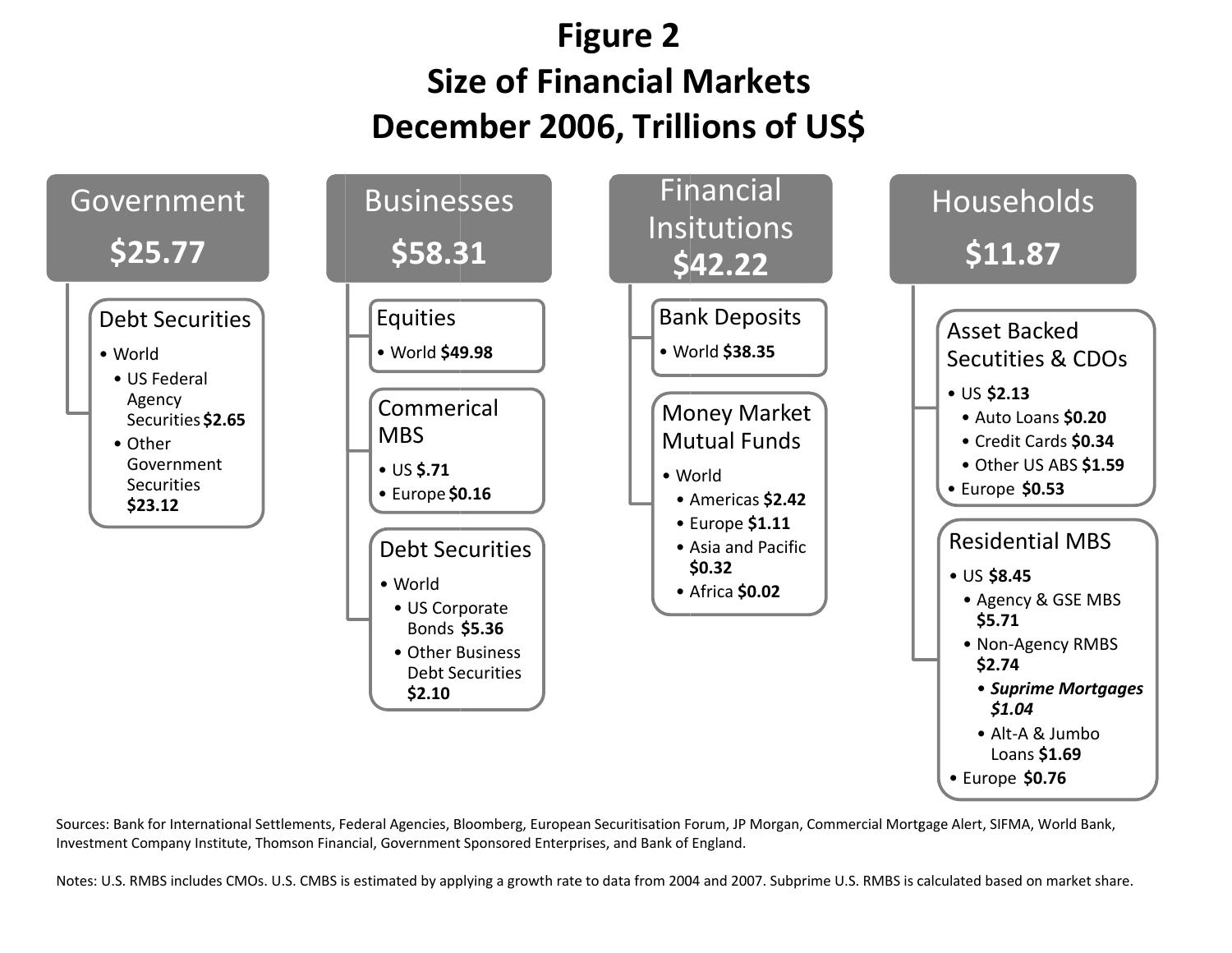## **Figure 3. U.S. Mortgage Originations by Type**

## *2001 through 2007*



Source: Bank of England Financial Stability Report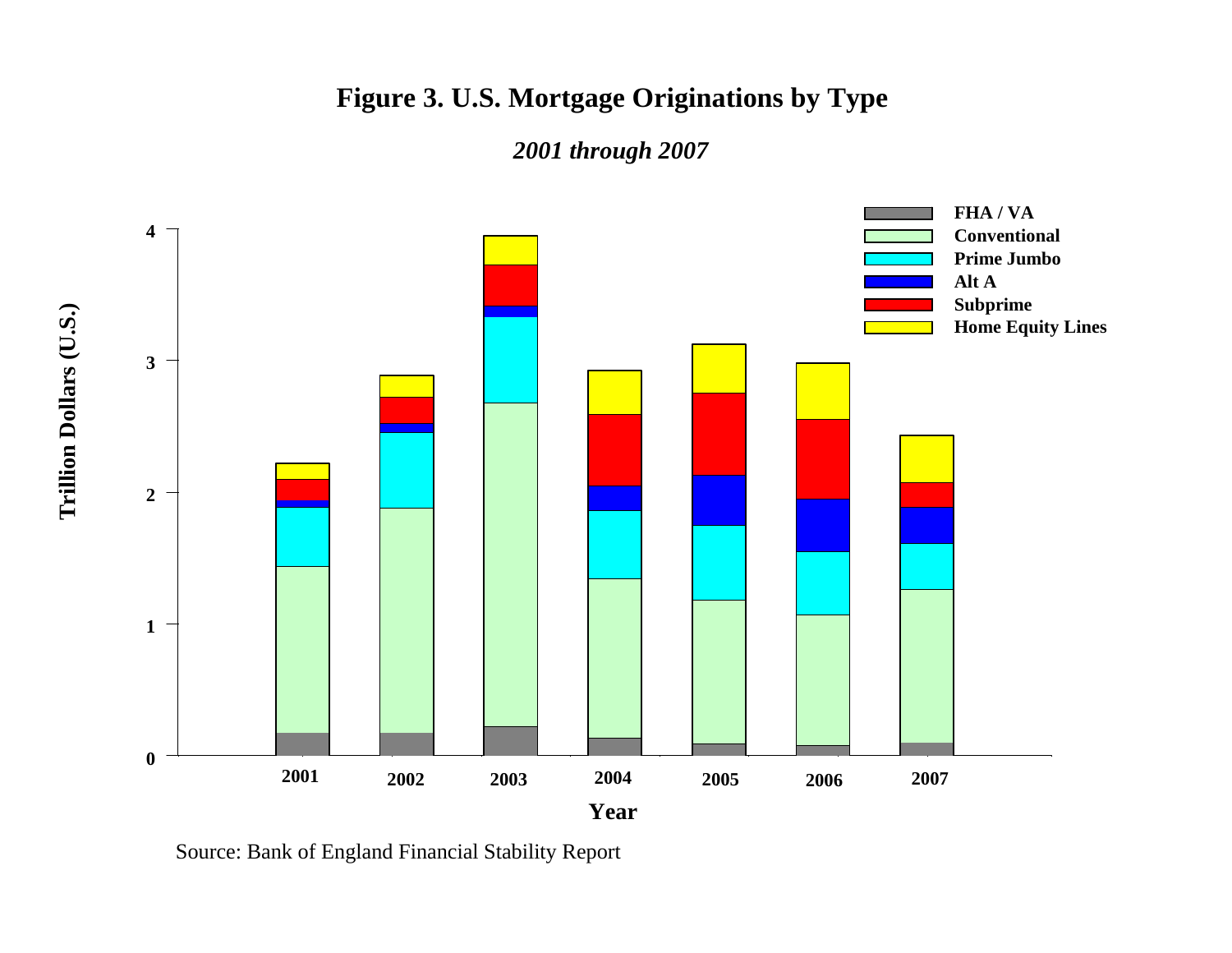**Figure 4. ABX Indices by Vintage**





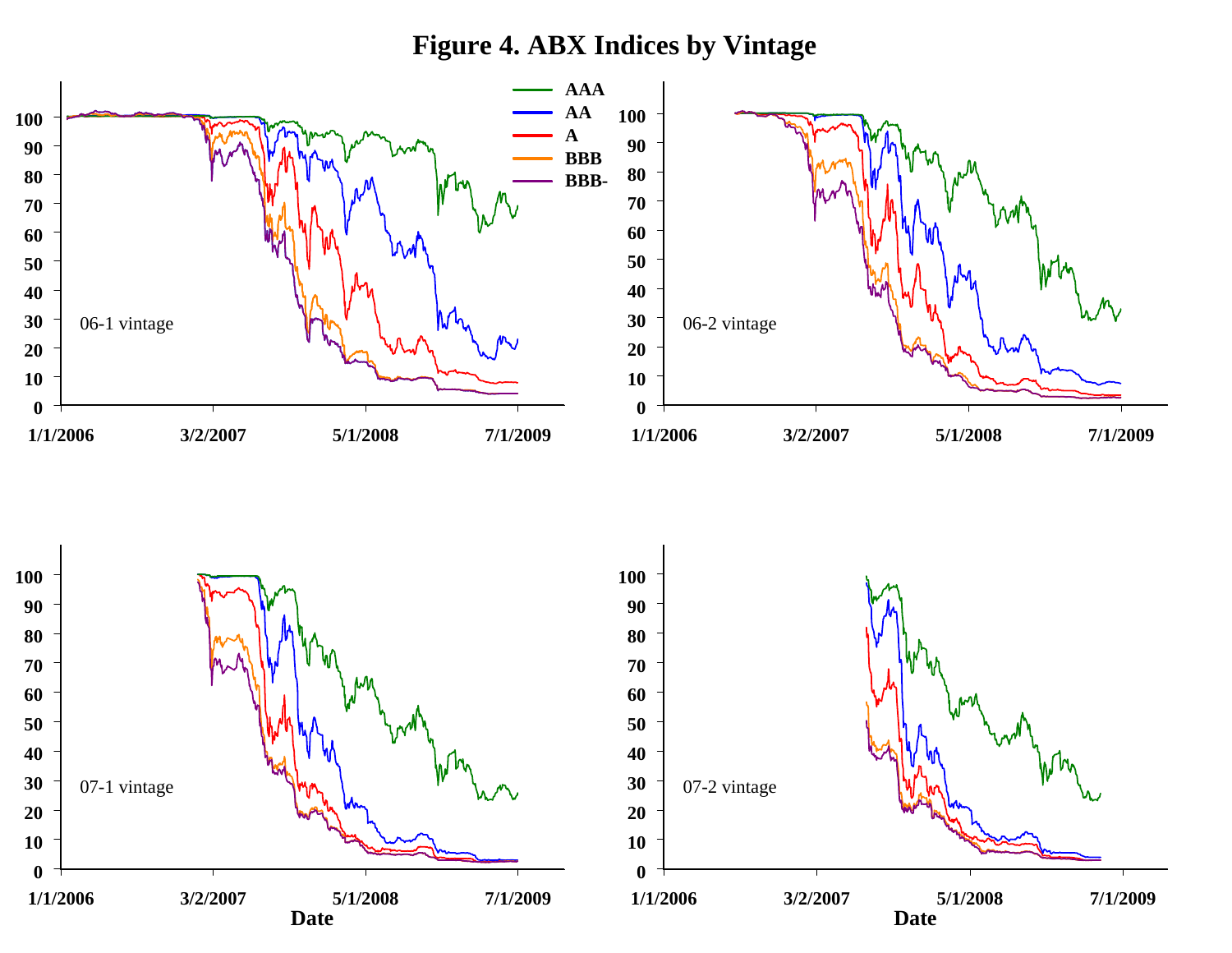## **Figure 5. LIBOR less OIS Spread - 30 Days**

*January 1, 2007 through June 30, 2009*

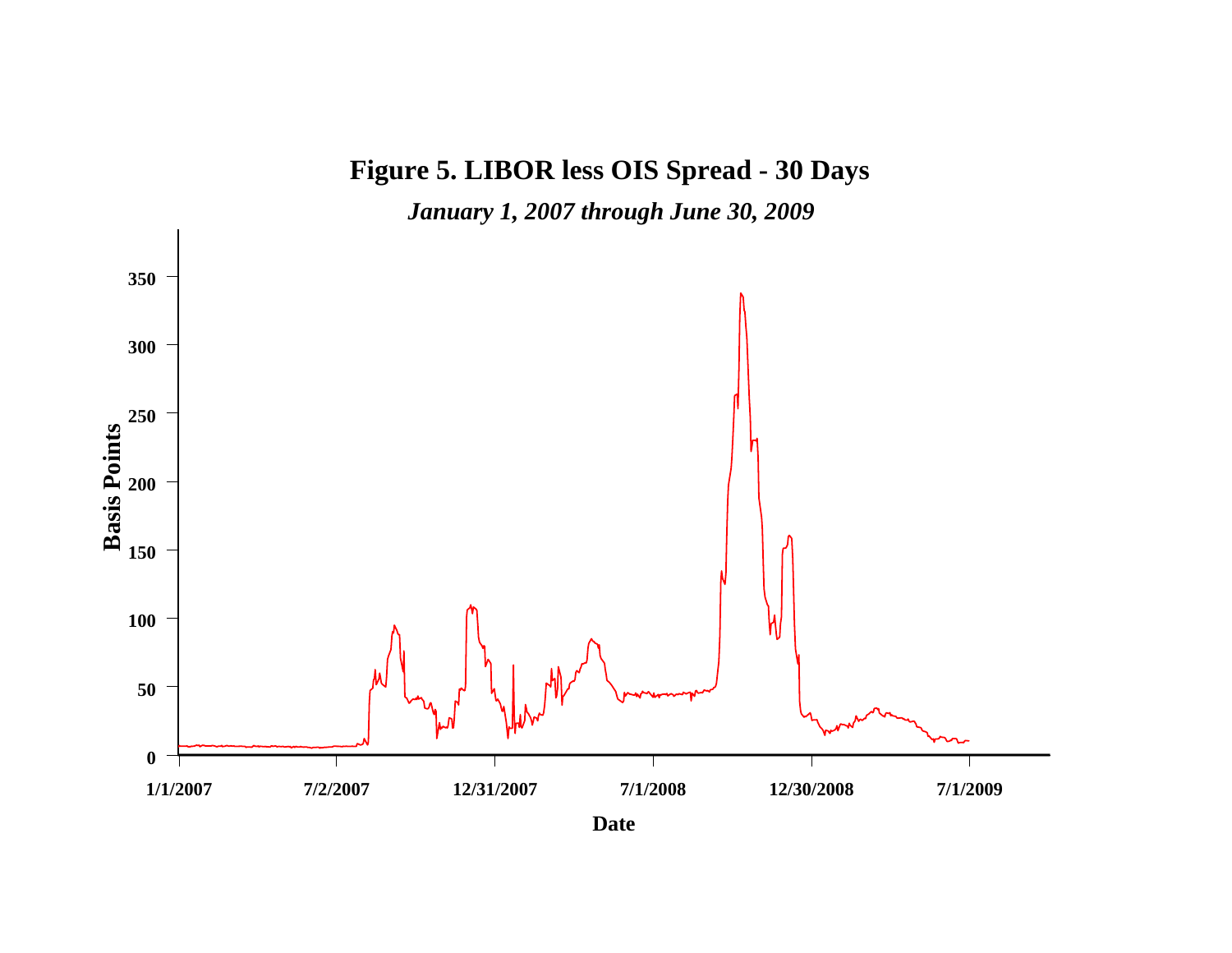## **Figure 6. 30 Day Commercial Paper and Treasury Rates**

*January 2, 2007 through June 30, 2009*

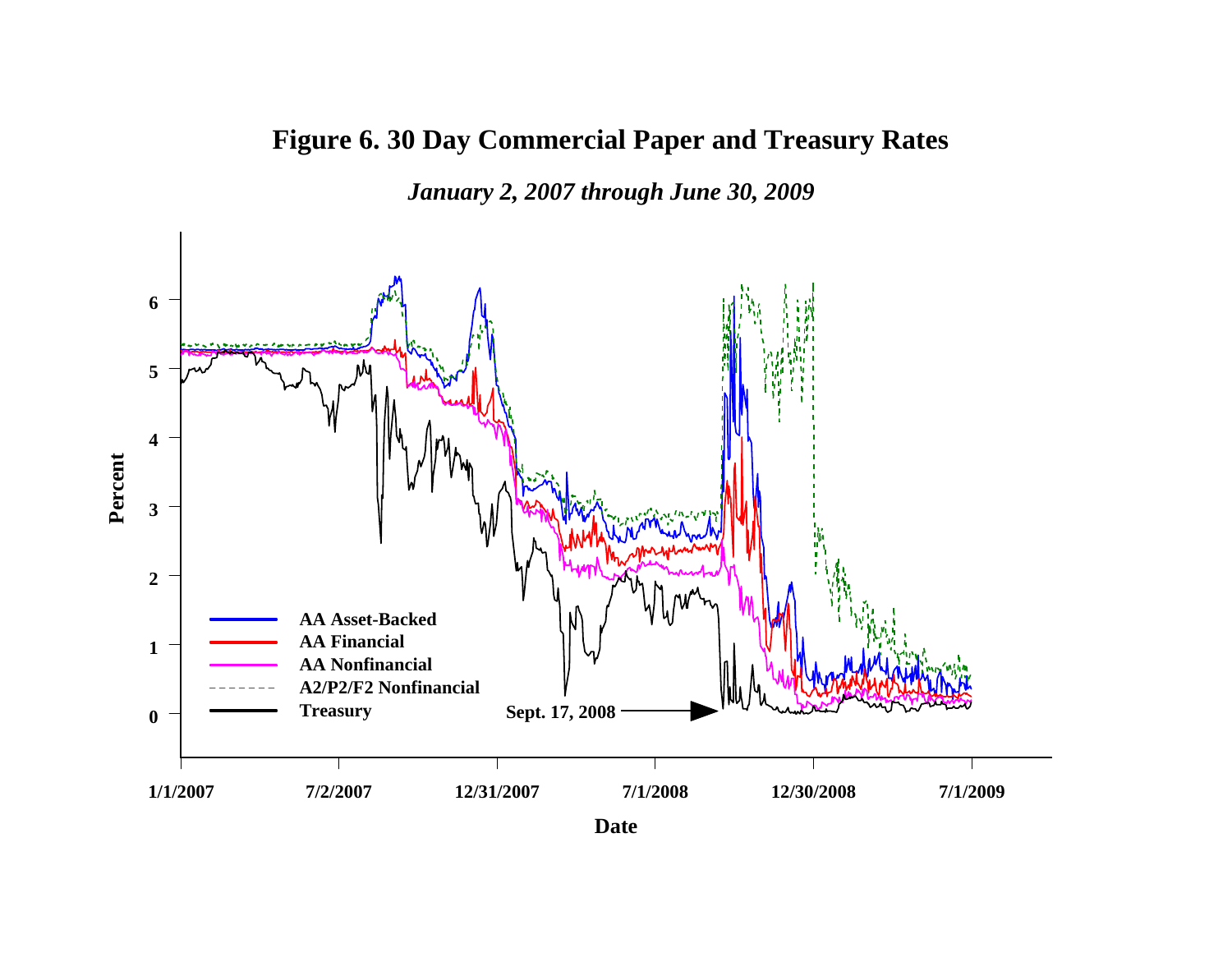## **Figure 7. Bank Credit Default Swaps Rates**

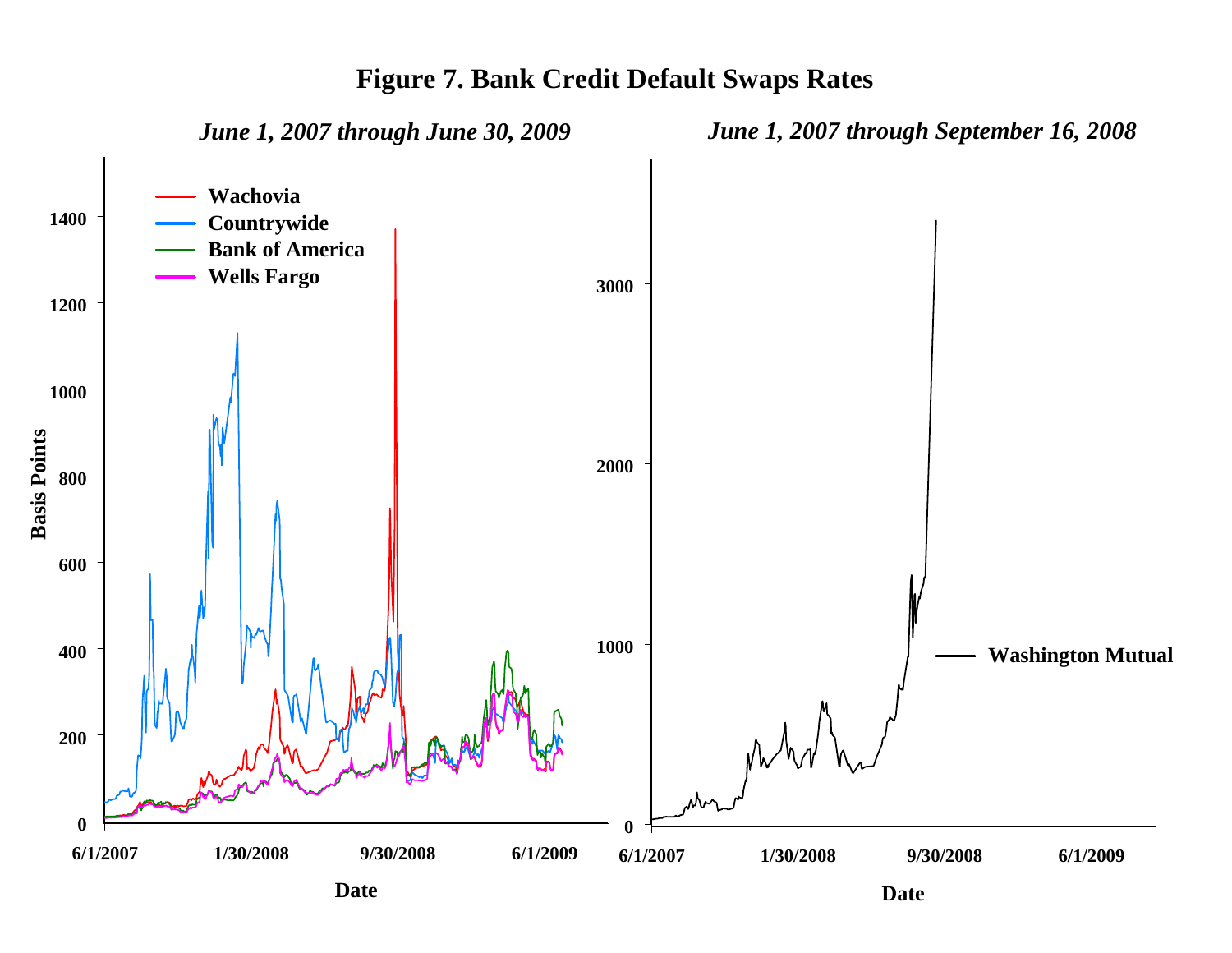



Source: Investment Company Institute

**Million US\$**

Million US\$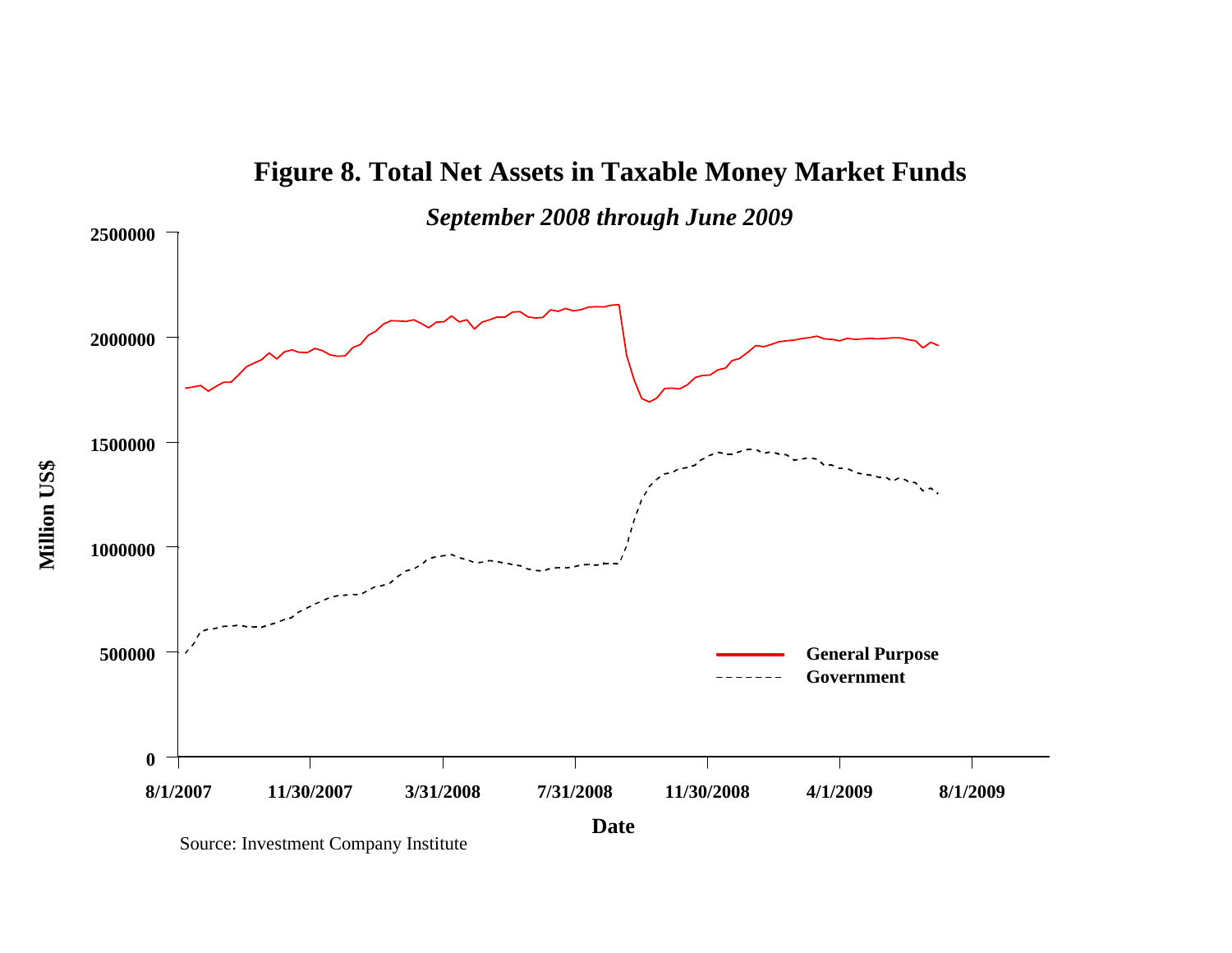**Figure 9 Maturities of Commercial Paper Issuance January 2007 to June 2009, Weekly Data**